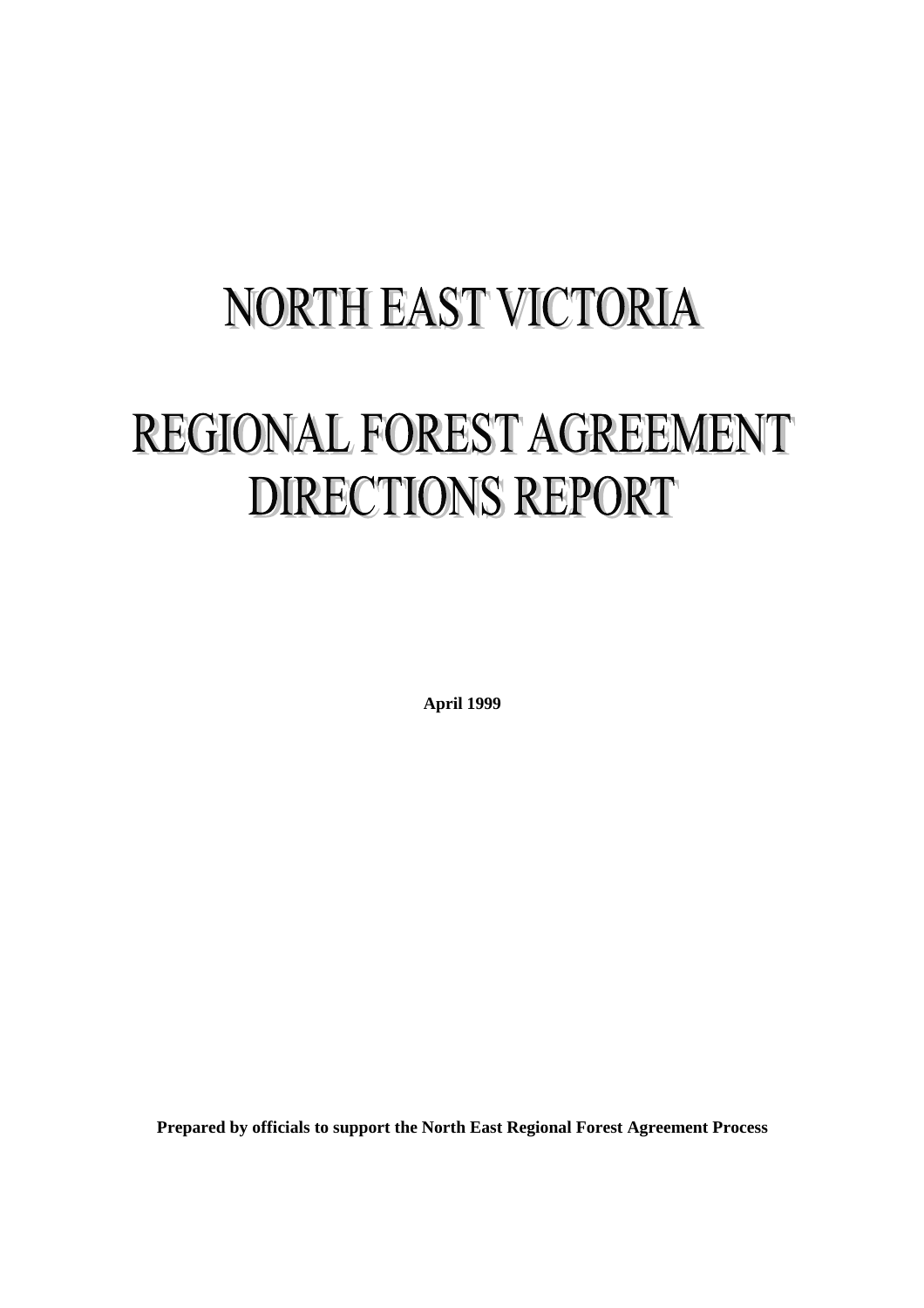Published by the joint Commonwealth and Victorian Regional Forest Agreement (RFA) Steering Committee.

© Commonwealth of Australia 1999

The views expressed in this report are those of the authors and not necessarily those of the Commonwealth of Australia or Victoria. The Commonwealth and Victoria do not accept responsibility for any advice or information in relation to this material.

**Copies are available from: Department of Natural Resources and Environment Address: 8 Nicholson Street EAST MELBOURNE VIC 3002 Phone: (03) 96378080**

Copies will also be available through the Environmental Resources Information Network on its World Wide Web Server. Contact: http://www.rfa.gov.au

For further information about this report contact the Commonwealth Forests Taskforce Phone: (02) 6271 5181.

This work is copyright. It may be produced in whole or in part for study or training purposes subject to the inclusion of acknowledgment of the source and no commercial usage or sale. Reproduction for purposes other than those listed above requires written permission of the Commonwealth and Victorian RFA Steering Committee.

Requests should be addressed to: Commonwealth and Victorian RFA Steering Committee c/- Commonwealth Forests Taskforce Department of the Prime Minister and Cabinet 3-5 National Circuit BARTON ACT 2600 Phone: (02) 62715181

**ISBN No: 0 642 54625 8**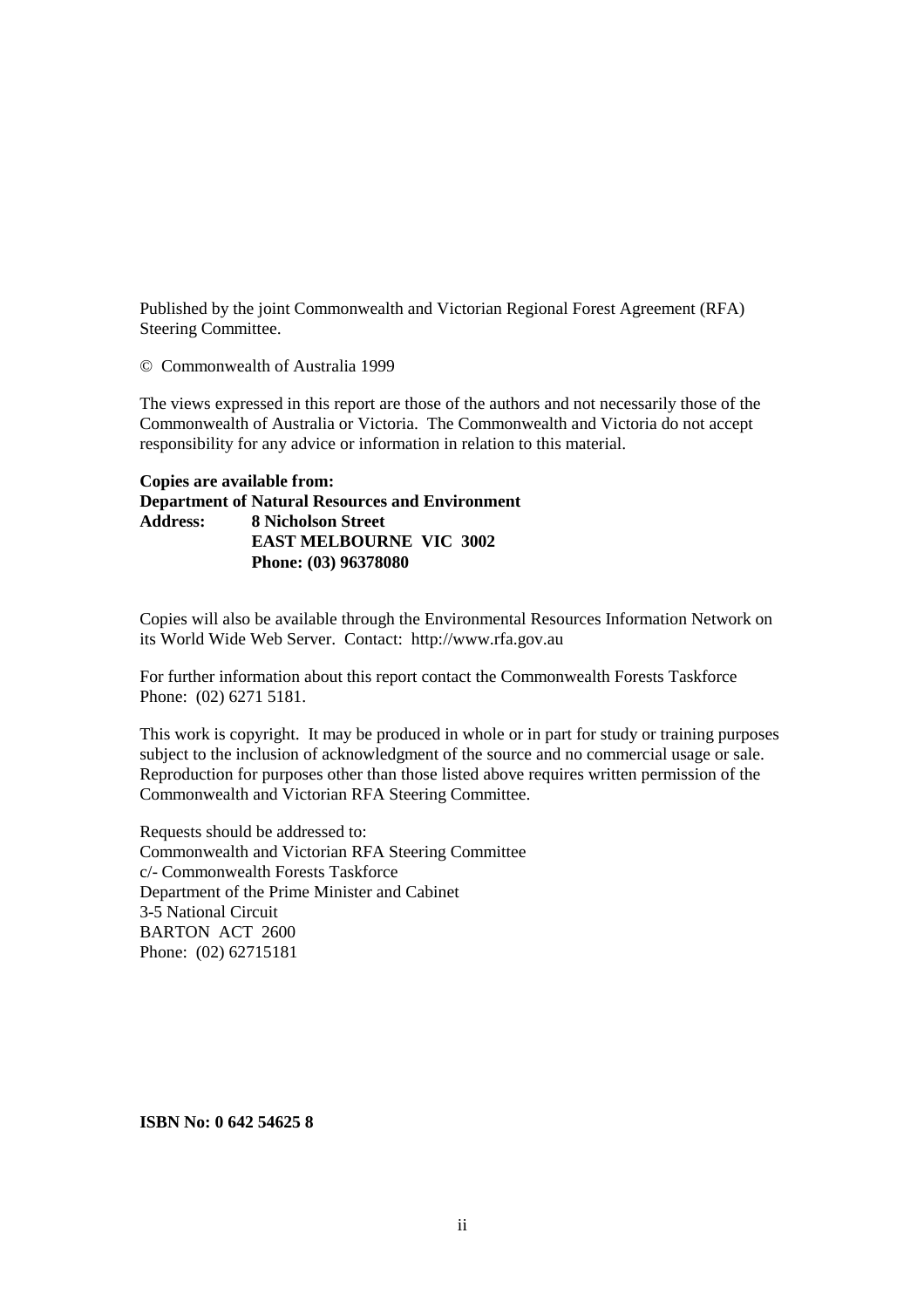# **FOREWORD**

<span id="page-2-0"></span>This report has been prepared by the Commonwealth-Victorian joint Regional Forest Agreement Steering Committee to assist stakeholders and the broader community to have input to the development of a Regional Forest Agreement (RFA) for the North East region of Victoria. The role of the Steering Committee is to manage the development and completion of the RFAs in Victoria and to ensure that the processes associated with the development of RFAs are consistent with the Scoping Agreement signed in 1996.

The report builds upon information contained in the Comprehensive Regional Assessment (CRA) report released in August 1998, and the results of community consultation following the release of the CRA report.

It addresses:

- how the proposed comprehensive, adequate and representative (CAR) reserve system satisfies the national reserve criteria;
- industry opportunities and the implications of these opportunities;
- ecologically sustainable forests management which is integral to the development of the RFA; and
- the links between the RFA process and other statutory processes, particularly those related to environmental impact legislation, World Heritage, National Estate, endangered species protection and Native Title issues.

The Prime Minister and the Premier of Victoria will sign the RFA which will operate for 20 years. It will define the commitments made by both governments to forest conservation, forest use and development, and the development of those industries based on the resources of the region's forests. The RFA will be reviewed five yearly to evaluate the performance of the agreement against the identified commitments.

The release of this report marks the commencement of a six week public consultation period leading up to the completion of the RFA. To assist with this consultation, a series of public meetings will be held to discuss this report and any issues which need to be considered in completing the RFA.

Written submission are invited and they may include:

- views on the approach which should be adopted within the RFA and any implications of that approach;
- any issues of substance that have not been considered; and
- other issues associated with the information presented.

Submissions will be taken into account in preparing the RFA and should be addressed to:

Commonwealth-Victoria RFA Steering Committee c/- Forests Taskforce Department of the Prime Minister and Cabinet 3-5 National Circuit BARTON ACT 2600

#### **The closing date for submissions is 28 May 1999**

Mr Phillip Fitch, Commonwealth Project Manager phone 02 6271 5181, or Mr Andrew Maclean, Victoria Project Manager phone 03 96378407 are available to discuss any issue relating to this report or the RFA process in general.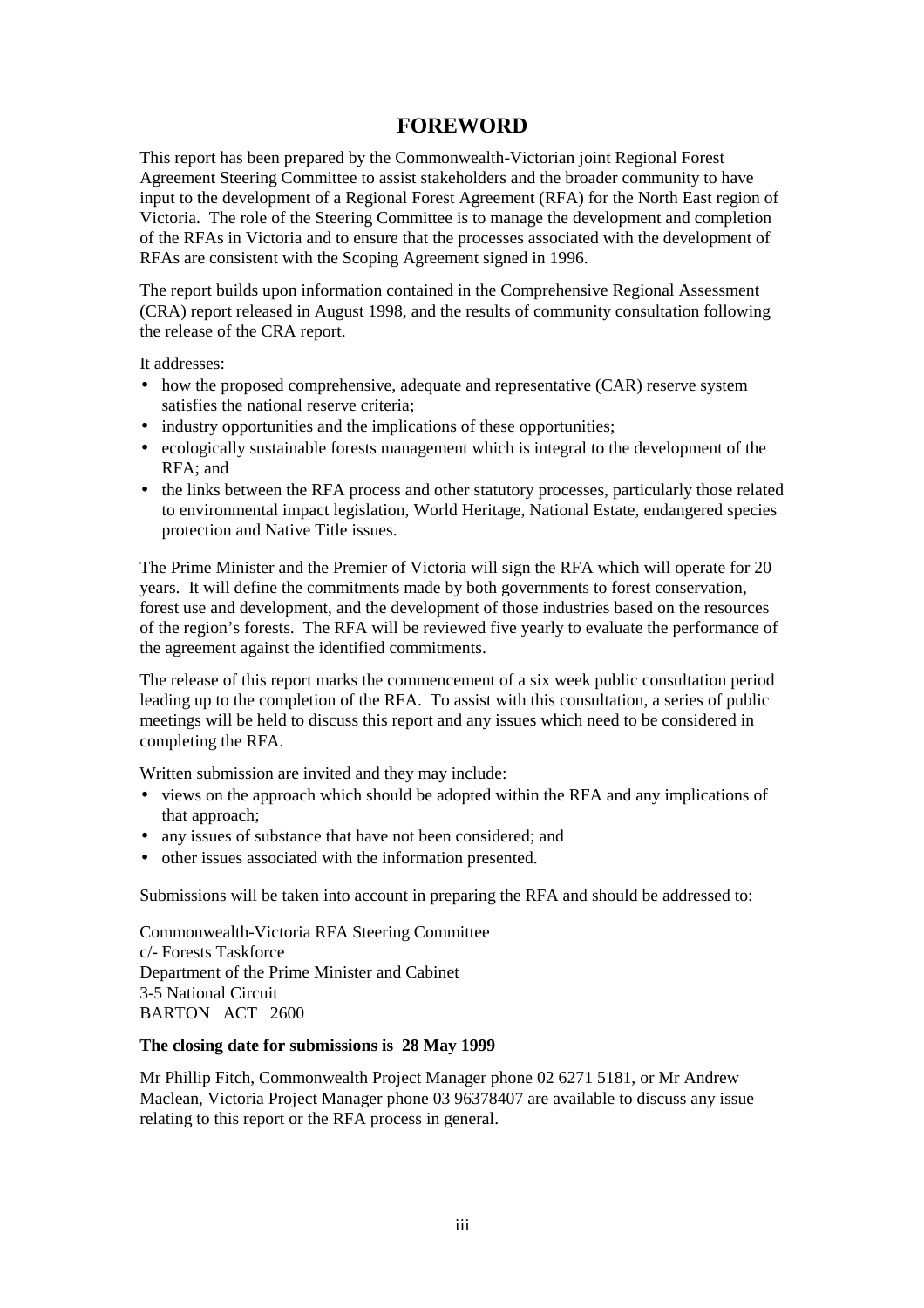# **Contents**

| 1.<br>1.2<br>1.3                                                                                                                          |  |  |  |
|-------------------------------------------------------------------------------------------------------------------------------------------|--|--|--|
| RELATIONSHIP OF THE REGIONAL FOREST AGREEMENT TO OTHER<br>2.                                                                              |  |  |  |
| 2.1<br>2.2<br>2.3                                                                                                                         |  |  |  |
| COMPREHENSIVE, ADEQUATE AND REPRESENTATIVE RESERVE<br>3.                                                                                  |  |  |  |
| 3.1<br>32<br>3.3                                                                                                                          |  |  |  |
| 4.<br>41                                                                                                                                  |  |  |  |
| <b>ECOLOGICALLY SUSTAINABLE FOREST MANAGEMENT  34</b><br>5.                                                                               |  |  |  |
|                                                                                                                                           |  |  |  |
| APPENDIX 1 CENTRAL HIGHLANDS REGIONAL FOREST AGREEMENT                                                                                    |  |  |  |
| <b>APPENDIX 2 ISSUES RAISED DURING CONSULTATIONERROR! BOOKMARK</b><br>NOT DEFINED.                                                        |  |  |  |
| APPENDIX 3 COMMONWEALTH AND VICTORIAN RURAL INITIATIVE                                                                                    |  |  |  |
| APPENDIX 4 SUMMARY OF CRITERIA FOR THE COMPREHENSIVE,<br>ADEQUATE AND REPRESENTATIVE RESERVE SYSTEMERROR! BOOKMARK<br><b>NOT DEFINED.</b> |  |  |  |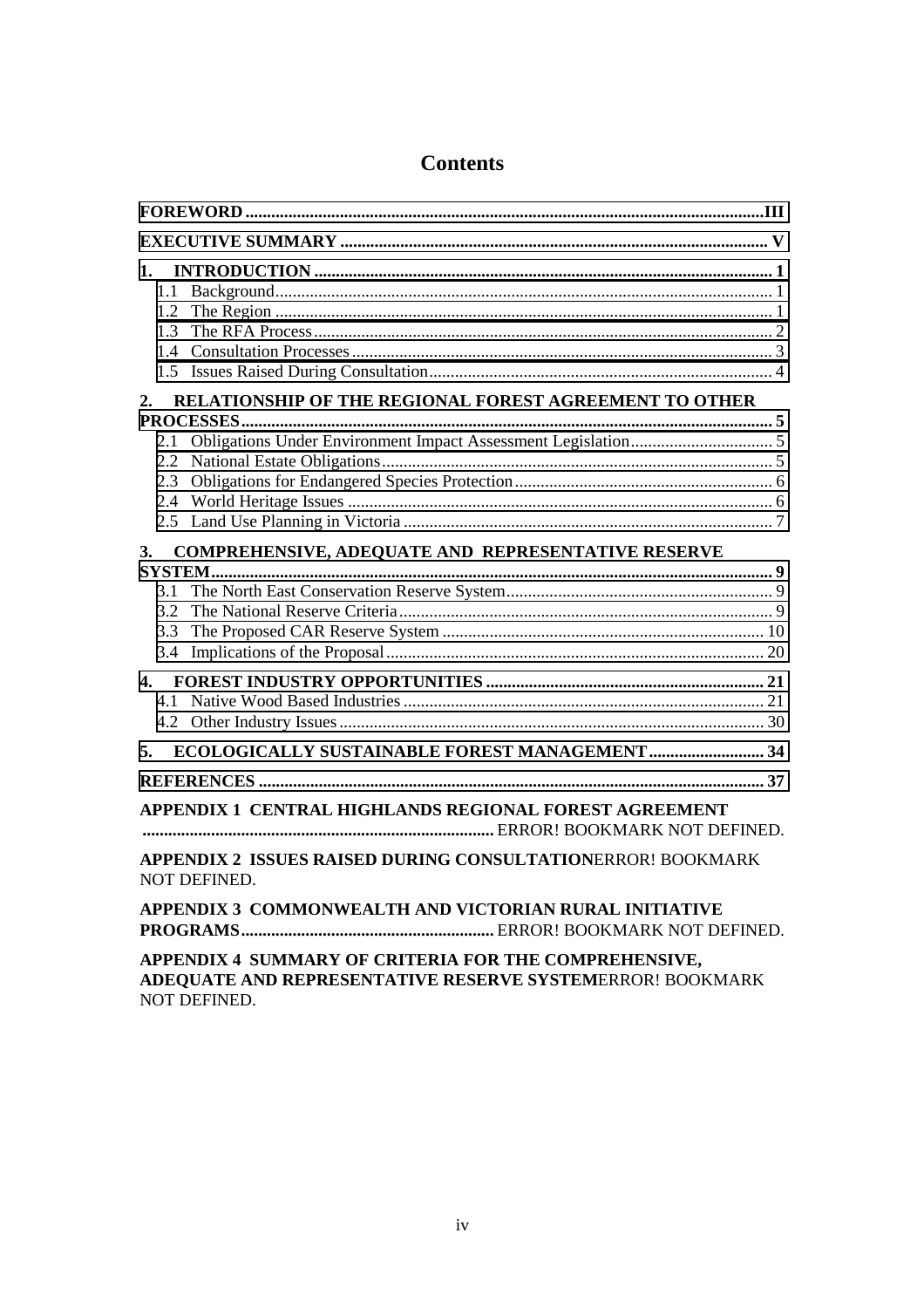# **EXECUTIVE SUMMARY**

<span id="page-4-0"></span>The report outlines the preferred directions for forest use and management in the North East region developed by the Commonwealth and Victorian Regional Forest Agreement Steering Committee. It provides a basis for public comment prior to the preparation of the North East Regional Forest Agreement (RFA).

The analysis and assessments completed for this Report indicate that the preferred position for the North East RFA has the capacity to provide long-term certainty for:

- sustainable levels of wood supply from public forests for industry growth and diversification in the region;
- protection of conservation and heritage values through a comprehensive, adequate and representative reserve system based on the nationally agreed reserve (JANIS 1997) criteria;
- access to forests for other uses including tourism, recreation, forest grazing, mineral exploration and mining; and
- ecologically sustainable forest management through accredited management systems and processes.

The preferred position proposed in the Report highlights the region's capacity to maintain the current timber supply commitments and identifies further opportunities for value-adding with associated employment and industry benefits. In addition, the Report identifies that there is scope to increase annual wood supply from the region, leading to positive impacts on industry investment and employment.

Results of economic assessments, based on investment strategies proposed by the industry through to 2006-07, combined with utilising potentially available additional resource, are projected to increase gross product value by up to 84 per cent to \$33.5 million and direct employment by 25 per cent to 192 people. The industry development opportunities may bring significant benefits to communities within the region.

The proposed reserve system satisfies the JANIS criteria as far as practicable on public land and if adopted will add approximately 174 000 hectares to the existing reserve system – an increase of 42 per cent. The Report proposes to include the upper Wongungarra catchment in the CAR reserve system, based on high biodiversity and old growth values and on new information indicating alternative mature ash resources being available to meet current supply commitments. Ninety five per cent of high quality wilderness is protected in the existing reserve system across eastern Victoria as a whole thereby satisfying the national reserve criteria for wilderness. In general, there is good agreement between the proposed CAR reserve system and many areas with National Estate values identified in the assessments.

Management strategies for threatened flora and fauna, including the Long-footed Potoroo, Spotted Tree Frog and large forest owls are incorporated into the preferred position and are detailed in the Proposed North East Forest Management Plan.

A statewide assessment of Ecologically Sustainable Forest Management systems and processes concluded that "Victoria has all the major elements in place for appropriate systems and processes for ecologically sustainable forest management.…however, there is still considerable scope for further improvement…These are not major or exceptional requirements: they are the measures required for continuing improvement in management systems." The Statewide assessment of ESFM is applicable to the North East region.

The Steering Committee invites public comment on the preferred position. Closing date for submissions is 28 May 1999.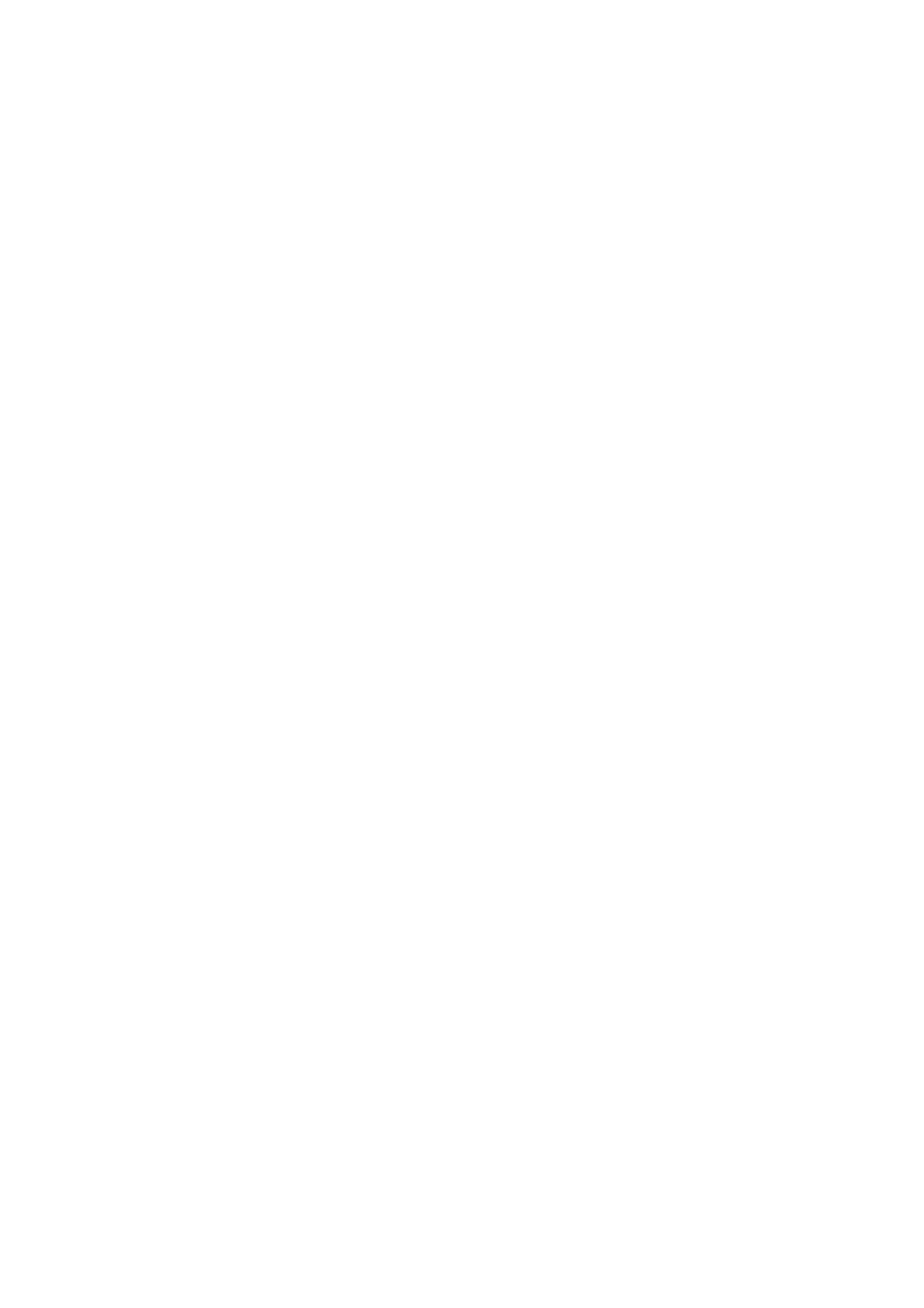# <span id="page-6-0"></span>**1. INTRODUCTION**

# **1.1 BACKGROUND**

This report outlines the Victorian RFA Steering Committee's preferred position with respect to the RFA for the North East. It has been prepared on the basis of the comprehensive regional assessment (CRA) report for the region and following consideration of issues raised by stakeholders in public meetings, individual and group briefings and in written comment.

The preferred position has been developed to address the three objectives of the RFA as follows:

- the development of a Comprehensive, Adequate and Representative (CAR) reserve system;
- ecologically sustainable forest management (ESFM) across the whole of the forest estate; and
- development of an efficient, internationally competitive timber industry and certainty for communities.

The Steering Committee believes that the proposals outlined in this report provide outcomes that together meet all of these objectives. The social and economic needs of communities have been addressed in the development of the proposals. Chapter 1 describes the RFA process and Chapter 2 describes links between the RFA and other key processes within the national and State spheres. Chapter 3 outlines the elements of the proposed CAR reserve system based on nationally agreed criteria. Chapter 4 examines opportunities for industry development in the region and Chapter 5 addresses the results of the statewide assessment of ESFM.

The proposed CAR reserve system, ESFM and industry development proposals combine to form the Steering Committee's preferred position. The Steering Committee invites public comment on the preferred position.

# **1.2 THE REGION**

The boundaries of the North East RFA region include the Murray River to the east and north, and the Hume Freeway north of Seymour to the west, and generally the Great Dividing Range to the south.

The North East RFA Region covers approximately 2.3 million hectares. The following figures have been updated from the figures appearing in the North East CRA Report. Private land comprises some 1 064 000 hectares or 46 per cent of the region and is mostly cleared and used for a range of agricultural pursuits.

Public land comprises about 1 253 000 hectares or 54 per cent of the area and is covered mostly by native forest. The region is known for its mountain landscapes, diverse range of flora and fauna, timber resources, tourism and recreational opportunities and the high quality of water in its rivers and streams.

State forests occupies about 700 000 hectares or 56 per cent of the public land, and conservation reserves (including National Parks and Flora and Fauna Reserves) occupy 33 per cent of the public land, or about 417 000 hectares. The remaining public land in the North East includes other public land, plantations and water bodies.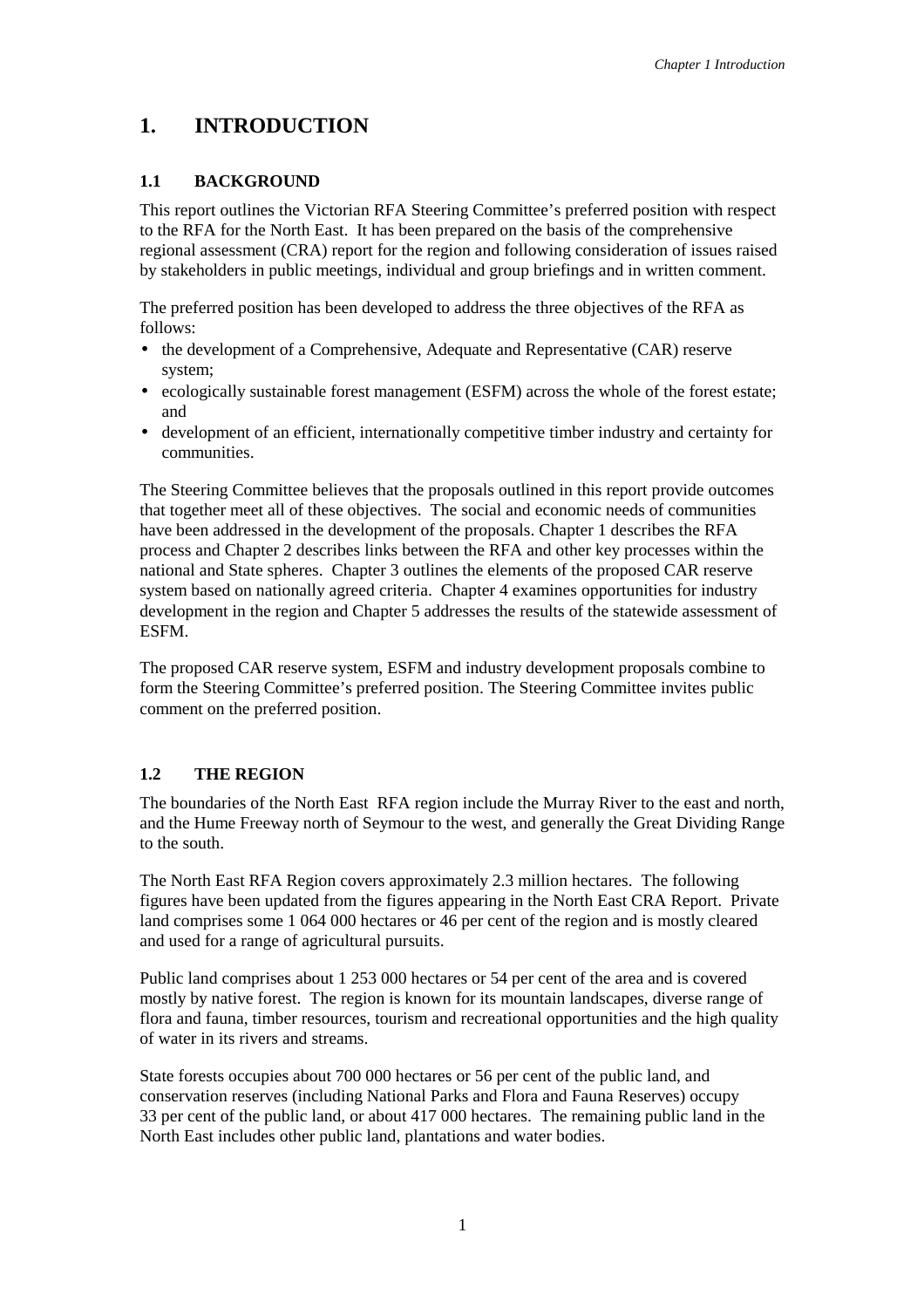# <span id="page-7-0"></span>**1.3 THE RFA PROCESS**

#### **Background**

The National Forest Policy Statement (Commonwealth of Australia 1992) established the CRA process whereby the States can invite the Commonwealth to participate in undertaking all assessments necessary to meet Commonwealth and State obligations for forested areas of a region. These assessments will provide the basis for enabling the Commonwealth and the States to reach an RFA covering their obligations for forests in a region.

During 1995, the Commonwealth and the States of Victoria, Tasmania, New South Wales and Western Australia undertook a process of identifying Interim (or Deferred) Forest Areas in order to provide interim protection for forests that may be required for a CAR reserve system while RFAs are being completed.

An Interim Forest Agreement (IFA) between the Commonwealth and Victoria was signed in January 1996. At the same time, the Prime Minister and Premier signed a Scoping Agreement setting out administrative and operational arrangements for undertaking CRAs and developing RFAs, as well as committing Governments to establishing processes and timetables for the completion of the RFA process.

#### **Victorian RFA Regions**

Victoria has a land area of 22.7 million hectares, of which some 40 per cent is publicly owned. Of the public land, 43 per cent (3.9 million hectares) is reserved for conservation purposes, including 2.6 million hectares of forests. A further 3.47 million hectares of public land is also forested, of which about 1.2 million hectares is available for timber harvesting.

Victoria has five RFA regions, namely East Gippsland, Central Highlands, Gippsland, North East, and West.

RFAs for the East Gippsland region and the Central Highlands region were signed by the Prime Minister and the Premier of Victoria on 3 February 1997 and 27 March 1998 respectively. The North East is the third region in Victoria for which an RFA will be completed.

#### **Stages in the RFA process**

The major stages in the RFA process as outlined below include the CRA, a Directions Report and the RFA.

# *Comprehensive Regional Assessment*

The National Forest Policy Statement establishes the CRAs as part of the process leading to the development of an RFA. The CRA is the information on which the RFA can be developed and agreed between the Victorian and Commonwealth Governments. It does not make judgements or interpretations which might pre-empt the development of the RFA.

The North East CRA report (VicRFASC 1998a) was published in August 1998. It brings together a wide range of studies conducted in recent years and is supported by a number of technical reports which provide detailed information. The technical reports are:

- Biodiversity Assessment (VicRFASC 1998b)
- Study of Old-growth Forest in Victoria's North East (NRE 1998a)
- National Estate Values in the North East of Victoria (VicRFASC 1999)
- Wilderness Assessment of the Eastern Victorian forests (VicRFASC 1996b)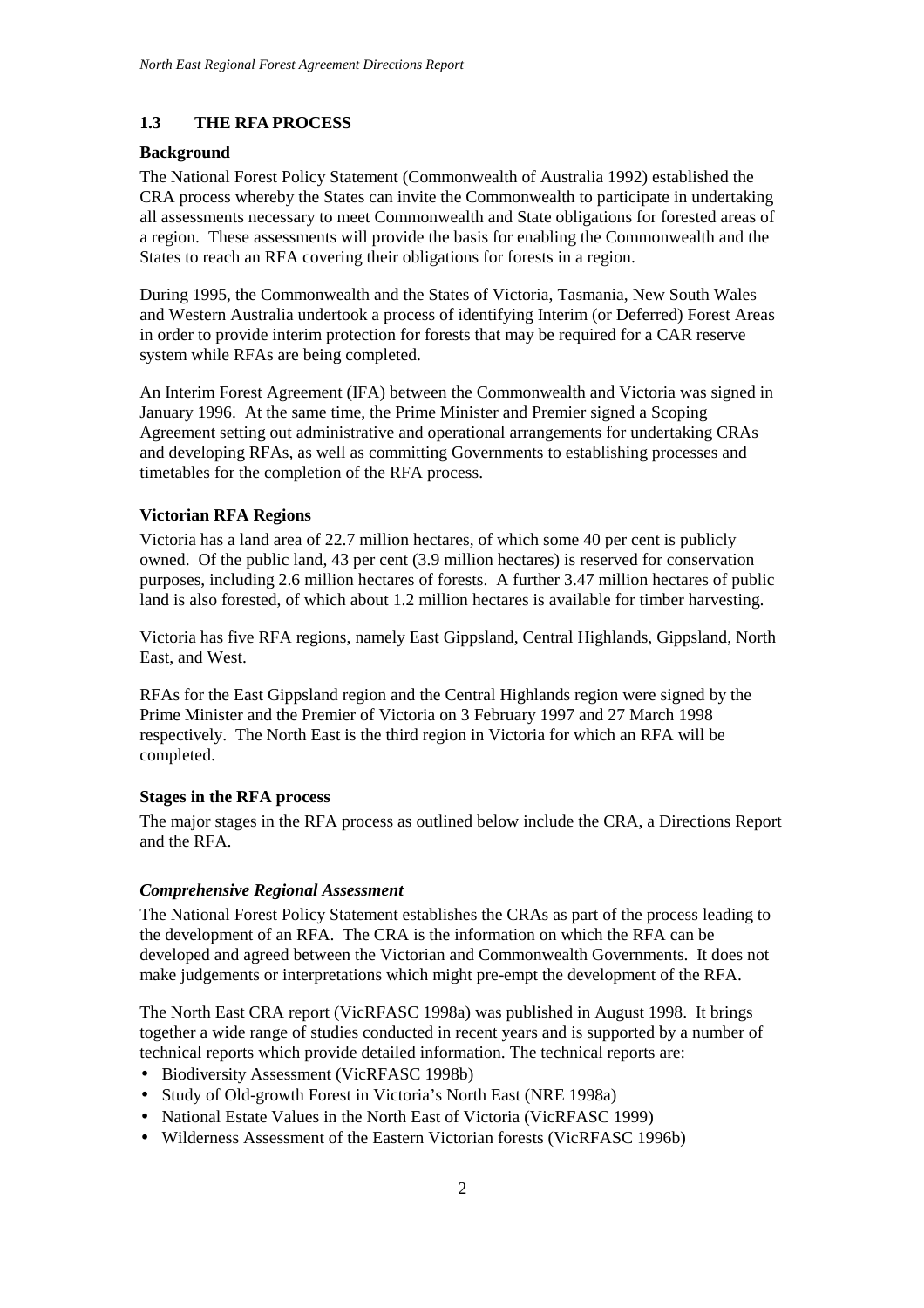- <span id="page-8-0"></span>• Victorian Statewide Assessment of Ecologically Sustainable Forest Management (VicRFASC 1997)
- Social Assessment (VicRFASC 1998c)
- Mineral Assessment (VicRFASC 1998d)

In addition to these technical reports, a compendium of Victorian forest research (VicRFASC 1998e) has been published.

The CRA report provides extensive information on the North East region and background information for developing approaches to reserves, industry and ESFM as described in this report. Copies of the CRA report are available at the, Benalla, Mansfield, Wodonga and Melbourne offices of the Victorian Department of Natural Resources and Environment (NRE). The CRA report and technical reports may be ordered by telephoning 03 9637 8080.

#### *RFA Directions Report*

The CRA report provides the base information for the integration phase of the RFA process. Information from the ecological, economic and social assessments and public consultation was used to identify and analyse issues which will be addressed in the RFA. A description of these issues and the results of the analysis is provided in this report. This Directions Report is released for a six week public comment period. This phase is an important component of the consultation process in developing an RFA for the North East and is a basis for further discussions with stakeholders.

#### *RFA Completion*

Following the six week public comment period on the Directions Report, the Commonwealth and State Governments will consider the comments made in submissions and other discussions with stakeholders and then negotiate the RFA. The RFA is scheduled for completion in mid-1999. The Forest Management Plan for the North East will be completed after the RFA.

For reference, the Central Highlands RFA (excluding attachments) is included in this report at Appendix 1 to assist public comment on the development of the North East RFA. The North East RFA will follow a similar format to the Central Highlands RFA.

#### **1.4 CONSULTATION PROCESSES**

Previous Victorian land use planning processes in the North East have provided extensive opportunities for community involvement in forest issues over the last twenty years (notably Land Conservation Council studies and forest management planning). The RFA process has built on this involvement through a wide range of consultation activities with the local community and other interest groups.

In August 1997, public meetings were held in Corryong, Myrtleford and Mansfield to explain the RFA process and discuss with stakeholders the ways in which they could be involved in the process.

The social assessment and national estate assessment provided further opportunities for involving the community, particularly through workshops at Benalla, Beechworth, Corryong, Mount Beauty, Myrtleford, Mansfield, Bright, Tallangatta and Wodonga and adjoining districts. In addition, other opportunities for community input included a telephone survey, questionnaires, interviews with key stakeholders at a State, regional and local level and through direct contact with the Victorian Forest Community Coordinator in Victoria.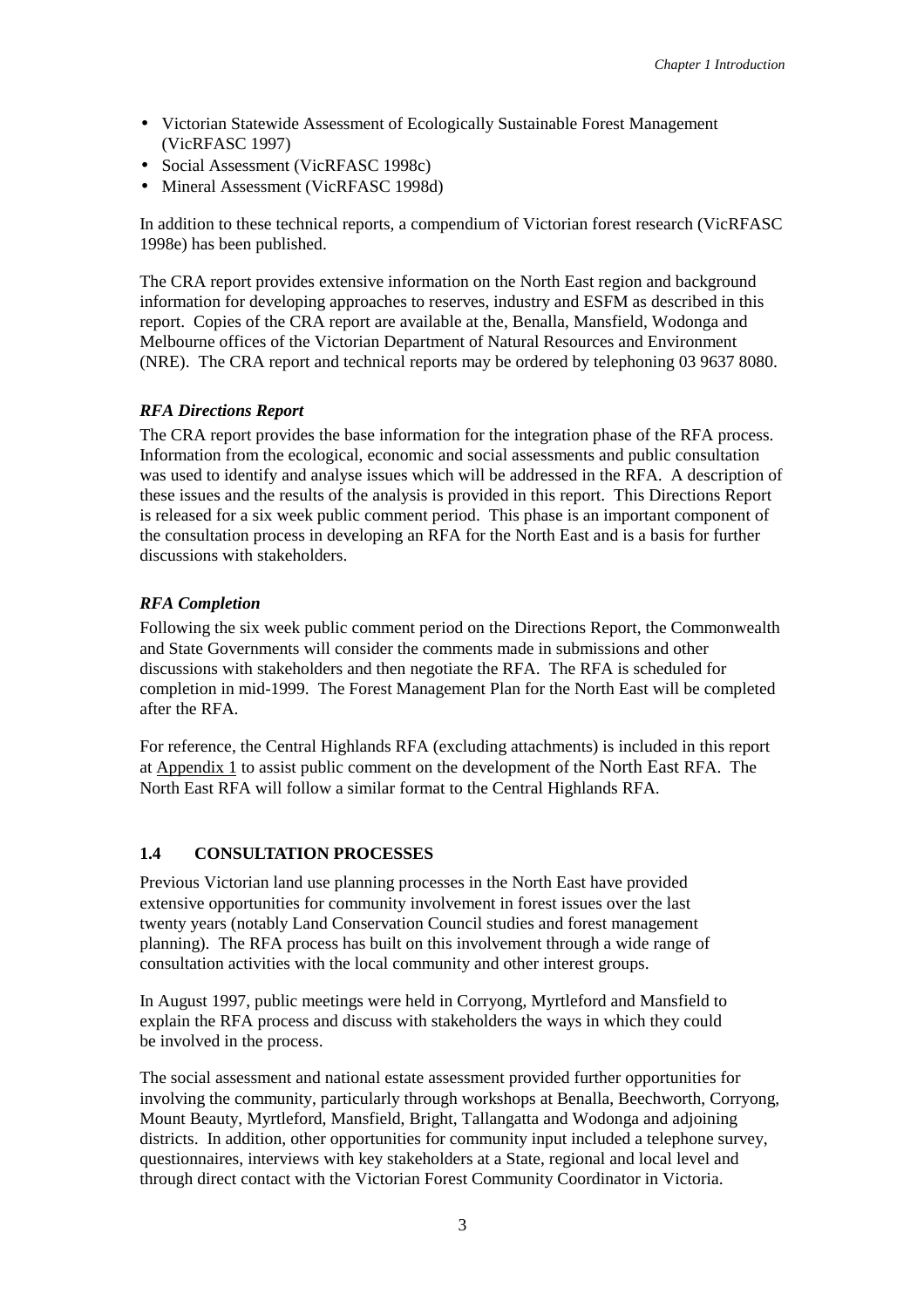<span id="page-9-0"></span>Following the release of the CRA report, public meetings were held Corryong, Myrtleford and Mansfield and officials met with groups in Melbourne. At these meetings participants discussed the CRA reports and presented views on the issues that should be addressed in the development of the RFA. A second series of meetings in the same locations was conducted prior to the development of this report.

Further consultation will occur over the next six weeks prior to completing the RFA. A series of public meetings will be held in the region and will be advertised in the regional media. Mr Phillip Fitch (02 6271 5082) and Mr Andrew Maclean (03 96378407) may be contacted for further information on the North East RFA process.

#### **1.5 ISSUES RAISED DURING CONSULTATION**

Issues raised in the meetings held prior to release of this report are summarised in Appendix 2. A number of specific proposals raised by stakeholders have been addressed in the relevant chapters of this report. These issues can be broadly classified into those related to the CAR reserve system, ecologically sustainable forest management, certainty and development for forest industries, and other issues.

A number of the issues raised are not directly related to the RFA process although they are important in a regional development context. A list of Commonwealth and Victorian government programs relevant to these issues is provided in Appendix 3.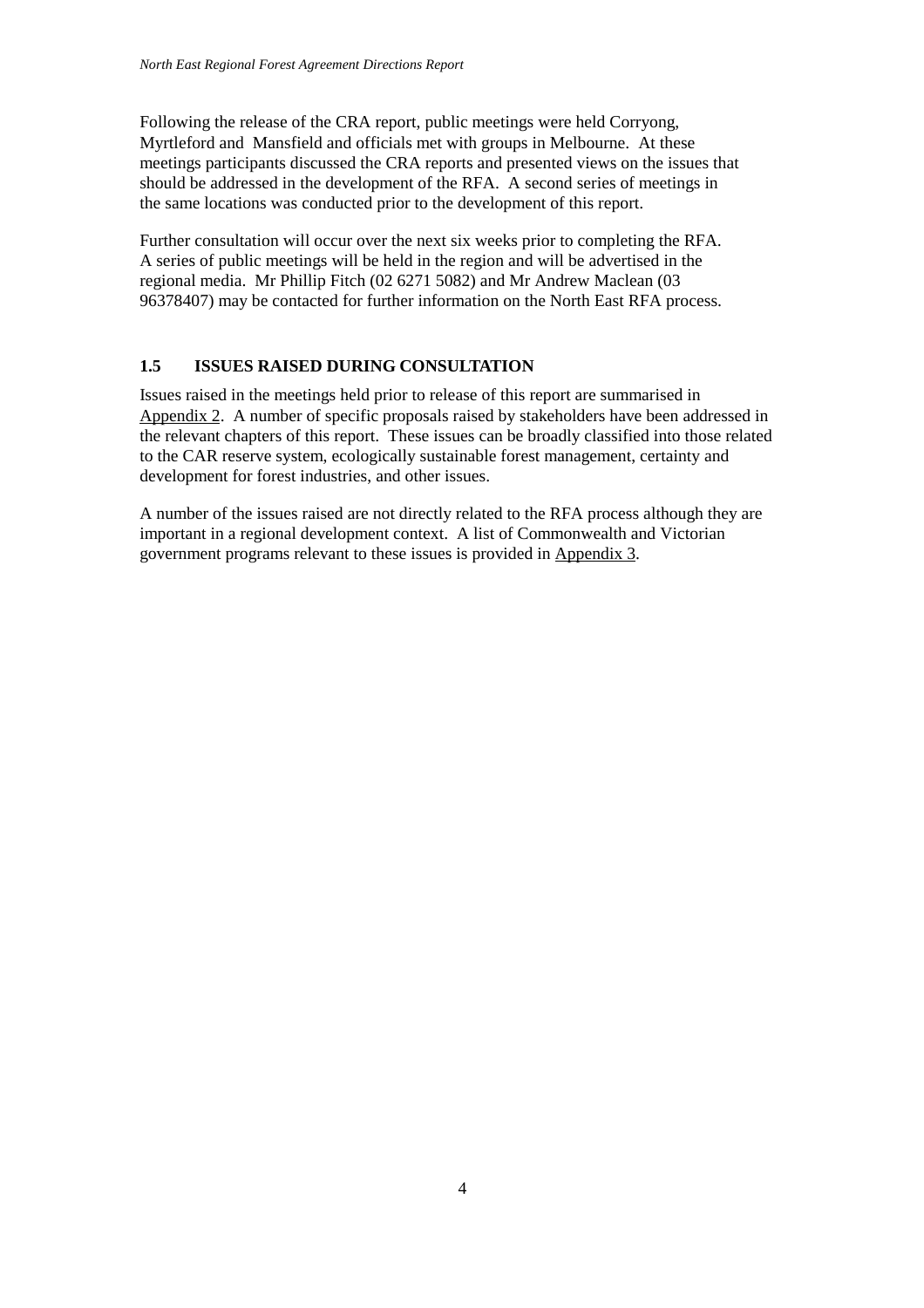# <span id="page-10-0"></span>**2. RELATIONSHIP OF THE REGIONAL FOREST AGREEMENT TO OTHER PROCESSES**

One of the objectives of the RFA process is to meet statutory and policy requirements through the development of a RFA. The satisfactory completion of these requirements should provide for greater certainty in government decision making on forests during the period during which the RFA is in place.

The RFA process takes into account Commonwealth statutes on environmental impact, world heritage, national estate and endangered species. The relevant Commonwealth Acts of Parliament are the:

- *Environment Protection (Impact of Proposals) Act 1974*
- *Australian Heritage Commission Act 1975*
- *Endangered Species Protection Act 1992*
- *World Heritage Properties Conservation Act 1983*

The RFA process is designed to satisfy the requirements of these Acts. Obligations under the *Environment Protection (Impact of Proposals) Act 1974* and the *Australian Heritage Commission Act 1975* require discrete assessment processes against defined criteria. These assessment processes are being conducted in parallel with the RFA process and will be based on the contents of this report and the previously published assessment reports.

The Commonwealth also has obligations under the *Native Title Act 1993* relating to the protection of native title rights and interests. The RFA is not intended to influence in any way native title claims that may arise. Where any government action to implement an RFA could affect native title, the action will be taken in accordance with the *Native Title Act 1993*.

Victorian statutory requirements have been satisfied by a number of Victorian legislative and administrative processes, including the proposed North East Forest Management Plan, and the application of various Codes of Practice and the *Land Conservation Act 1970*, the *Forests Act 1958* and the *Flora and Fauna Guarantee Act 1988*.

#### **2.1 OBLIGATIONS UNDER ENVIRONMENT IMPACT ASSESSMENT LEGISLATION**

The objective of the *Environment Protection (Impact of Proposals) Act 1974* (EPIP Act) is to ensure, to the greatest extent that is practicable, that matters affecting the environment to a significant extent are fully examined and taken into account in arriving at Commonwealth Government decisions.

The Commonwealth Government's proposal to enter into a North East RFA with Victoria is subject to the EPIP Act so was referred to the Commonwealth Minister for the Environment and Heritage in accordance with the Act's administrative procedures. These procedures require the Minister to determine whether preparation and public review of either an environmental impact statement or a public environment report is required to satisfy the object of the Act. The Minister is required to provide this advice to the Prime Minister before he signs the North East RFA. The public consultation process for the North East RFA has been designed to be consistent with the requirements of the Act.

# **2.2 NATIONAL ESTATE OBLIGATIONS**

The Australian Heritage Commission's (AHC) responsibilities, as defined by the *Australian Heritage Commission Act 1975*, include: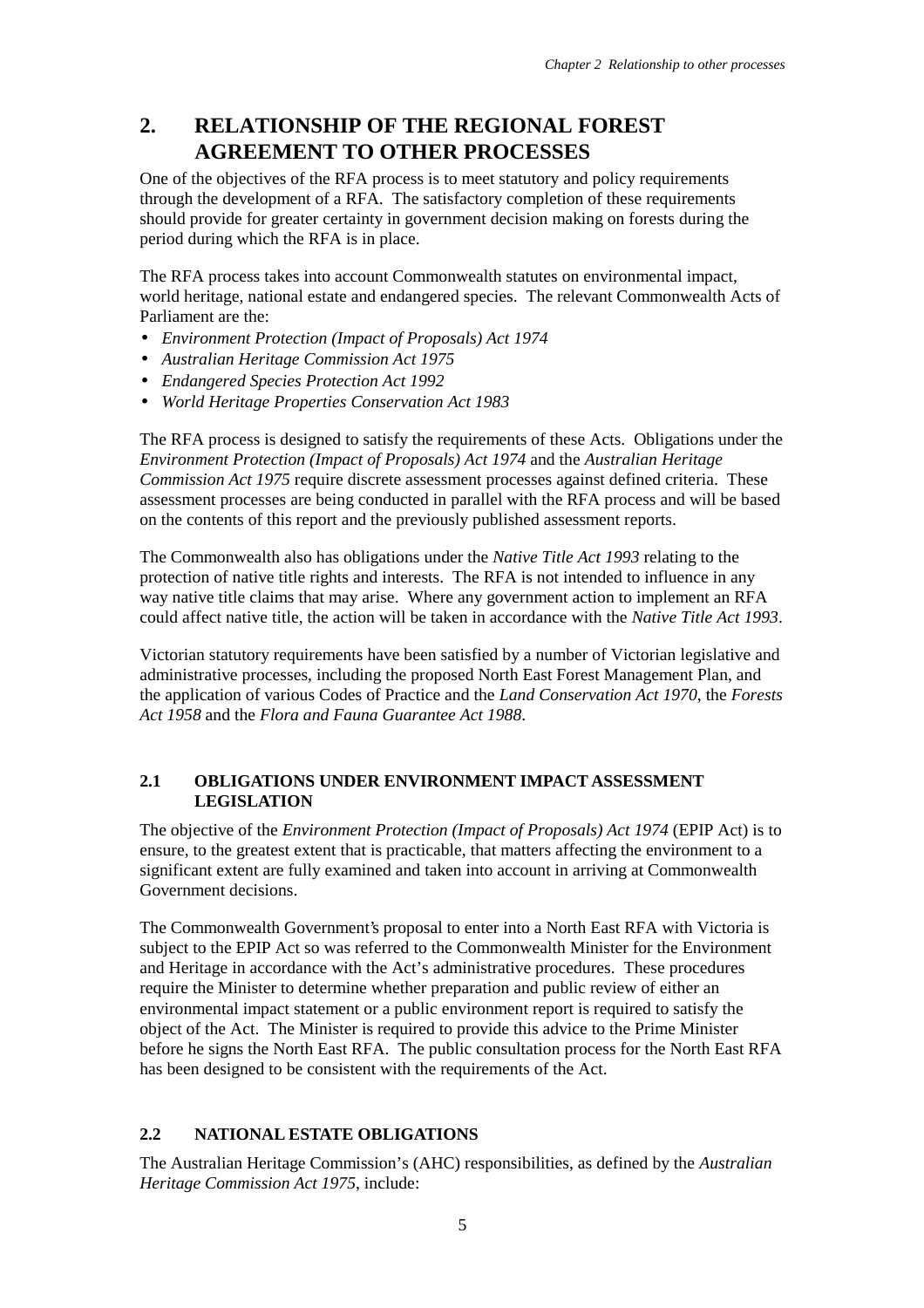- <span id="page-11-0"></span>• identifying places with national estate values and compiling an inventory of these places (the Register of the National Estate);
- promoting the conservation of national estate values and places; and
- providing advice to Commonwealth Ministers on the effect of proposed actions on the national estate.

The identification of national estate places in North East is described in the national estate report (VicRFASC 1998c). Interim and final listing will take place in accordance with commitments in the RFA.

National estate values in North East will be conserved through both having national estate places within the CAR reserve system and the incorporating in the RFA protection principles for national estate values in other forest areas.

The AHC will provide advice to the Commonwealth Government on the extent to which the RFA may have an effect on the National Estate prior to the Prime Minister signing the RFA. This advice will be regional in context, having regard to the levels of protection afforded to national estate values through a range of mechanisms.

# **2.3 OBLIGATIONS FOR ENDANGERED SPECIES PROTECTION**

The *Endangered Species Protection Act 1992* (ESP Act) defines Commonwealth responsibilities for the conservation of endangered and vulnerable species and endangered ecological communities, and for the amelioration of the processes that threaten them. The ESP Act requires that any effect on scheduled species and communities is taken into account in Commonwealth decisions, such as a decision to enter into a RFA. Forest species listed in the Act have been a high priority for assessment in the CRA.

Obligations under the legislation include:

- the identification of the occurrence of endangered and vulnerable species and communities and the assessment of their conservation status under present tenures and management practices;
- the preparation of recovery plans and threat abatement plans for identified endangered forest species and threatening processes;
- the development of appropriate prescriptions and other planning mechanisms;
- the identification and assessment of impacts of present and proposed resource uses; and
- the identification and assessment of impacts of key threatening processes with respect to present and proposed resource use.

Identification and assessment activities undertaken to fulfil these obligations are described in the biodiversity assessment report (VicRFASC 1998b).

Priorities for the preparation of recovery plans and action statements for endangered flora and fauna species will be included in the RFA.

# **2.4 WORLD HERITAGE ISSUES**

As a State Party to the World Heritage Convention the Commonwealth Government has a responsibility for the identification, protection, conservation, presentation and transmission to future generations of the cultural and natural World Heritage situated on its territory.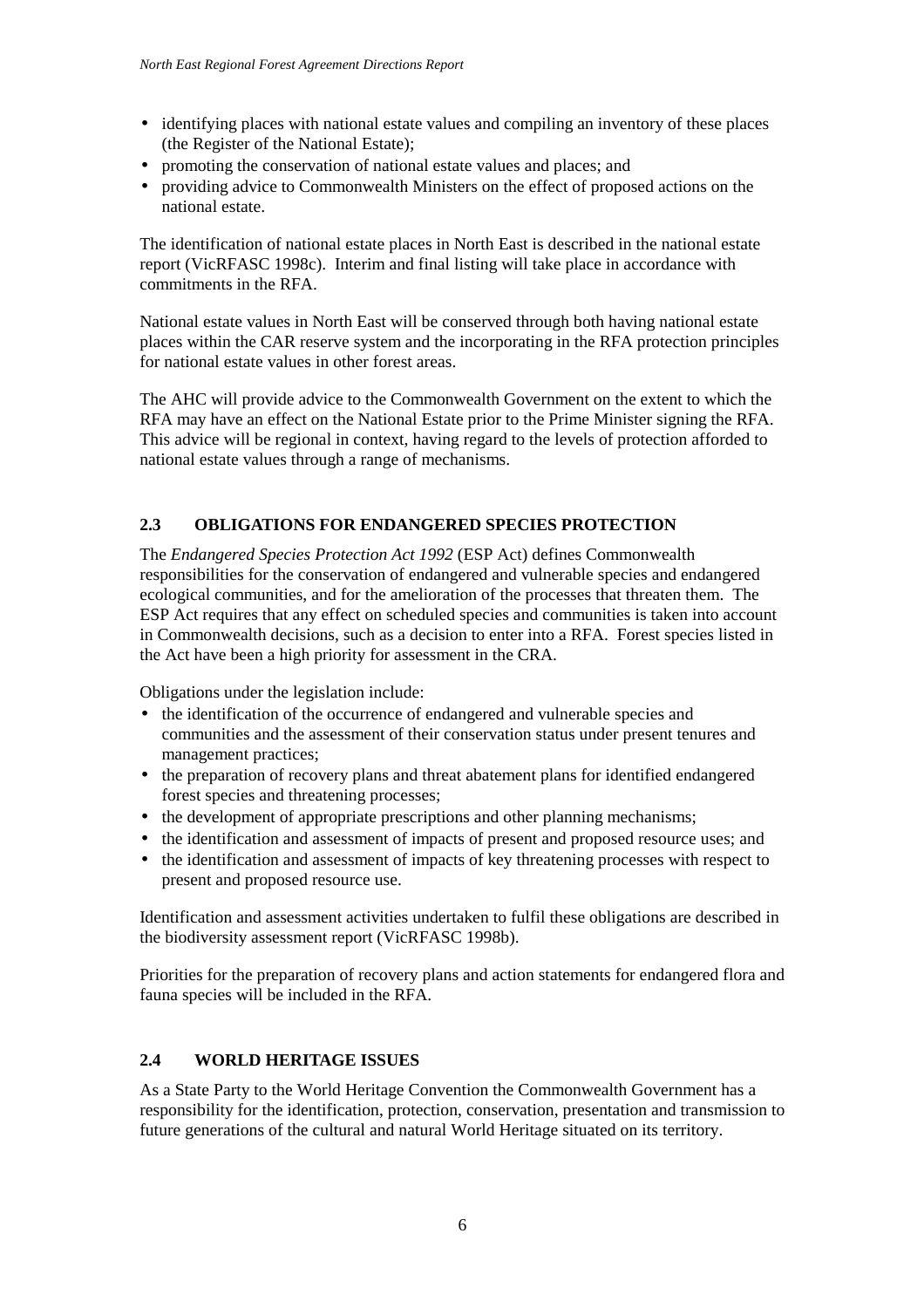<span id="page-12-0"></span>As part of the development of the East Gippsland RFA, an independent panel of experts undertook a systematic assessment of themes of outstanding universal value that were relevant to Australia and then, of those, which might be best represented in Victoria. Two of the themes of outstanding universal value identified by the Panel are potentially relevant to the North East, namely:

- 'Origin and development of biota and landforms as a result of Gondwana plate tectonics and more recent stability and long term isolation (sub-theme passive continental margins)'; and
- 'Evolution of landforms, species and ecosystems under conditions of stress (sub-theme *Eucalyptus*-dominated vegetation)'.

The panel identified several sub-themes of outstanding universal value related to these themes: the sub-theme 'parts of the Australian marginal swells associated with the Eastern Highlands' and the sub-theme of '*Eucalyptus-*dominated vegetation'. This sub-theme was specifically identified as directly relevant to the eastern forest areas of Victoria, which include East Gippsland, the Central Highlands and the North East as well as other parts of Australia. The panel considered that places representing this theme would include a wide variety of *Eucalyptus* types from a variety of environments and that an excellent representative sample of these can be found in south-eastern Australia. The panel also stated that in the case of south-eastern Australia, any sample focussed on *Eucalyptus* is most likely to represent an outstanding example of the long-term processes of landform evolution associated with passive continental margins.

The panel also concluded that any such potential World Heritage nomination representing the sub-theme of *Eucalyptus*-dominated vegetation would comprise several large areas, most of which could be expected to already have protected area status.

The Central Highlands and East Gippsland RFA committed the two governments to actively investigate, and participate in, a World Heritage assessment of the Australia-wide Eucalypt theme, including any potential contribution from these regions. The Agreements also noted that in order to progress work towards an Australia-wide Eucalypt nomination the agreement of all relevant governments would be required.

Because the North East region may contribute to a potential World Heritage nomination based on the Australia-wide Eucalypt theme, it is envisaged that clauses similar to those in the Central Highlands RFA will be included in the North East RFA.

# **2.5 LAND USE PLANNING IN VICTORIA**

The use of publicly owned land in Victoria has been determined by the government on the basis of recommendations from the Land Conservation Council (LCC). The LCC was an independent statutory body which was established in 1971 under the *Land Conservation Act 1970*. In July 1997, after 27 years of operation, it was replaced by the Environment Conservation Council (ECC).

The Land Conservation Act established a comprehensive and systematic public land use planning process. Between 1971 and 1997 the LCC conducted more than 30 major land use studies covering the whole State, with most of Victoria having been investigated a number of times. Each study took about 3 years to complete.

The LCC and its processes were based on three key principles: independence (from government and interest groups); expertise; and public consultation. All the Council members had technical expertise and brought to discussions the range of skills and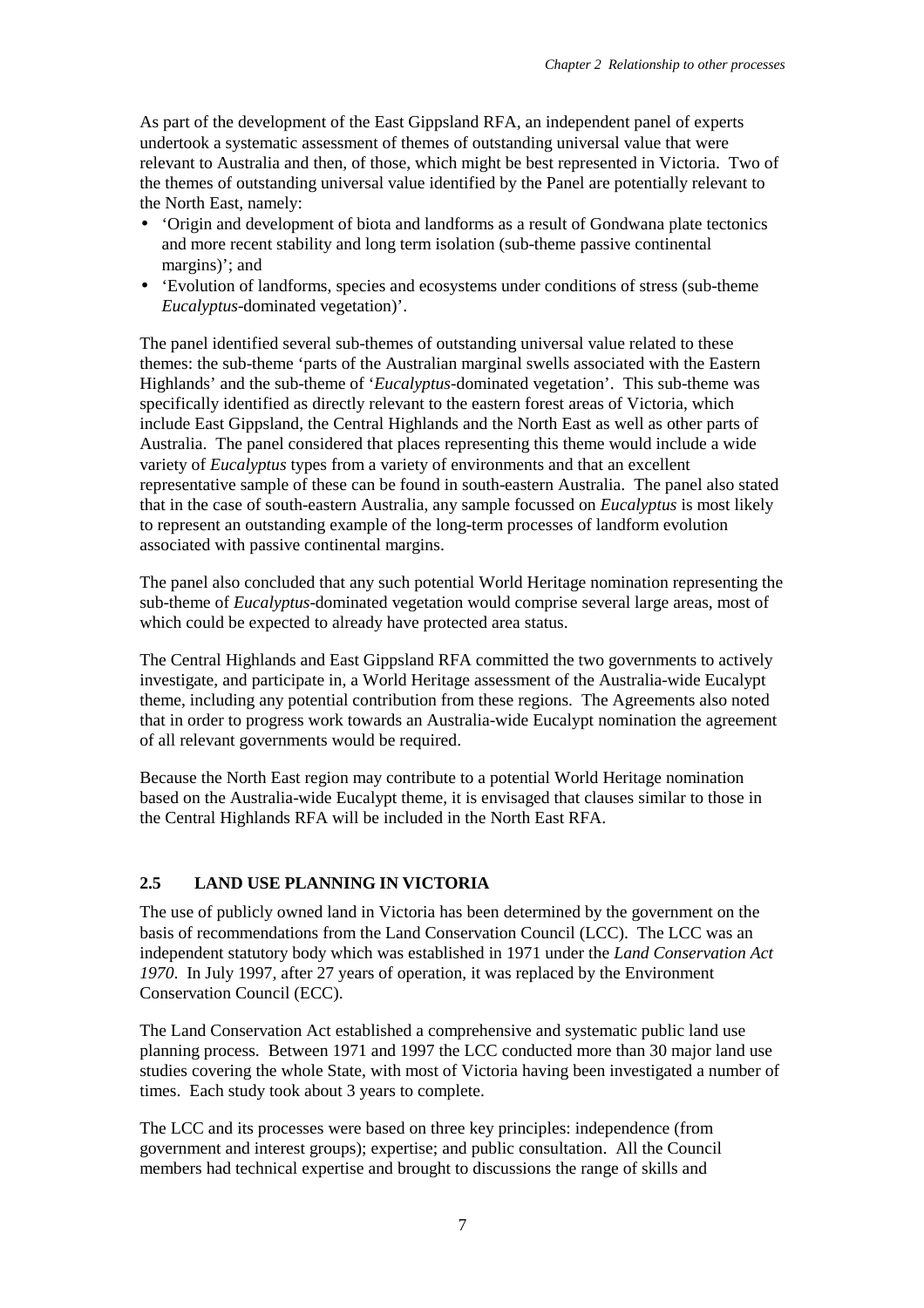experience necessary to provide recommendations on the balanced use of public land in Victoria.

In making its recommendations on public land the LCC considered all uses of land and the range of views expressed. It also had regard to the social and economic implications of any recommendations it made. The LCC conducted several comprehensive reviews of public land use in the North East; the last review was completed in 1991.

Public consultation during the LCC review process was a legislative requirement and was crucial to successful land use planning outcomes. This has been a key factor in successive governments accepting the vast majority of LCC recommendations and in the general bipartisan support in the Parliament for legislation creating new national and other parks.

Based on advice from the LCC, the Victorian government determines those areas to be included in the conservation reserve system and those areas to be State forest. NRE then prepares Forest Management Plans for State forest taking into account management for conservation, timber and other uses of natural resources such as recreation and water supply.

Forest management planning in Victoria is based on 15 Forest Management Areas (FMAs) with a Forest Management Plan being prepared for each. These plans address the full range of forest values and apply for ten years but may be reviewed when required, such as in the event of a major fire. They aim to ensure the complementary management of State forest and the conservation reserve system and that State forests are used in an environmentally sensitive, sustainable and economically viable manner. Forest management planning is a continuing process and designed to be responsive to changing community expectations and expanding knowledge of the forest ecosystem.

Features of Victoria's forest planning are:

- public involvement and consultation in plan development and approval:
- the application of comprehensive data sets and information technology to assess planning options;
- a focus on integrating information from a range of scientific disciplines; and
- adaptable plans which accommodate new information, and circumstances, without losing their integrity or authority.

The planning process requires that a draft plan is available for a public consultation period of two months prior to plan completion. An advisory committee representing the range of community interests in the forests of each FMA is closely involved throughout the planning process.

The proposed North East Forest Management Plan is released for public comment concurrent with this Directions Report. The proposed Forest Management Plan meets the objectives of the Victorian forest planning processes and was developed in the context of meeting the national reserve criteria, with similar targets for protection of ecological vegetation classes (EVCs) and old growth. As such, the proposed Plan provides a substantial basis for undertaking analyses against the national reserve criteria. The final plan will be published after the North East RFA is completed and will reflect the outcomes of the RFA.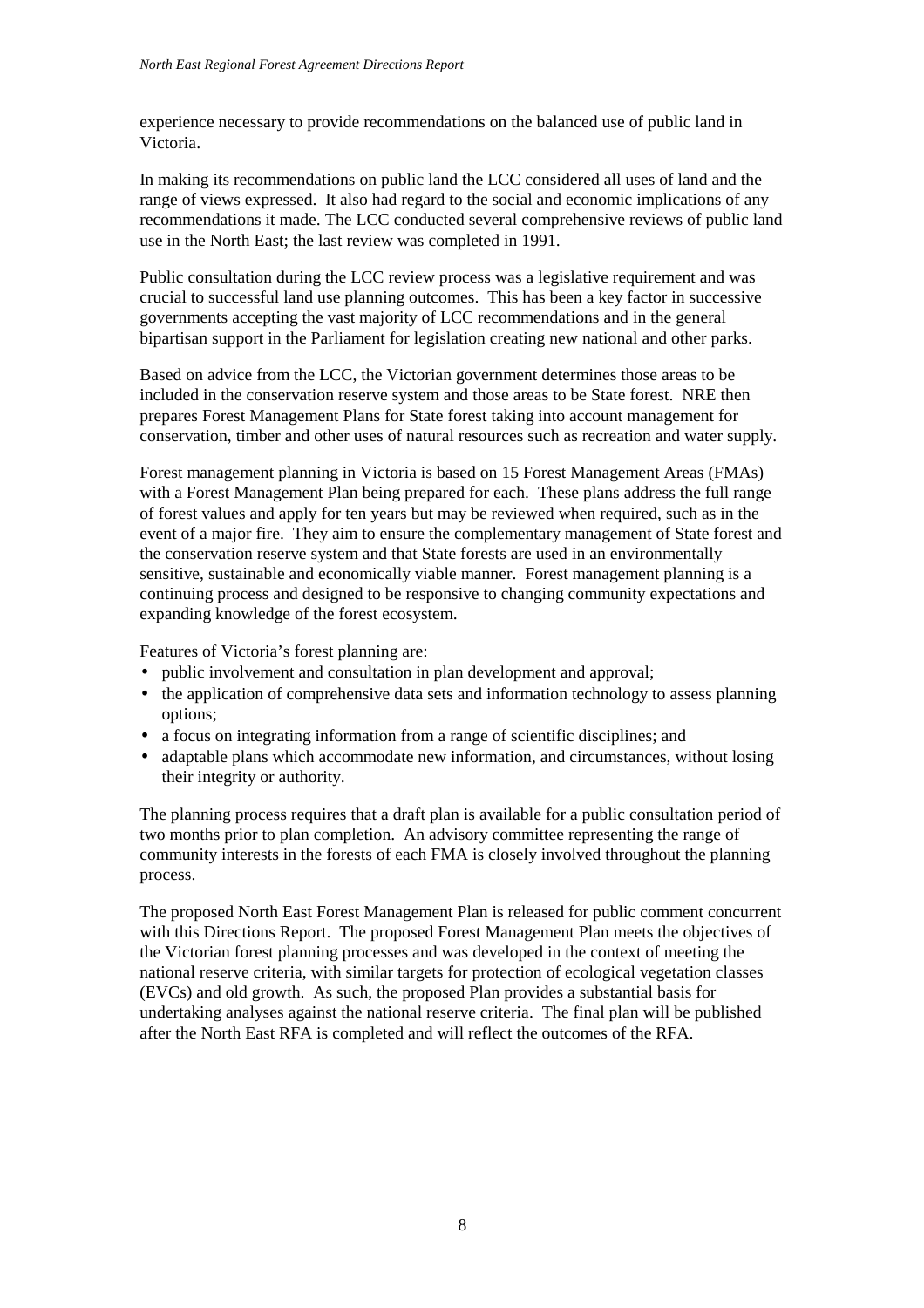# <span id="page-14-0"></span>**3. COMPREHENSIVE, ADEQUATE AND REPRESENTATIVE RESERVE SYSTEM**

# **3.1 THE NORTH EAST CONSERVATION RESERVE SYSTEM**

In 1970, the conservation reserve system in the North East region consisted of the original Mount Buffalo National Park covering 11 000 hectares.

In the mid-1970's, 1980's and the early 1990's the Victorian Land Conservation Council (LCC) reviewed land use in the North East. As a result of these major reviews which extended over several years and included extensive opportunities for public comment, substantial areas were added to the conservation reserve system. Between 1970 and 1995, the conservation reserve system in the North East was expanded significantly and now comprises 417 000 hectares or 33 per cent of all public land in the region. The most significant national, wilderness and State parks are Alpine, Mount Buffalo, Burrowa-Pine Mountain, Chiltern Box-Ironbark, Wabba and Mount Lawson. These parks are complemented by numerous flora and fauna reserves distributed across the region which provide protection for a variety of significant biodiversity values. A network of Reference Areas has also been established containing representative examples of the major land types occurring in the region. In making its recommendations, the LCC recognised other detailed planning processes, such as the Forest Management Planning process, which would address flora, fauna and other issues subsequent to the recommendations.

During 1995 the Commonwealth and Victorian governments undertook a process of identifying Interim (or Deferred) Forest Areas to provide interim protection for forests that may be required for a CAR reserve system while RFAs are being completed. The Interim Forest Agreement (IFA) between the Commonwealth and Victoria was signed in January 1996 formalising arrangements for the protection of those areas designated in the agreement.

# **3.2 THE NATIONAL RESERVE CRITERIA**

The nationally agreed reserve criteria (JANIS 1997) guide the establishment of the Comprehensive Adequate and Representative (CAR) reserve system which is a central feature of the RFA process. The nationally agreed criteria cover biodiversity, old growth and wilderness and consider reserve design and the application of the criteria. These criteria are outlined in the relevant sections below, and further information on them is in Appendix 4.

The national reserve criteria identify the following elements that comprise the CAR reserve system:

- dedicated reserves being reserves requiring a parliamentary decision to revoke their status. National Parks, State Parks and Flora and Fauna Reserves are examples of dedicated reserves;
- informal reserves areas reserved under other secure tenure or management arrangements. Special Protection Zones (SPZ) which have been set aside for specific and identified conservation purposes in State forest in accordance with the Forest Management Plan are examples of informal reserves; and
- protection through prescription for situations where protection of the conservation value within reserves is impracticable as a result of the nature of the value, for example protection by prescription afforded by the Code of Forest Practices for Timber Production.

The criteria also provide for the inclusion of private land in the CAR reserve system, with the agreement of landholders, where the criteria cannot be met from public land.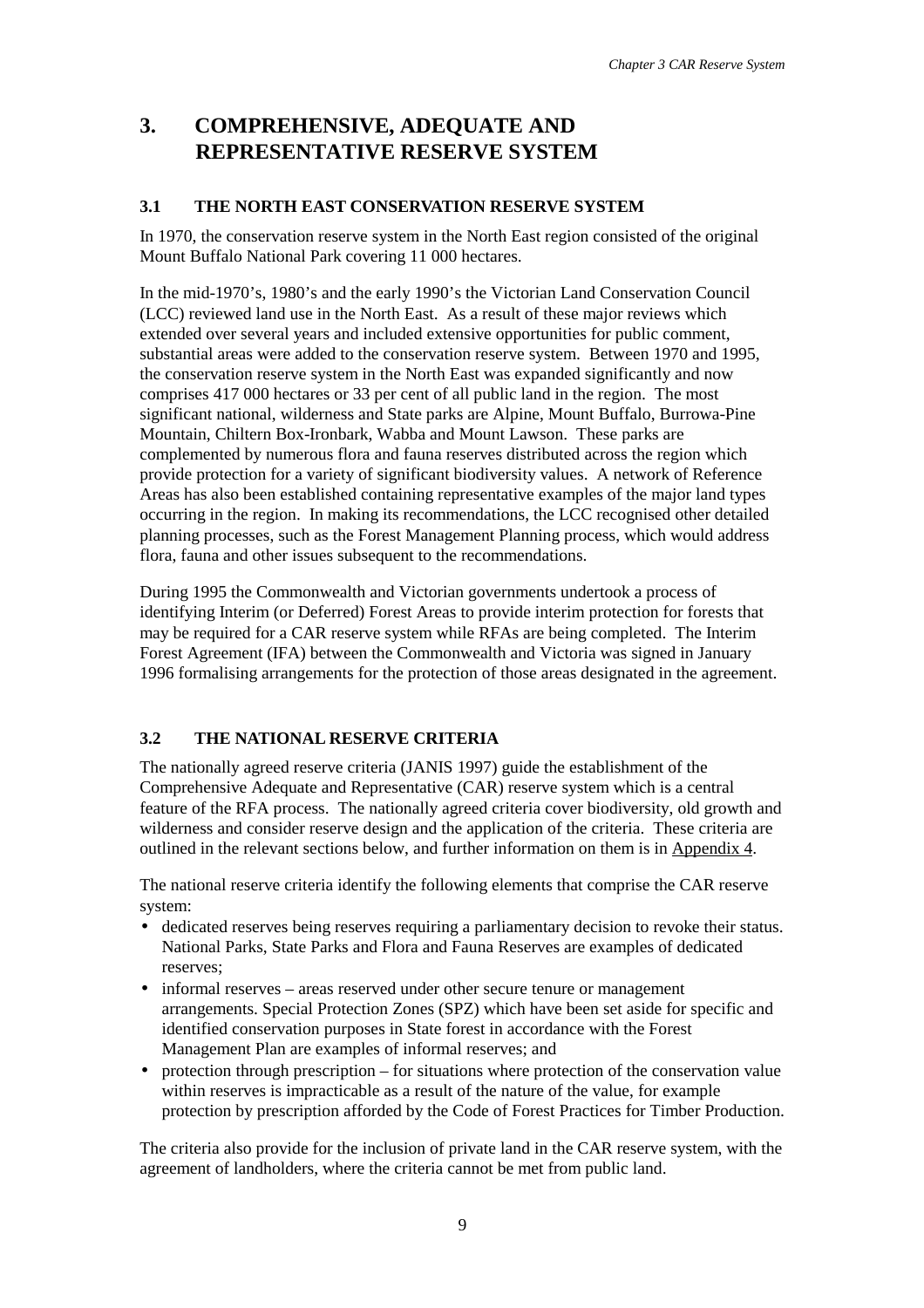# <span id="page-15-0"></span>**3.3 THE PROPOSED CAR RESERVE SYSTEM**

The CRA report for the North East region identified the extent to which the existing reserve system meets the national reserve criteria.

The RFA process has proceeded in conjunction with comprehensive forest management planning for State forest areas in the North East. In addition to the 417 000 hectares of the North East included in the existing reserve system, the proposed additions shown in Map 1 would set aside further substantial areas of forest to protect the significant biodiversity values in the region. The proposed North East Forest Management Plan outlines the range of strategies needed to give effect to environmental outcomes envisaged in the RFA, to conserve endangered flora and fauna, ecological vegetation classes (EVCs) and old growth in the region. Based on the results of the CRA report, community input through three rounds of public meetings, written comments from stakeholders and the proposed Forest Management Plan, the Steering Committee has developed a preferred CAR reserve system as part of the North East RFA, shown on Map 1.

Adoption of the preferred position described in this report would add approximately 174 000 hectares to the existing reserve system, bringing the total area of the proposed CAR reserve system in the region to 591 000 hectares, an increase of some 42 per cent. The final tenure of these additional areas has not yet been determined. The Proposed North East Forest Management Plan identifies these additions as Special Protection Zone in State forest. A consideration in determining the final tenure of reserve additions will be the representation in dedicated reserves of particular EVCs, old growth types and other values addressed in the national reserve criteria. Decisions on tenure will be made during final negotiations on the RFA, following community comment on the proposal presented in this report.

The proposed CAR reserve system has been analysed against the reserve criteria and the results are discussed in detail below. The results show that the proposed reserve system derived from public land contains all of the conservation values and features required of a CAR reserve system, and the protection levels established by the proposal is in many cases significantly greater than the minimum specified by the JANIS criteria. A number of EVCs, however, do not exist on public land at levels that meet the reserve criteria. In many cases, considerably less than 15 per cent of the pre-1750 distribution remains, largely because these EVCs occurred on what is now cleared private land. As a result, these EVCs are classified as endangered, vulnerable or rare and are considered separately in the discussion that follows.

Based on the CRA assessments and subsequent analysis, the Steering Committee considers that the proposed CAR reserve system, together with the range of mechanisms aimed at protecting threatened species and communities satisfies the national reserve criteria with respect to the North East region.

Some areas where special management conditions apply in order to protect biodiversity and other values are shown on Map 1 as Special Management Zones. These are not part of the CAR reserve system, but provide additional off-reserve protection of biodiversity and cultural values.

The following sections provide a description of the key issues considered in developing the proposed CAR reserve system and a detailed analysis against the national reserve criteria.

# **Criteria for Biodiversity**

The national reserve criteria for biodiversity are being addressed through consideration of the protection afforded to individual EVCs as well as individual species of plants and animals. Particular attention is given to endangered, vulnerable or rare species and EVCs.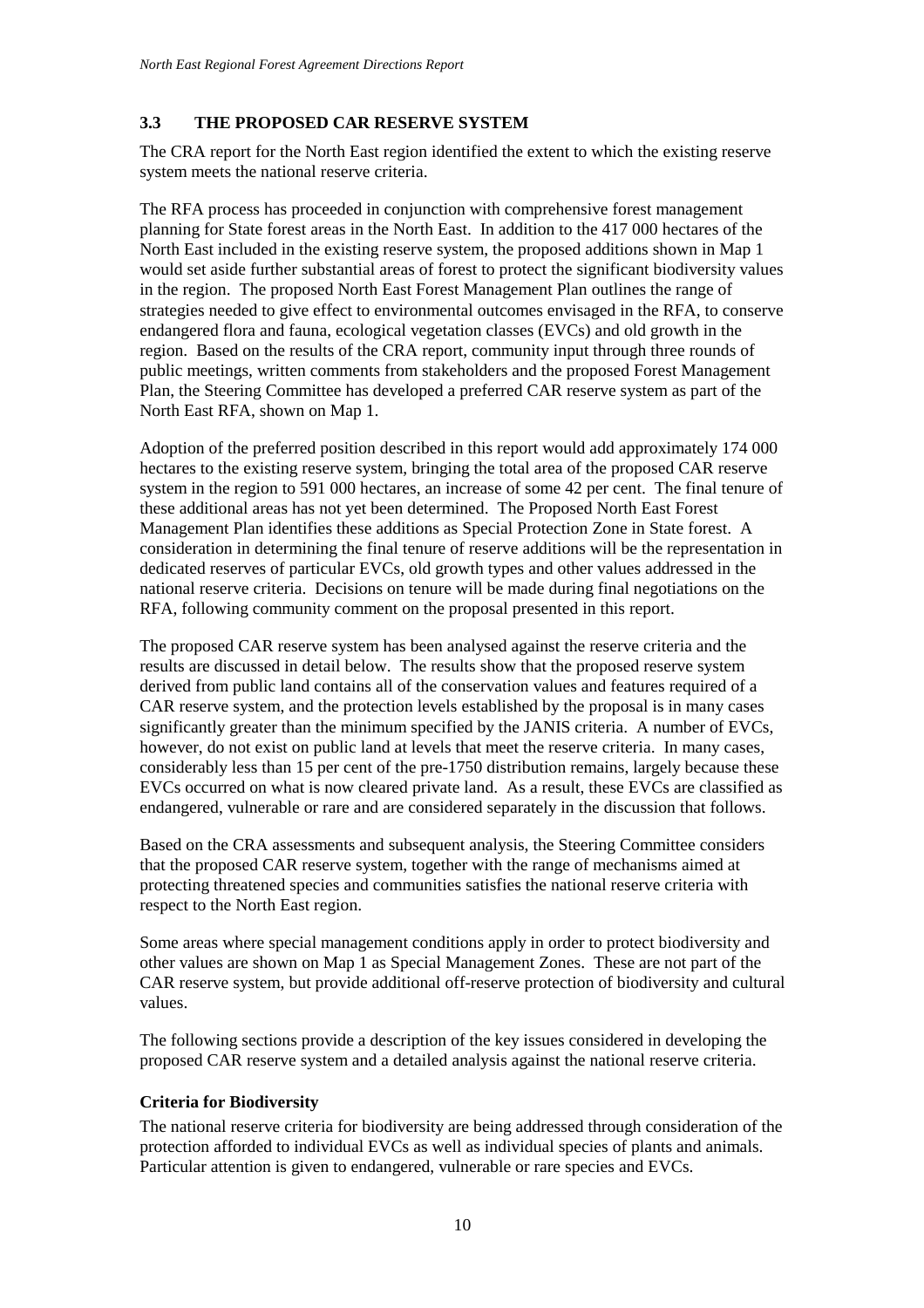#### *Representative Conservation of EVCs*

The national reserve criteria for biodiversity specify that as a general criterion, 15 per cent of the pre-1750 distribution of each forest ecosystem should be protected in the CAR reserve system with flexibility considerations applied according to regional circumstances, and recognising that as far as possible and practicable, the proportion of dedicated reserves should be maximised. Where forest ecosystems are endangered, vulnerable or rare the criteria require increased levels of protection, as discussed in further detail in the following section.

For the purposes of this assessment, EVCs are regarded as forest ecosystems. There are 58 EVCs identified in the North East, of which 46 are considered endangered, vulnerable or rare. For the 12 EVCs not falling into this category, Table 3.1 shows that the majority of the remaining occurrence of these EVCs is on public lands. For these EVCs, their representation in the proposed CAR reserve system meets or exceeds the criterion of 15 percent of their pre-1750 distribution. The proposed level of protection for Grassy Dry forest in the North East region is 14.7 per cent as shown in Table 3.1. This level of protection is regarded as satisfactory taking into account that this EVC was represented in the CAR reserve system to the level of 24 per cent of its pre-1750 extent in the adjacent Central Highlands RFA region.

#### *Representative Conservation of Endangered, Vulnerable and Rare Ecological Vegetation Classes*

The national reserve criteria require that all remaining occurrences of rare and endangered forest ecosystems should be reserved or protected by other means as far as is practicable. Vulnerable forest ecosystems should be reserved or protected to at least 60 per cent of their remaining extent.

Forty-six EVCs in the North East region have been identified as endangered, vulnerable or rare. As shown in Table 3.1, for many of these EVCs the majority or all of their occurrence is on private land. Consequently their representation in the proposed CAR reserve system on public land is limited.

A review of all endangered, vulnerable or rare EVCs in order to establish priorities for their protection is being undertaken. This review is considering the status and distribution of the EVCs in a regional and State context. It is intended that the prioritisation will be completed and incorporated in the RFA. Conservation of EVCs on private land can be encouraged through extension and support to landholders and through voluntary conservation covenants or agreements with landholders, as discussed later in this Chapter.

For those endangered, vulnerable or rare EVCs occurring predominantly on public land, the proposed CAR reserve system will provide levels of protection that satisfy the JANIS criteria. Heathy Dry Forest was assessed as vulnerable due to inappropriate fire regimes. The national reserve criteria indicate 60 per cent of its remaining extent should be reserved, however, further reservation of this extensive EVC beyond that which is proposed will not address the identified threatening process, as fire occurs across all public land tenures.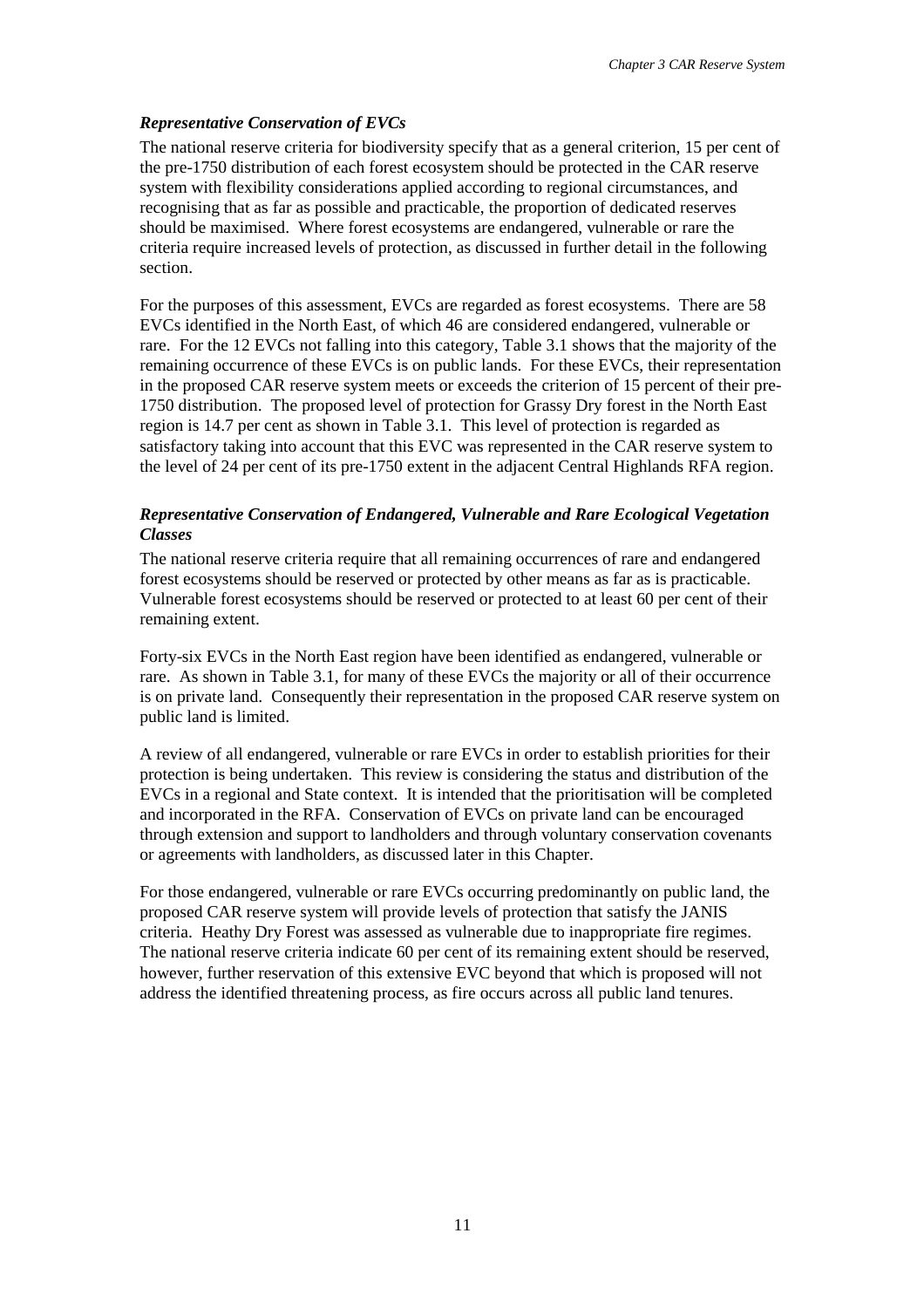**Table 3.1 Representative conservation (percentage reservation status) of EVCs**

**in the North East region based on pre-1750 vegetation mapping**

**( SEE SEPARATE FILE)**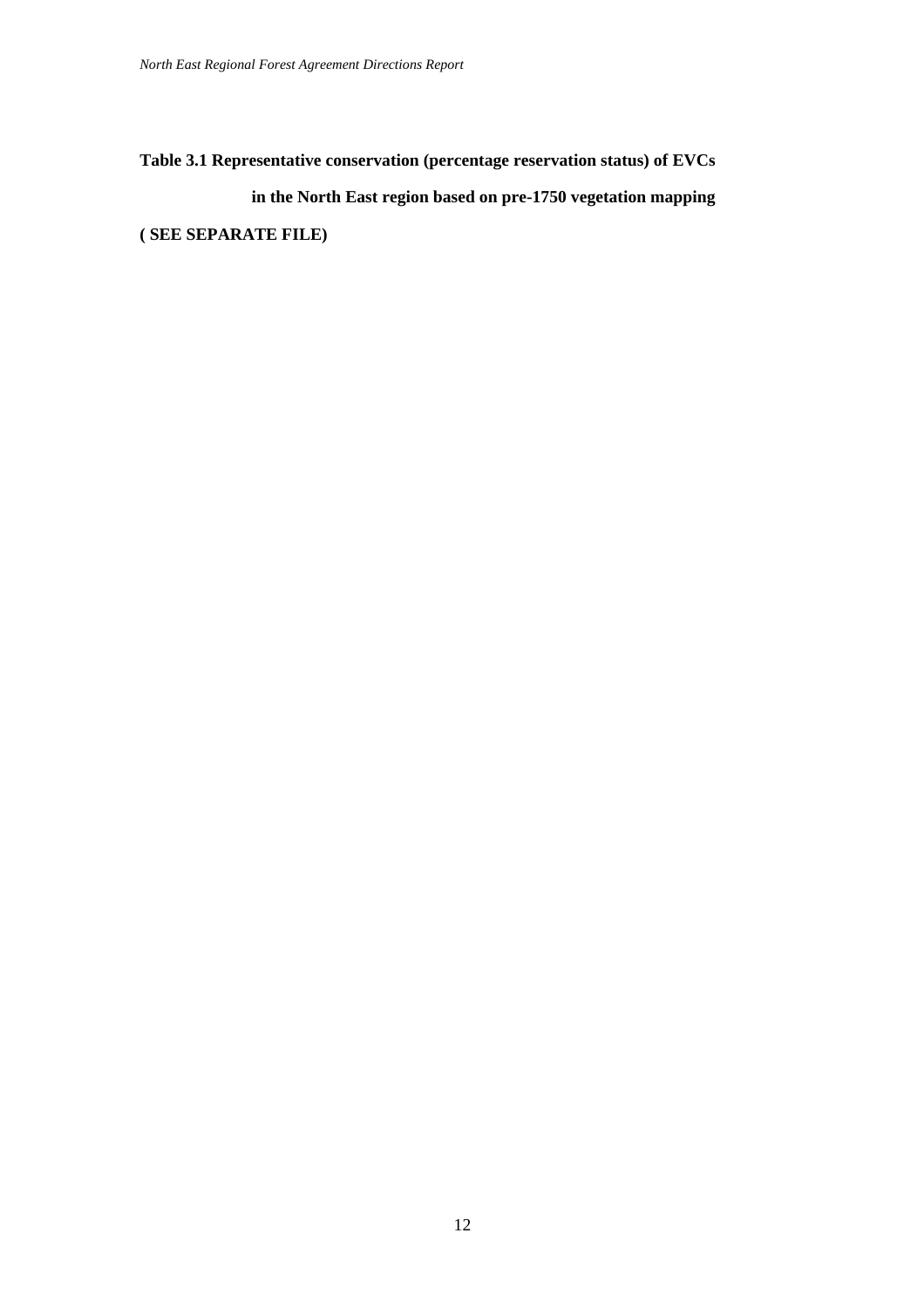There are practical difficulties with including certain areas of this forest type in reserves due to its location adjacent to private property, wilderness areas or valuable timber resource stands where the capacity to conduct fuel reduction burning operations must be maintained. NRE will analyse the extent and frequency of fire in this EVC across all public land and wherever possible burning strategies that maintain or promote the ecological characteristics of the EVC will be developed and implemented through fire operations plans.

#### *Other Biodiversity Criteria*

The national reserve criteria also require consideration of reserve design, geographic representation, and protection of high quality habitat for all known elements of biodiversity (including threatened species). These have been addressed in part through the LCC reviews and developed further through the preferred position outlined in this report and the proposed Forest Management Plan. The criteria, which are listed in Appendix 4, have all been taken into account in developing the proposed CAR reserve system described in this Section.

Representation of EVCs across the nineteen Geographic Representation Units (GRUs) within the North East has been addressed in the development of the proposed CAR reserve system. The GRUs are described and mapped in the North East CRA report. For those EVCs occurring predominantly on public land, the proposed reserve system improves upon their levels of geographical representation in the existing reserve system as shown in Table 12.5 of the CRA report and has been designed to provide protection in each GRU where they currently occur. The reserve criteria also recognise that the viability of the reserve system is linked to ecologically sustainable forest management outside reserves and reserve design should take this into account. The proposed CAR reserve system has been developed within this context.

Achieving adequate levels of reservation for EVCs, represented across the full geographic range of their natural occurrence in the region, is the primary means of maintaining high quality habitat for the full suite of species and current levels of genetic diversity. Additional mechanisms are also applied to protect species, through specific strategies and prescriptions which may include the identification of quality habitat (such as owl protection strategies).

Recovery Plans and/or Action Statements are examples of these additional mechanisms. Plans and statements are in place for a number of species and formed the basis for most of the explicit species management guidelines in the proposed Forest Management Plan and Park Management Plans. The Code of Forest Practices for Timber Production (NRE 1996) provides additional guidelines for protection of riparian areas and associated species. Guidelines and prescriptions from these documents will be implemented within the framework of the RFA. Priorities for preparation of Recovery Plans and Action Statements will be considered in finalising the RFA.

Following the flora and fauna assessments in the CRA report, the distribution of species within the proposed CAR reserve system was examined. This analysis used the priority species identified in the CRA report and built upon the information on the distribution, biological and life history characteristics of species, known threats and current management actions provided in that report. Valid analysis was only possible where there was a sufficiently high number of records for the relevant species.

The distribution of species records indicates that significant areas of high quality habitat for the fauna species are likely to occur in the proposed CAR reserve system and for flora species, most were reasonably well reserved, with a significant proportion of known populations of priority plant species occurring within the proposed reserve system. Fauna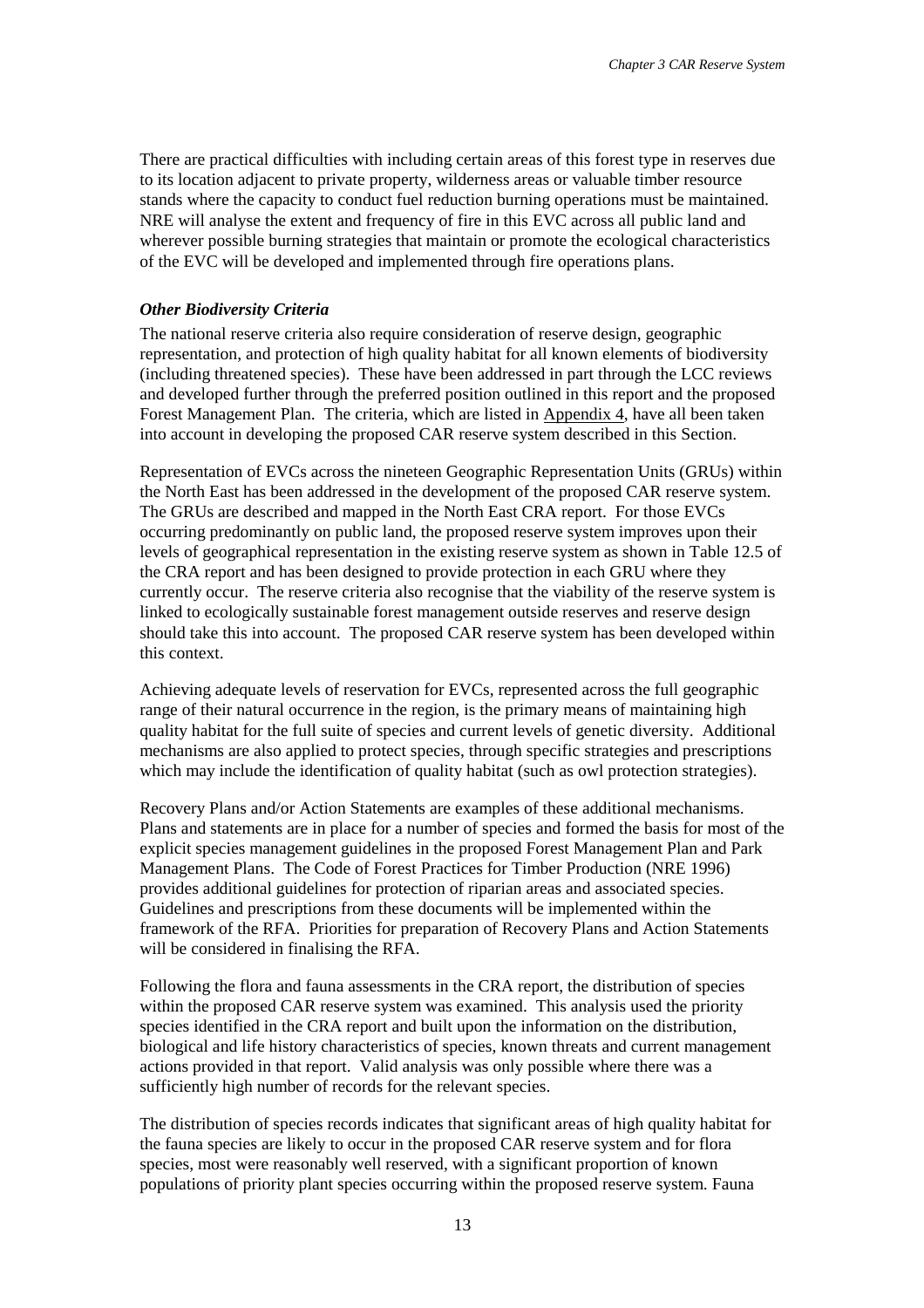species which are not well represented by known sites in the reserve system have been recorded largely on private land and there are 14 rare or threatened flora species in the North East region that occur only on private land. Mechanisms to protect significant conservation values on private land are discussed later in this report.

The flora assessment indicates that a high priority for management should be given to species which have a major part of their distribution within the region and are rated as Critically Endangered, Endangered or Vulnerable in the Region. Included in this category are *Acacia deanei* ssp. *deanei*, *Euphrasia collina* ssp. *muelleri*, *Euphrasia scabra, Hibbertia humifusa ssp. erigens, Thelypteris confluens, Eucalyptus cadens, Acacia dallachiana, Pomaderris subplicata, Carex cephalotes, Carex echinata, Colobanthus affinis, Craspedia alba, Euchiton nitidulus, Euphrasia crassiuscula* ssp. *eglandulosa* and *Poa hothamensis* var. *parviflora*. Some of these species are plants of grassland or heathland EVCs. For eight of these species at least 90 percent of the population is within the proposed CAR reserve system and for three species the majority of the occurrence is on private land. *Euphrasia collina ssp. muelleri* which is recorded only from State forest within the region is protected and an Action Statement is in preparation for this species. For the remaining two species their occurrence is primarily on Other Public Land and private land.Of the 8 species listed under the *Flora and Fauna Guarantee Act 1988* (FFG) or *Endangered Species Protection Act 1992*, FFG Action Statements exist for three of these species, with one in preparation.

Of the 44 priority fauna species in the North East listed under the *Flora and Fauna Guarantee Act 1988* or *Endangered Species Protection Act 1992*, the required Action Statements and/or Recovery Plans have been commenced or completed with the exception of nine species. A recovery plan is required for Spot-tailed Quoll. Flora and Fauna Guarantee Action Statements are required for Eastern Horseshoe-bat, Turquoise Parrot, Painted Honeyeater, Macquarie Perch and the four aquatic arthropods *Thaumatoperla alpina, Riekoperla intermedia, Riekoperla isosceles* and *Archeophylax canarus*. A further 21 species on the Threatened Fauna of Victoria list were considered in the fauna assessment. Of these, two (the Alpine Bog Skink and Barking Owl) have been recommended for listing under the Flora and Fauna Guarantee Act. A further four of these species (Broad-toothed Rat, Smoky Mouse, Large-footed Myotis and Grey Goshawk) are to be nominated for listing under the Flora and Fauna Guarantee Act in accordance with the Central Highlands RFA.

Protection of threatened species in the North East has been given considerable attention and a range of detailed strategies have been developed based on the best available scientific information. Special consideration has been given to the protection of adequate populations of large forest owls through habitat modeling. Using this tool, the reserve system has been designed to include habitat for 125 breeding pairs of the Powerful Owl and 100 breeding pairs of the Sooty Owl. Conservation strategies have been prepared for these and other species such as the Long-footed Potoroo and Spotted Tree Frog, as discussed below, protecting significant areas of suitable habitat across the region. Populations of significant flora have been included in the proposed CAR reserve system, or in SMZ after consideration of the level of representation in the reserve system, abundance and tolerance of disturbance. Details of these strategies are contained in the proposed North East Forest Management Plan (NRE 1999).

Inclusion of large areas of undisturbed forest, including significant stands of old growth, in the proposed CAR reserve system ensures important habitat for a range of hollow-dependent species, such as the Yellow-bellied Glider and Gang Gang Cockatoo.

Other values identified in the national reserve criteria such as centres of endemism, areas of species richness and refugia, have been identified through the national estate assessment.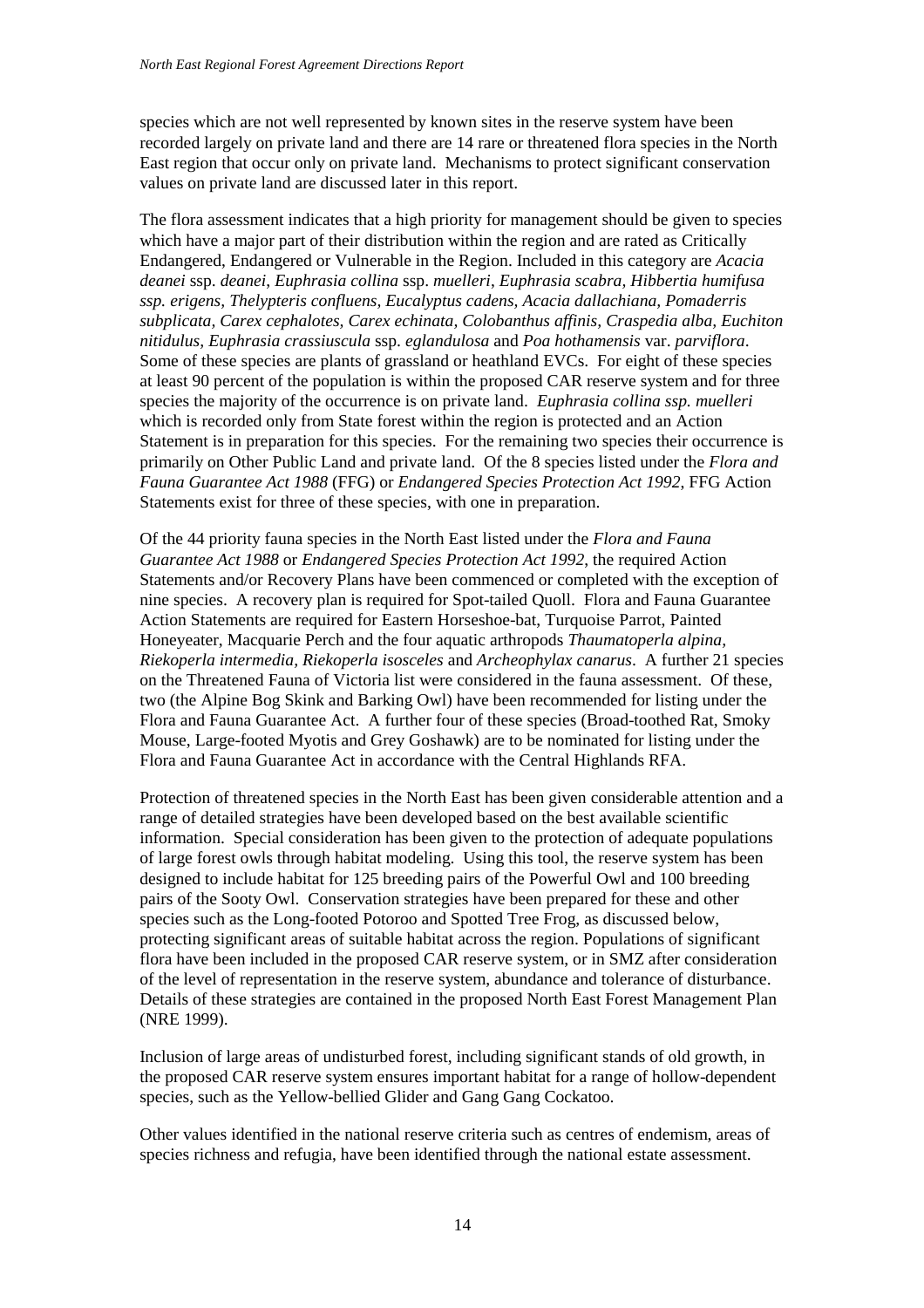Development of the proposed CAR reserve system has also taken these values into account and maximised their representation wherever possible.

#### *Long-footed Potoroo*

A significant population of the Long-footed Potoroo was discovered in the North East in 1995 after previously only being known from East Gippsland and south-eastern New South Wales. It inhabits wet to damp forests with a dense understorey vegetation, feeding largely on underground fungi. Much of the existing recovery strategy has been based on studies of the species in East Gippsland; a similar strategy and set of management guidelines are proposed to be adopted in the North East.

Conservation of Long-footed Potoroo is addressed in the FFG Act Action Statement (CNR 1994) and the National Recovery Plan (in prep). The strategy is based on the interim protection of each confirmed Long-footed Potoroo population within a Special Management Area (SMAs) of 450-500 hectares of suitable habitat, until sufficient confirmed sites have been identified to place 17 500 hectares in SMAs.

Based on the well established population density for the species in East Gippsland, this should be sufficient habitat for about 1000 individuals, with about 25 individuals in each SMA. The current extent of suitable habitat in the proposed CAR reserve system is 5 925 hectares, consisting of 13 SMAs, 4 390hectares of suitable habitat already within the reserve system and 1535 hectares proposed for addition. In addition, 3 530 hectares is included within Special Management Zones outside of the proposed CAR reserve system. These SMAs will be designed to include the best Long-footed Potoroo habitat in the area and boundaries will generally be based on topographic features. Each SMA will contain a Core Zone of 150 to 200 hectares. Once 17 500 hectares of SMAs is achieved, any additional sites will be assessed for habitat quality and integrity and adjustments made to SMA boundaries so that the largest populations receive the highest level of protection and smaller populations or those in highly disturbed areas are protected by Core Zones only. SMAs will be located throughout the potoroo's distribution. Timber harvesting and new roading will not be permitted in SMAs. Fuel reduction burning will be excluded unless burning is essential for protection of life and property.

The strategy will be reviewed in the year 2002 in light of the research of the species' response to habitat disturbance

#### *Spotted Tree Frog*

The region contains the majority of the known populations of the Spotted Tree Frog, a species which is classified as Endangered. Survey results suggest the species has declined over the last two decades. The species inhabits rocky, swiftly-flowing upland streams in dissected mountainous country and is known to be affected by disturbances that affect water quality and flow.

An Action Statement for the species is currently in preparation. The proposed reserve system and management strategy currently incorporates a 300 metre protection zone of off-stream habitat around known populations of the species and mapped habitat areas, with additional streamside buffers to minimise disturbances for at least 1 km upstream of the populations. No new roads or stream crossings in catchments containing the Spotted Tree Frog are to be constructed and existing roads or tracks not required for management, harvesting or protection purposes will be progressively closed and/or rehabilitated. Fuel reduction burning will also be restricted to protect in-stream and off-stream habitat.

#### **Criteria for Old-growth Forest**

On public land a total area of old growth of some 261 000 hectares has been identified, distributed across 15 vegetation classes. Old growth represents approximately 21 per cent of all extant vegetation on public land in the region.

The national reserve criteria require that: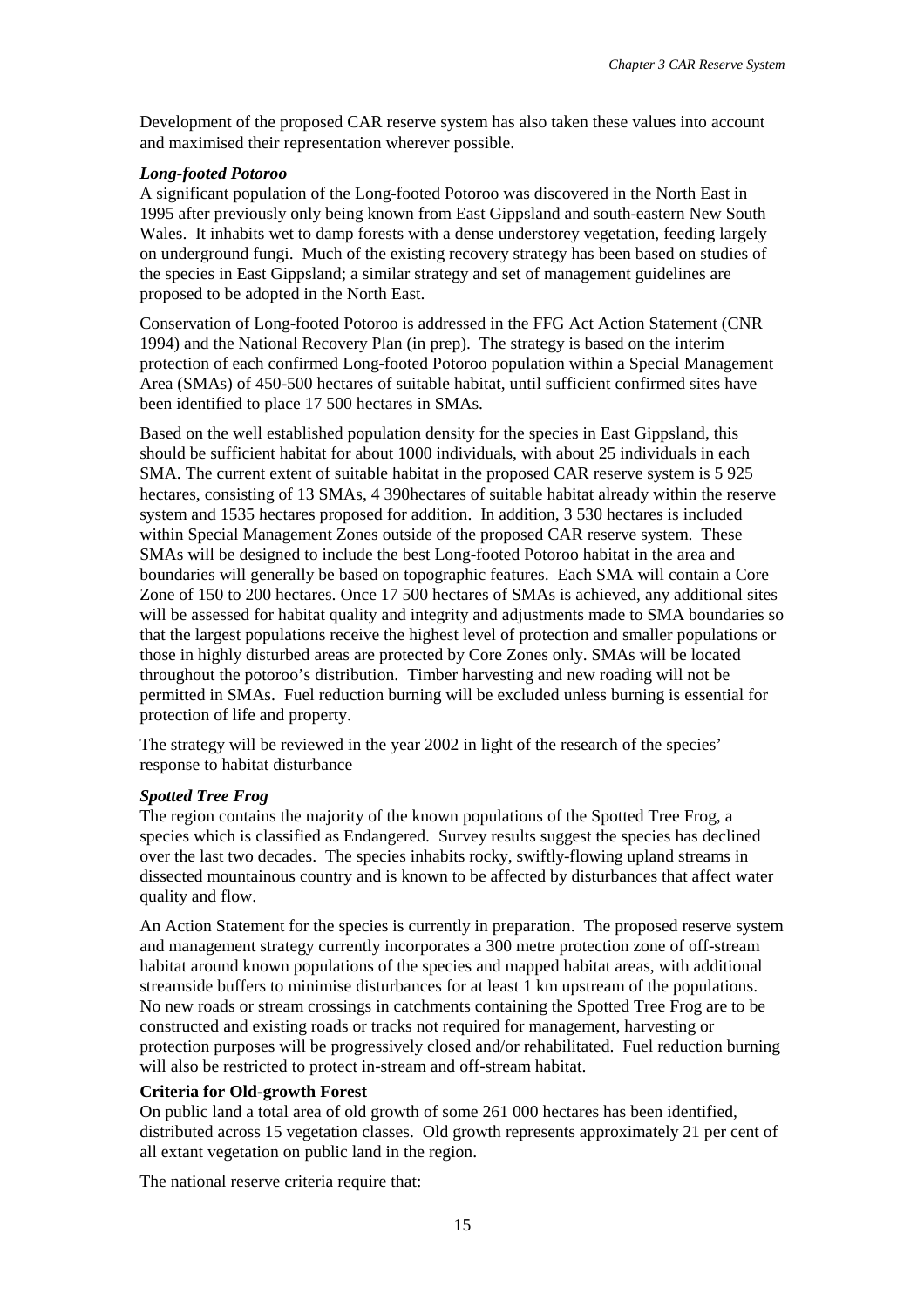- where old-growth forest is rare or depleted (generally less than 10 per cent of the extant distribution) within a forest ecosystem, all viable examples should be protected, wherever possible. In practice, this would mean that most of the rare or depleted old-growth forest would be protected. Protection should be afforded through the range of mechanisms described in the national reserve criteria; and
- for other forest ecosystems, 60 per cent of the old-growth forest identified at the time of assessment would be protected.

Table 3.2 identifies the level of protection of the 15 EVCs in which old-growth forest has been identified.

The dispersed nature of the old growth forest of several EVCs in the Region (for example Shrubby Dry Forest) is such that it would be necessary to include a considerable area of nonold growth of already well-represented EVCs in order to achieve comparatively small gains in old growth forest protection. This could have resource availability implications. Reserving small isolates of old growth presents operational and management problems particularly in relation to the identification of old growth forest in the field and the delineation of identifiable boundaries.

The national reserve criteria provide for protection by prescription when certain values are dispersed in the landscape and it is not practicable to place reserve boundaries so as to capture them effectively or efficiently. Further protection is afforded to old growth forest values outside of the proposed CAR reserve system through areas identified by the Code of Forest Practices for Timber Production prescriptions for exclusion of timber harvesting from streamside buffers and slopes of 30 degrees or more.

As noted earlier, the national reserve criteria require that all reasonable effort should be made to provide for old-growth forest conservation in dedicated reserves on public land and this will be considered when finalising the tenure of the CAR reserve system.

#### **Criteria for Wilderness**

The national reserve criteria require that ninety per cent, or more if practicable, of the area of high quality wilderness that meets minimum area requirements should be protected in reserves.

Wilderness in the North East was assessed in the wider assessment of wilderness for Eastern Victoria (VicRFASC 1996b). The assessment identified 18 areas of high wilderness quality of which 4 are within the North East region namely Wabba, Dartmouth, Yarrarabulla Creek and Razor/Viking. Ninety five per cent of the total area delineated in the assessment of Eastern Victorian forests as significant for high wilderness quality is protected in the existing reserve system, thereby satisfying the national reserve criteria.

#### **Protection of the National Estate**

The development of the proposed CAR reserve system was informed by datasets that included all existing national estate places as well as much of the information derived from recently completed regional assessments of indicative national estate values in the North East. This information will be published in the National Estate Report and be available for public comment shortly.

In general, there is good agreement with many areas identified in the assessments and the placement of proposed reserve boundaries. An analysis of the actual percentage representation of the indicative National estate value layers within the proposed CAR reserve system will be provided in the National Estate Report.

#### **Table 3.2: Representative Distribution of Old Growth (SEE SEPARATE FILE)**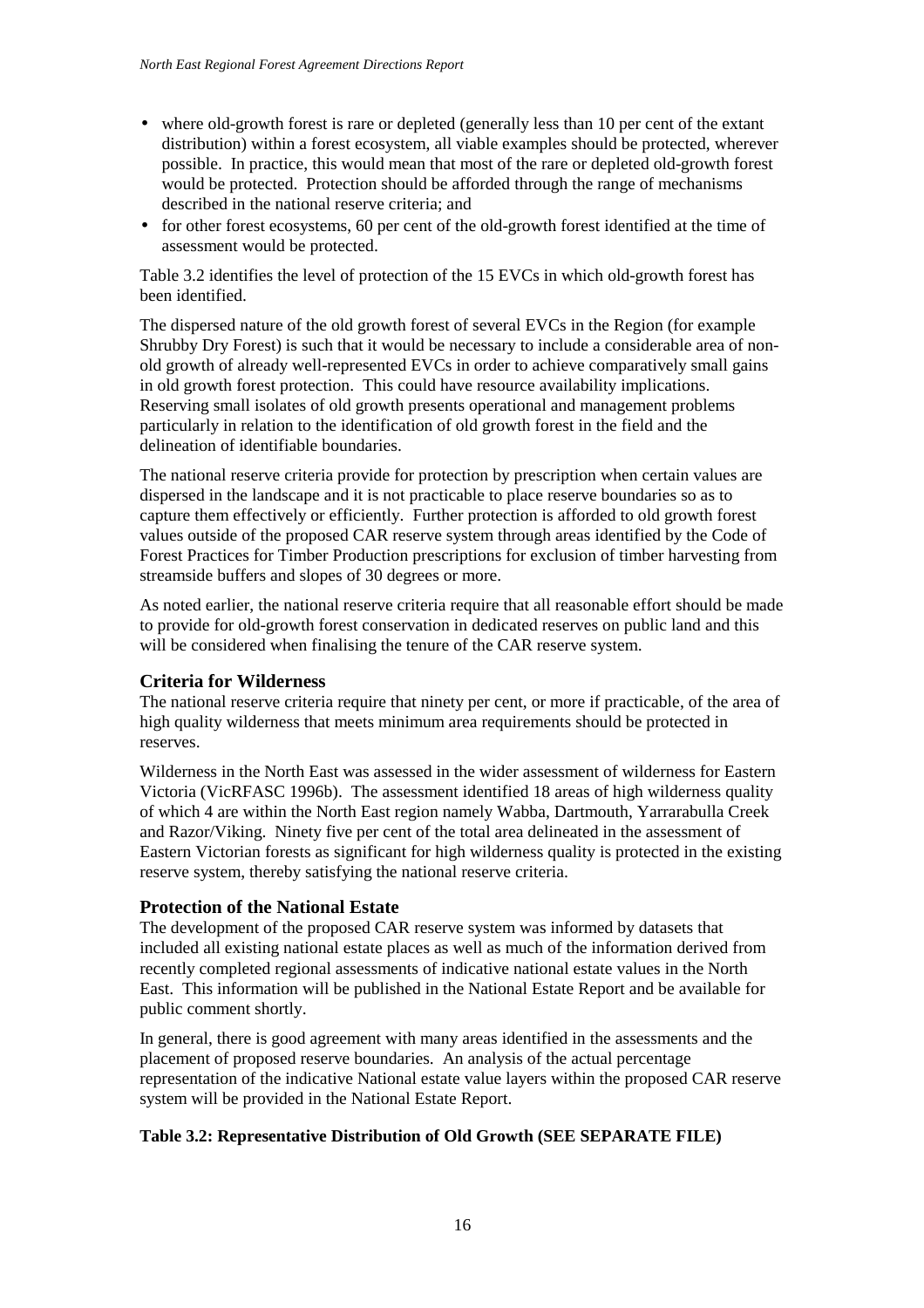#### **Other CAR issues considered, including those raised during consultation**

An extensive program of public consultation has been undertaken as part of various Victorian land use planning processes in the North East. In addition, consultation associated with the RFA process has included three rounds of public meetings, distribution of reports and information kits, individual meetings with stakeholders, involvement of stakeholders in assessment workshops (such as National Estate and social assessments) and receipt of written comment.

A considerable range of views, at times in sharp contrast, has been expressed during these consultations and the Steering Committee has considered these in developing the preferred position for the proposed CAR reserve system described in this report. In line with the objective of the RFA, inputs have been considered in the context of the development of a comprehensive RFA package incorporating the proposed CAR reserve system, ESFM across the forest estate and industry and community development.

This section discusses other major issues examined in the developing the proposed CAR reserve system and raised during community consultations. Issues pertaining to the timber industry, forest management and other forest uses are discussed in Chapter 4.

Some stakeholders have noted that in previous RFAs, the reserve system provides more than the necessary levels of EVC protection specified in the *numerical* national reserve criteria and in the case of the North East region, suggest excising areas that may contribute to any similar perceived excess. While at first glance the numerical biodiversity criteria appear to have been exceeded, the requirement to meet other nationally agreed biodiversity criteria which deal, for example with the protection of high quality habitat for threatened species – as well as the need to meet old growth forest criteria - may necessitate inclusion of additional areas of forest over and above the numerical biodiversity targets. Each of these criteria is important to the overall framework of forest ecosystem protection.

Proposals have been put forward regarding the inclusion and exclusion of particular areas in the CAR reserve system. Some of the proposed additions relate to creation or expansion of links between existing reserves. Others have related to the setting aside of areas such as the upper Wongungarra catchment and Stanley Plateau. These issues have been considered in the development of the proposed CAR reserve system and incorporated where they also contribute to the increased protection of values consistent with the national reserve criteria and are practical when considering other forest management objectives.

The importance of the upper Wongungarra catchment for conservation and timber values has been emphasised by stakeholders throughout the RFA process. In a regional context, the conservation values contributing to the national reserve criteria targets are stands of old growth, high quality habitat for a number of flora and fauna species including the Spotted Tree Frog.

The upper Wongungarra catchment has also been identified as an important potential source of mature Alpine Ash sawlogs. This high-quality resource would be valuable for sawlog industries in the region which have established markets for appearance-grade kiln-dried boards. However, newly-available Statewide Forest Resource Industry data for the North East Region indicates that there are sufficient alternative areas of mature Alpine Ash available elsewhere in the North East Region to meet current supply commitments.

Following careful consideration of the relative biodiversity and timber resource values of the upper Wongungarra catchment, the Steering Committee proposes that the upper Wongungarra catchment above the confluence of Mount Selwyn Creek be included in the CAR reserve system (Refer Map 1). In combination with existing reserves in the North East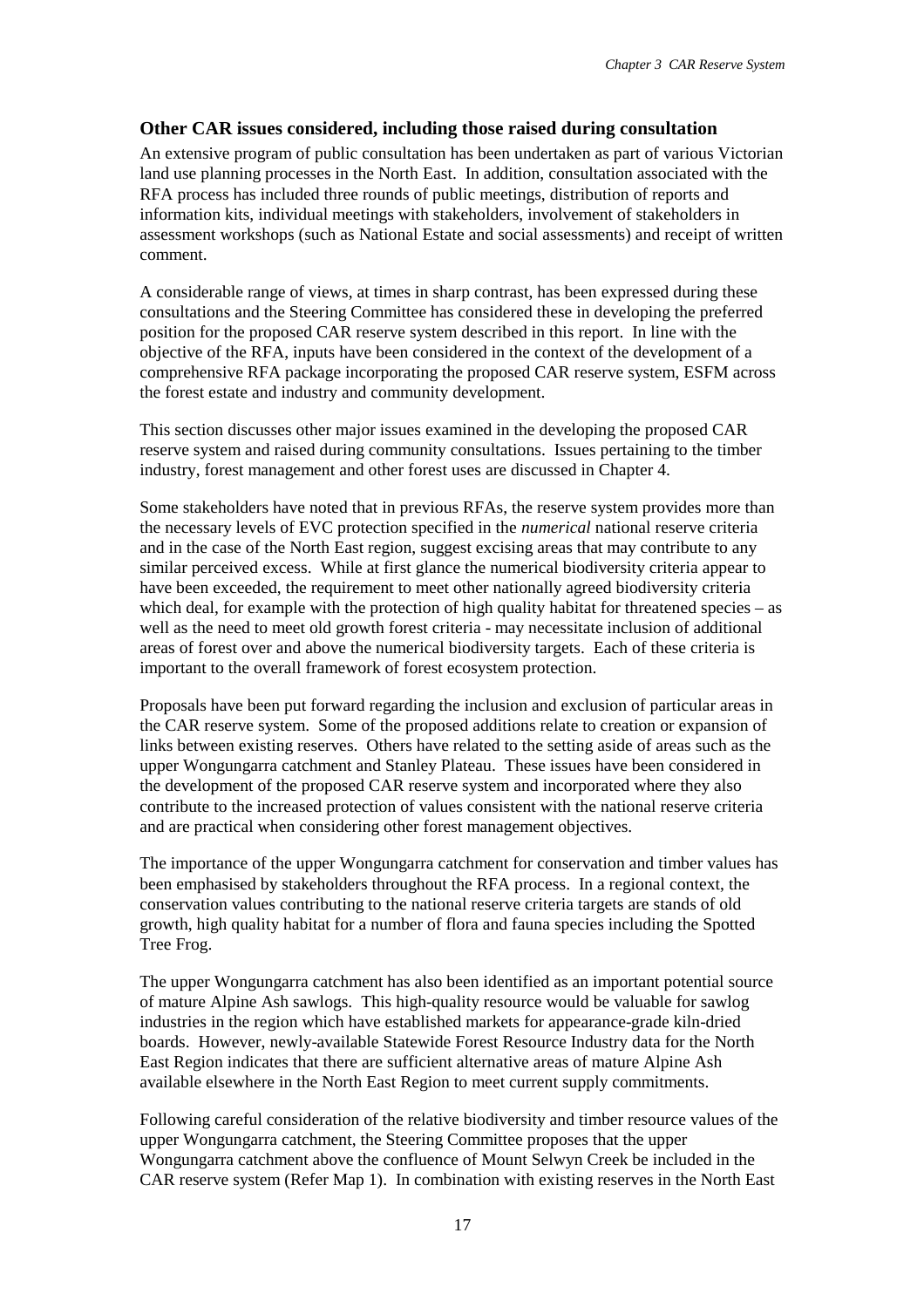and the adjoining Gippsland Region, the Wongungarra upper catchment and the greater part of the headwaters of its tributaries is within the proposed CAR reserve system.

Proposals were put forward for a phase out of timber harvesting of native forests on the Stanley Plateau near Beechworth and that the plateau be preserved for nature conservation, tourism and recreation, and domestic firewood collection. The proposed CAR reserve system includes a substantial portion of the area of interest, whilst taking into account demand for domestic firewood collection and other forest uses within the area.

The frequency of fuel reduction burning was raised by sections of the community who believe that it has adversely altered the composition of the understorey in some EVCs in the Region.

The structure and floristic composition of many vegetation communities is strongly influenced by local fire regimes. During past 150 years, the timing, frequency and intensity of forest fires have altered. In some areas, frequency has been reduced as a consequence of active suppression of naturally occurring fires. In other areas, fire frequency has increased as a result of fuel-reduction burning initiated to protect settlements and forest values from wildfire.

A major continuing research program conducted by NRE in the Midlands FMA in the Wombat State forest (CNR 1992) addresses the impact of fuel-reduction burning on forest ecology. The results of this research will continue to provide a valuable basis for the development of fire management prescriptions that meet the requirements of both fire protection and ecosystem conservation. In addition, NRE in conjunction with Parks Victoria has a established a Fire Ecology Working Group in order to promote the development of burning regimes taking into account ecological characteristics of plant and animal communities.

Grazing licences extend over approximately 15 percent of State forest in North East Victoria. Grazing is recognised as a threat to the integrity of a number of EVCs and 'Soil Erosion and Vegetation Damage and Disturbance in the Alpine Regions of Victoria Caused by Cattle Grazing' is listed as a threatening process under the FFG Act.EVCs affected by grazing are principally the grassy and forb-rich EVCs such as Grassy Woodland, Box-Ironbark Forest, Floodplain Riparian Woodland, Treeless Sub-alpine Complex, Plains Grassy Woodland, Herb-Rich Foothill Forest, Grassy Dry forest and Valley Grassy Forest.

In designing the proposed reserve system, preference was given, where feasible, to the selection of EVC representation in areas not subject to grazing, particularly where those EVCs contain palatable species in the understorey. In a number of cases, however, this was not practicable, particularly where some of the rarer EVCs afforded limited protection options. The Proposed North East Forest Management Plan outlines a strategy in which grazing of Special Protection Zones which are sensitive to grazing by domestic stock will be reviewed in consultation with licensees to develop appropriate arrangements for the protection of these values. Grazing will be excluded from particular Special Protection Zones where exclusion of grazing is essential for protection of the natural values.

Further details on the establishment and management of the CAR reserve system in State forest are provided in the proposed North East Forest Management Plan.

# **Private land**

The National Forest Policy Statement (NFPS) established that the CAR reserve system will in the first instance be selected from public land. The national reserve criteria (JANIS 1997) indicated that two key priorities for biodiversity protection in private native forests are to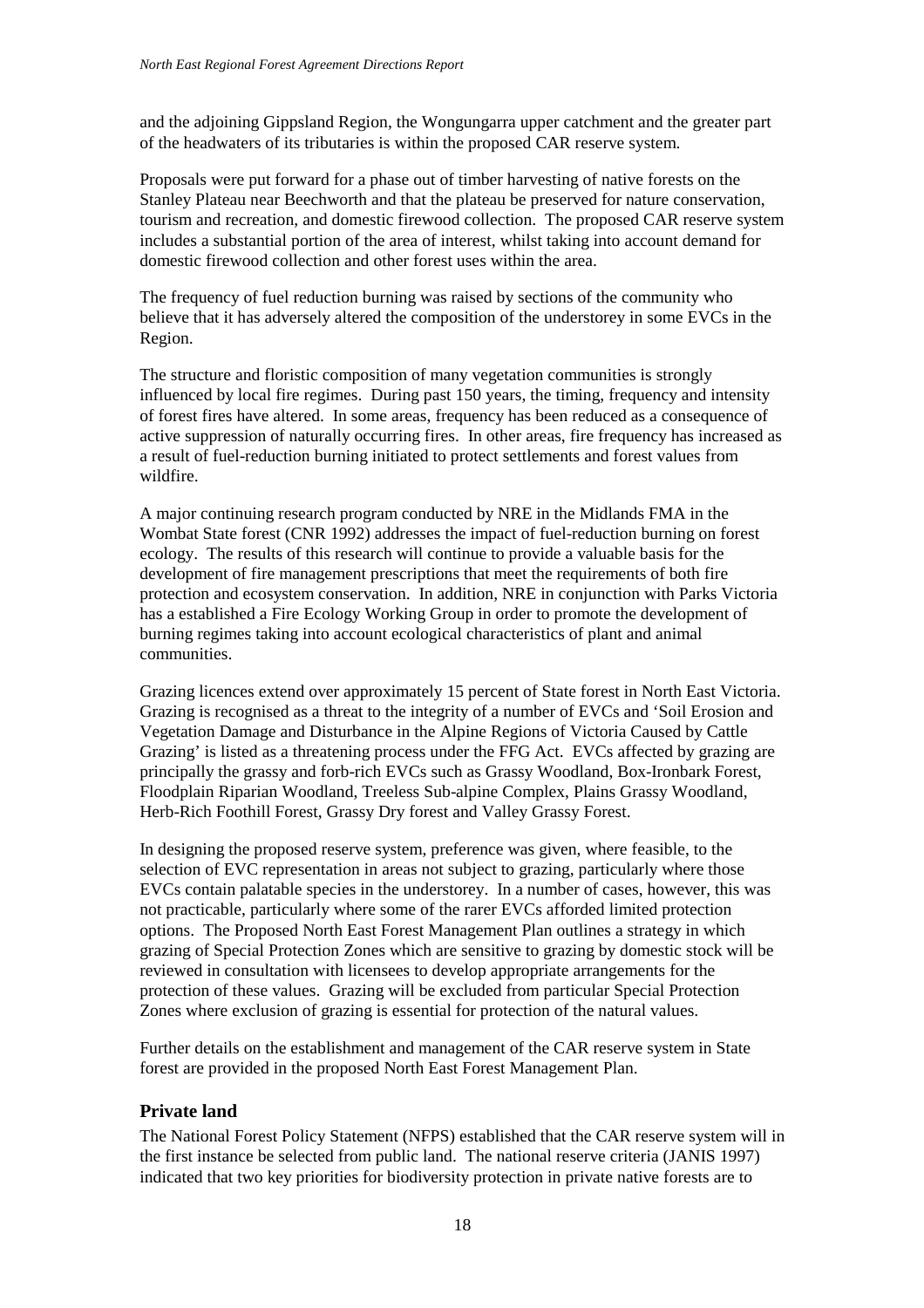ensure comprehensiveness so that replicated samples of all forest ecosystems are included in viable reserves across their geographic range and to meet the special needs for endangered, vulnerable or rare species or ecosystems on private land.

Within the North East, 45 endangered, vulnerable or rare EVCs occur partly or largely on private land. The national reserve criteria require that remaining occurrences of endangered and rare EVCs across all lands should be protected as far as is practical, and that conservation effort should be highly focused on the priority forest species and ecosystems. A review of these EVCs in a State and regional context has identified several EVC as being of high conservation priority in the North East.

The NFPS and the national reserve criteria recognise that there are a number of appropriate strategies to protect biodiversity on private land, including purchase of priority areas, the development of incentives and mechanisms to protect significant areas such as convenants on freehold land. All contributions of private land to the CAR reserve system will be voluntary.

Initiatives in Victoria to conserve plant and animal communities recognise that protecting biodiversity involves all land tenures. Governments are working cooperatively with land holders for the conservation of habitats on private land. The range of Victorian programs include statutory protection, binding agreements (such as covenants) and non-binding agreements. Statutory protection and binding agreements are appropriate mechanisms through which private land can contribute to the CAR reserve system.

Provisions of the *Flora and Fauna Guarantee Act 1988* and voluntary conservation covenants under the *Victorian Conservation Act 1972* are two of the main mechanisms. Native Vegetation Controls under the *Planning and Environment Act 1988* also provide for the protection of native vegetation. Land Management Cooperative Agreements under the *Conservation Forests and Lands Act 1987* and Wildlife Management Cooperative Areas under the *Wildlife Act 1975,* which can also be binding on landholders, are less common.

The *Flora and Fauna Guarantee Act 1988* includes provisions for the protection of habitat that has been identified as being critical to the survival of any species. Other key features of the Act include listing threatened species, communities and threatened processes, preparing and implementing Action Statements which outline management programs for listed species, and establishing protected flora controls which aim to prevent threats on private land and critical habitats. The Act also provides for Interim Protection Orders to protect critical habitat.

Voluntary conservation covenants under the *Victorian Conservation Act 1972* are negotiated by the Trust for Nature (Victoria). Such covenants conserve areas of ecological significance and areas with cultural, historical, landscape or recreational values. The covenants are on the land title and are binding on all future owners. Donations are requested from landowners seeking covenants to assist in the costs of the covenants. The Trust regularly monitors observance of covenant conditions.

The Trust also purchases properties which are either managed by the Trust for conservation purposes, resold with a conservation covenant or transferred to the Crown. In the latter case, the Trust can specify how the land is to be managed. The Trust also acts as a broker to purchase conservation land on behalf of the State Government.

Conservation covenants in the North East region cover over 700 hectares and provide for the protection of additional areas of native vegetation on private land. Some of these covenants include endangered, vulnerable or rare EVCs, however the exact area has not been determined.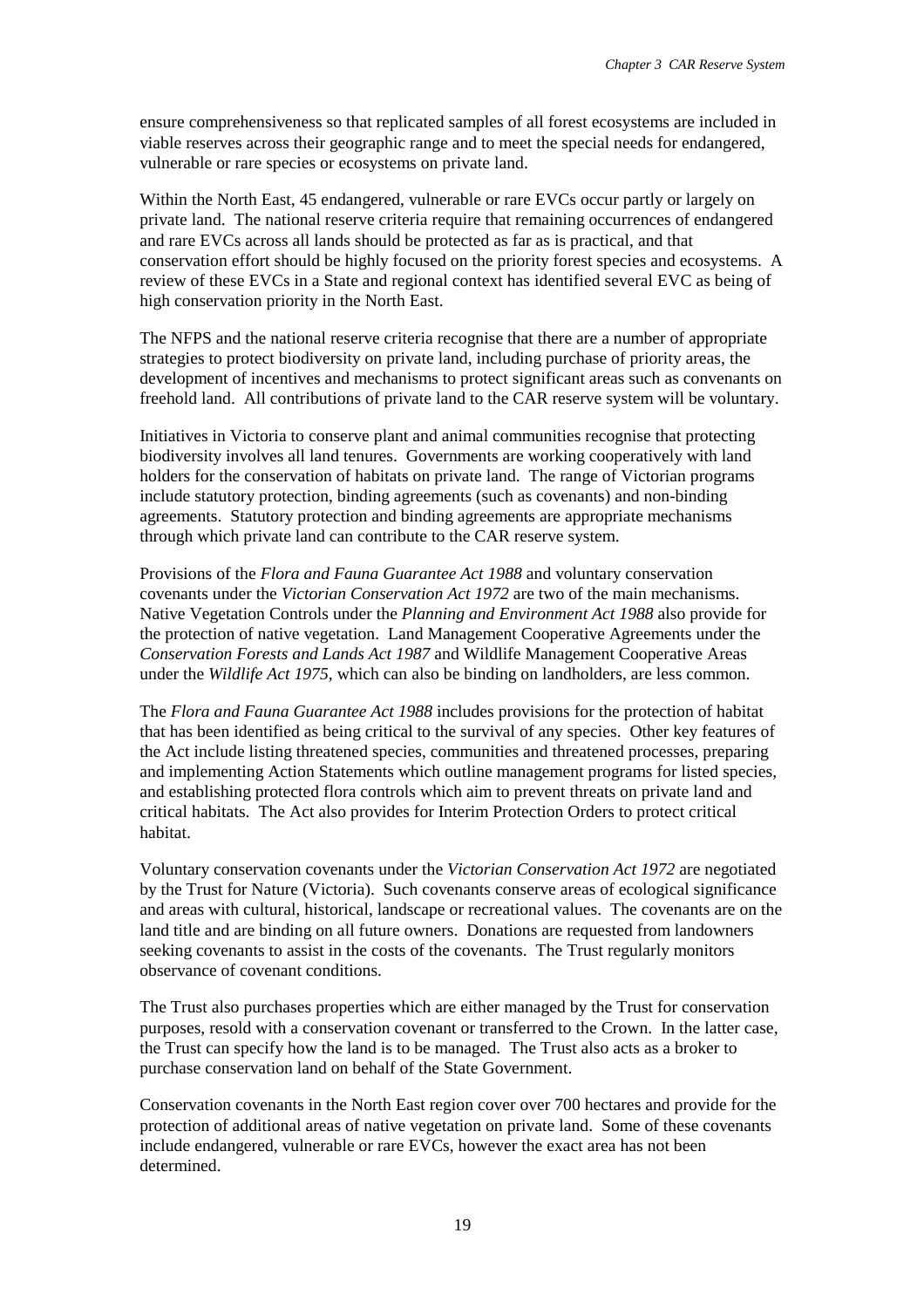<span id="page-25-0"></span>Opportunities for establishing a process to link the conservation of priority EVC in the North East with initiatives such as the Commonwealth Natural Heritage Trust and National Vegetation Inventory will be considered.

# **3.4 IMPLICATIONS OF THE PROPOSAL**

Completion of the RFA which establishes a CAR forest reserve system and the ecologically sustainable forest management of forests both on and off-reserve will provide the framework for the long-term conservation of North East forests.

Adoption of the proposed CAR reserve system would add approximately 174 000 hectares to the existing conservation reserve system. The tenure of these areas has not yet been determined. A consideration in determining the tenure of the reserve additions will be the representation in dedicated reserves of particular EVCs, the boundaries of each area in relation to existing reserves, and the range of uses considered appropriate in each area. The Steering Committee will consider comments on any implications related to tenure in developing the RFA. In general:

- timber harvesting would be precluded from any areas added to the CAR reserve system;
- access for mineral exploration, mining and extractives would be excluded from any areas added to the National and State Park system, consistent with provisions of the *Mineral Resources Development Act 1990* and *Extractive Industries Development Act 1996*; and
- the CAR reserve system may have some implications for the availability of forest areas currently used for firewood collection and other wood products, extractives (rock and gravel), apiculture and some recreational access.

Consistent with the national forest policy and national reserve criteria, economic and social factors have been considered in designing the proposed CAR reserve system. Establishing the proposed CAR reserve system will provide a world class reserve system, continue to provide for a range of uses in the forests of the North East and in combination with other elements of the RFA package will ensure a secure resource base for industry growth.

Consistent with the *Mineral Resources Development Act 1990*, new exploration licences and subsequent mining are not permitted in National Parks, Wilderness Parks, State parks and Reference Areas. Exploration and mining may be permitted in other parts of the CAR reserve system where the identified conservation values are not incompatible with exploration and mining. Mine sites will be rehabilitated to standards based on world best practice. The approval of the Minister for Conservation and Land Management is required before exploration or mining can be carried out on restricted Crown land. On unrestricted Crown Land the Minister for Conservation and Land Management's consent is not required; however the Minister must be consulted.

Given that current sawlog licence and pulpwood supply commitments can continue to be fully met from the region, there are unlikely to be any adverse social implications arising from the establishment of the proposed CAR reserve system. Notwithstanding this there may be some implications on individual enterprises. These will be clarified and considered prior to finalising the RFA. There may also be some implications for other land use activities should the land tenure change as a consequence of the RFA.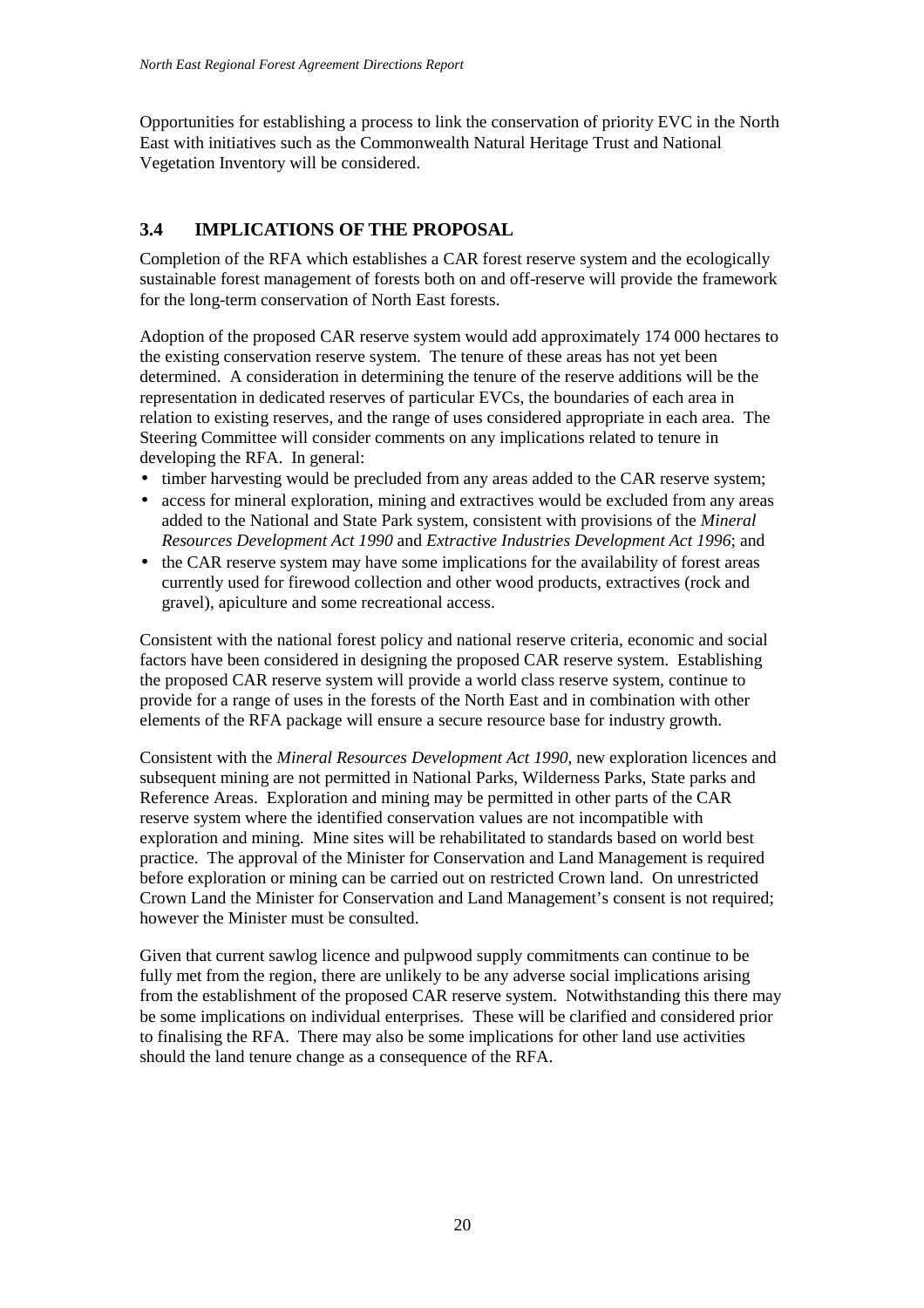# <span id="page-26-0"></span>**4. FOREST INDUSTRY OPPORTUNITIES**

# **4.1 NATIVE WOOD BASED INDUSTRIES**

In 1997-98, Australia had a \$690 million annual trade deficit in sawn wood and timber products (ABARE May 1999). Projections of global wood supply and demand over the next 20 years indicate significant changes in market conditions as availability of wood from traditional areas of supply decreases and demand increases with economic development. These two factors provide substantial investment opportunities for Australia's forest industries over the next three decades, particularly for high quality sawn timber products.

Through the consultative mechanisms provided by the RFA process, including the social assessment process, local communities and stakeholders identified issues which need to be addressed to promote the timber industry and regional development. Through a range of mechanisms including the RFA, the Commonwealth and Victorian governments are addressing key issues raised by stakeholders, including:

- resource certainty:
- product development and potential marketing opportunities; and
- public log pricing and allocation policies.

In light of the long term nature and capital intensity of most forestry investments, increased certainty of resource availability is necessary to promote a more efficient and internationally competitive forest based industry. In this respect, the North East RFA will be part of the framework that permits the forest industries to be internationally competitive and delivers desired environmental outcomes. This framework and its potential benefits are discussed below.

The Commonwealth and Victorian governments have also introduced initiatives addressing the issues of product and market development and pricing and allocation policies. While these initiatives are not directly related to the RFA, they are described below to provide the context for forest industry policy.

#### **Resource Certainty**

One of the objectives of RFAs is to provide greater certainty for forest based industries, including access to timber resources. Past land use planning decisions by the Victorian government, including decisions based on the recommendations of the former Land Conservation Council have influenced current resource availability in the region. Adopting the proposed CAR reserve system as outlined in Chapter 3 will also influence potential timber resource availability.

In conjunction with existing conservation reserves, the proposed additions to the CAR reserve system are designed to maintain species and genetic diversity through the protection of a proportion of all EVCs across all public land tenures. Specific conservation measures for known rare or threatened species such as Powerful Owl, Spotted Tree Frog and Long-footed Potoroo are also included.

Timber resource analyses have been undertaken by the NRE using the Integrated Forest Planning System (IFPS). These analyses utilise data from the Statewide Forest Resource Inventory (SFRI) and take into account the establishment of the proposed CAR reserve system. IFPS modelling results indicate that current harvest levels can be maintained while establishing a world class reserve system. Additional timber resources, predominantly from mixed species stands, may also be available above current harvest levels. The economic model FORUM has been used to forecast industry growth options based on both value adding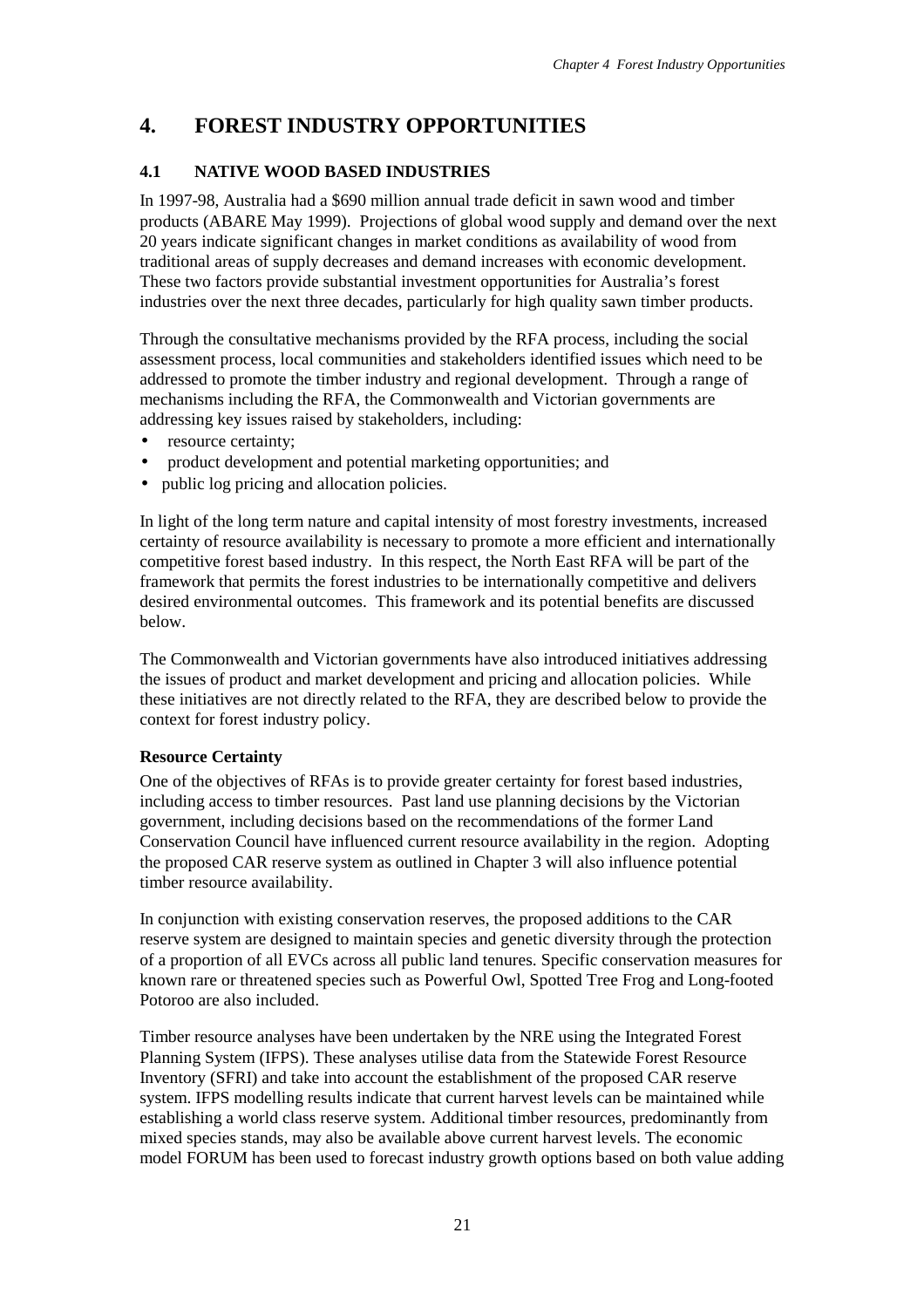by industry and a notional increase in volume of 5 000  $m<sup>3</sup>$  per year of ash and 10 000  $m<sup>3</sup>$  year of mixed species.

Sustainable yield will be determined when a formal review is undertaken by NRE using fully spatially based modelling in the IFPS and incorporating SFRI data, the reserve system and other outcomes established in the North East RFA.

Certainty about resource availability is a major issue for the timber industry and enables investment decisions to be made with confidence. A statewide sawlog licensing system based on 15 year tradeable licences was introduced in 1987. Licences were introduced to guarantee long-term access to sawlog resources, promote investment and facilitate the transition to sustainable supply levels. A direct benefit of such a system has been the increased level of confidence within the Victorian sawmilling industry, which has seen a significant increase in the level of investment in value-adding operations, including in the North East region.

On completion of a North East RFA, the Commonwealth will remove export controls on unprocessed native hardwood sourced from the region. The lifting of these export controls together with the maintenance of long term licensing will increase certainty of access to hardwood resources and promote an investment climate conducive to the development of internationally competitive forest based industries. The present flexibility with respect to the trading of sawlog volumes between licensees also allows processors to respond to market conditions and maximise opportunities.

The issue of certainty of access to public hardwood resources is equally applicable to pulpwood (or residual log) processors.

#### **Investment in the Timber Industry**

As with other sawmilling operations in the State, companies in the North East have made significant investments in upgrading mills over the past decade, resulting in increased output of higher value products. Value adding initiatives facilitated by long term licences have increased the production of kiln dried timber and the recovery of sawn timber from lower grade logs. The changes have required:

- substantial capital investment in value adding facilities;
- development of a larger and more skilled workforce;
- development of new markets in Victoria, interstate and overseas; and
- development of new products.

In 1995-96, there was an estimated capital investment of \$4.9 million in mills sourcing sawlogs from the North East region. This occurred at the 6 sawmills which are producing seasoned sawn timber.

#### **Further development in value adding, marketing and product development**

The Victorian and Commonwealth governments are jointly committed to ensuring that hardwood resources sourced from the North East region are utilised to their maximum potential, recognising the economic and social benefits flowing from competitive value-added based industries.

An assessment of the potential growth of the forest industries drawing hardwood resources from the North East identified a number of potential investment and employment opportunities. Development opportunities for the hardwood sawmilling industry in the North East region will be determined in part by the level of sawlog availability. Specific development options that could be considered by the sawn timber industry sourcing hardwood sawlogs and residual logs from the North East include: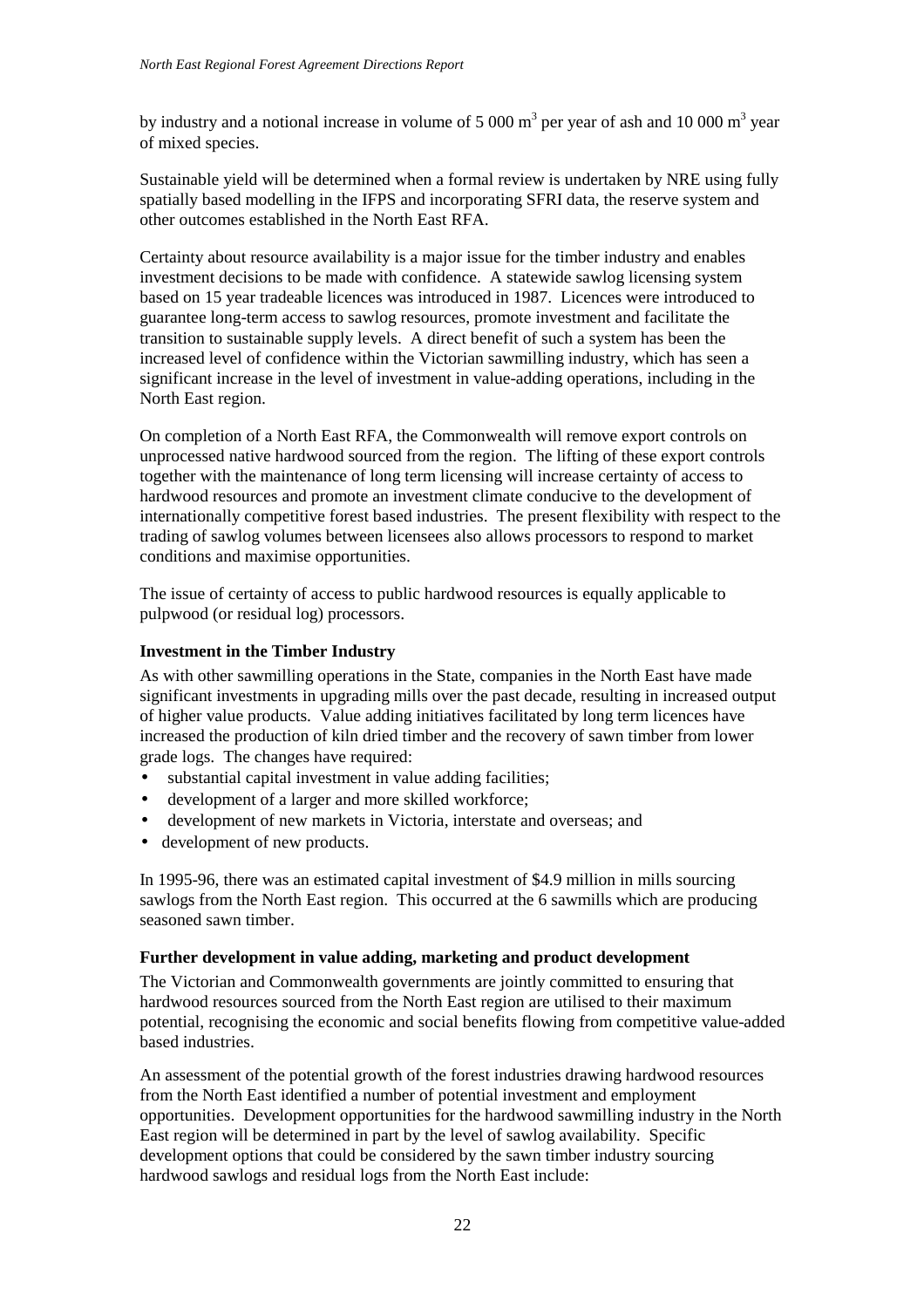- increasing the proportion of sawn timber that is kiln dried. Most producers processing logs from the North East have the capacity to increase the proportion of their production that is kiln dried and re–processed;
- increased processing of residual logs through investment in plants specifically designed to process logs that are smaller and more defective than sawlogs;
- developing networks between timber processors to facilitate investment in the specialised equipment needed to produce highly processed wood products;
- strengthening links with the furniture industry; and
- continuing to identify and expand markets where the properties of the particular North East timbers (durability, appearance, strength and hardness) provide a competitive advantage.

As well as major capital investment in operations, industry is also establishing more effective marketing networks and opportunities for product development. There are significant opportunities for those companies which have been developing co-operative networks to target major national and export markets such as Japan.

One such initiative is the Australwood Export Network, which allows participating companies to trade individually, but also as a collective force. The network offers combined research, promotion, quality assurance and marketing activities. A major focus of the Australwood Export Network is the Japanese market, following an initial study jointly funded by industry and the Commonwealth AusIndustry Program. The Commonwealth assisted the industry in establishing the Network, and provided initial support for technology transfer in kiln drying hardwood sawmilling.

The work of the timber industry in developing new markets for value added products complements the Victorian Timber Promotion Council's development of a detailed quality assurance program for hardwood sawn timber to ensure consistency in supply of products targeted to customer requirements (DPIE Agribusiness Programs Annual Report 1993-94, 1994-95).

In order to promote further manufacturing opportunities, the Furniture Industry Association of Australia is developing a national export program and strategy for timber and furniture producers and exporters to promote Australian furnishings to the Japanese market. These timber promotion and quality assurance programs are funded by industry with Commonwealth assistance (DPIE Agribusiness Programs Annual Report 1995-96). In 1994 less than 5 per cent of Australian furniture was exported. This has increased by 10 per cent in the last two years, with Victorian manufacturers contributing significantly to this outcome (Cock 1997).

Opportunities for the Victorian sawmilling industry given the climate of certainty provided by an RFA have been reviewed by FORTECH (1999). Value adding in the sawmilling sector offers the greatest scope as market opportunities are available both domestically and internationally. The most promising product outlets are in flooring, external appearance products and furniture. The potential industry development opportunities in Victoria with a high priority for assistance, and their expected benefits, are listed in Table 4.1.

In addition to these opportunities in the sawmilling industry, appearance grade sliced veneer could be milled from the alpine ash forests in the North East. Veneer milling appears feasible only at those mills with large sawlog allocations. Based on past experience, mills would need to address a number of issues including scale of operations, choice of equipment, lack of experience in veneer production and inadequate marketing to ensure commercial success in the production of sliced veneer.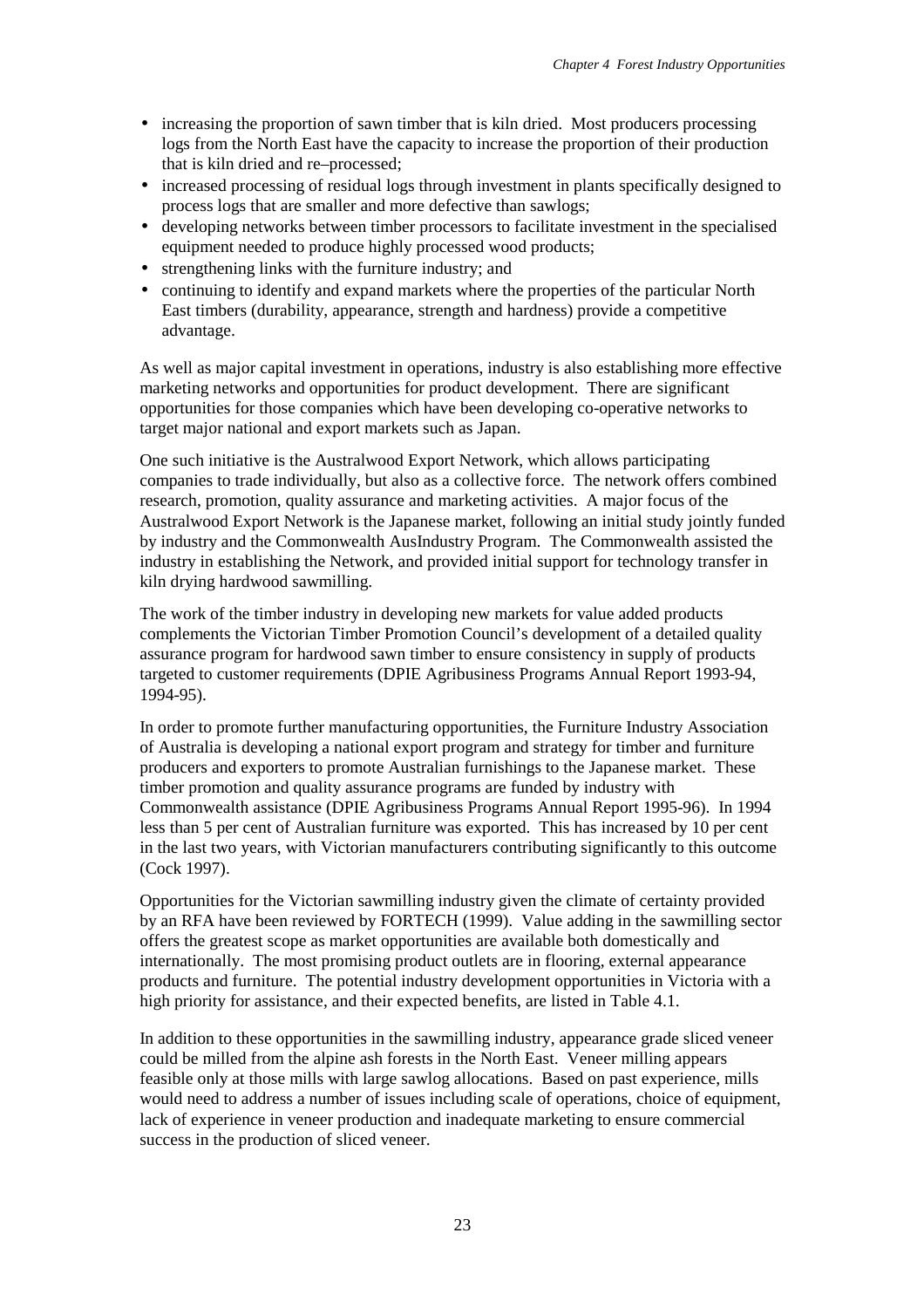| Opportunity                                                                  | <b>Benefits</b>                                                                                                                               |
|------------------------------------------------------------------------------|-----------------------------------------------------------------------------------------------------------------------------------------------|
| Further development of natural feature grade<br>products                     | Potential markets may be very large if<br>industry builds on initial success and extend<br>to a wider range of species.                       |
| Increased production of flooring                                             | Potential markets may also be large<br>particularly where advantages of strength<br>and durability are linked with natural feature<br>grades. |
| Increased drying of Ash species                                              | Increased employment and income.                                                                                                              |
| Increased drying of mixed species timbers,<br>particularly in East Gippsland | Increased employment and income.                                                                                                              |
| Re-manufacturing to produce appearance<br>products                           | Import replacement and move to higher<br>value end uses and higher utilisation of logs.                                                       |
| Preservative and other treatments                                            | Import replacement and higher value end<br>uses.                                                                                              |
| Hardwood furniture manufacturing                                             | Significant export potential particularly for<br>natural feature grade furniture timbers.<br>Increase in skilled jobs.                        |
| Increased sawing of lower grade logs                                         | Increased employment and income and<br>greater utilisation of logs.                                                                           |
| Mechanical harvesting                                                        | Lower delivered log costs, lower<br>environmental impact.                                                                                     |

**Table 4.1: Potential Industry development opportunities in Victoria**

Development opportunities for the hardwood sawmilling industry in the North East region will be determined in part by the level of sawlog availability. Decisions on industry expansion and investment will be made by private investors and companies in light of normal commercial considerations rather than being prescribed in the RFA.

# **Pricing and allocation policies**

NRE has a major influence on the efficiency and competitiveness of downstream processing industries and private growers through the pricing and allocation of the logs it supplies. In recent years, NRE has responded to changing community expectations and policies towards the management of commercial aspects of public forests and is adopting more market oriented pricing methods. This includes greater flexibility in the sale of short term parcels of timber, and ongoing review of log royalties in light of market conditions. As noted in the Statewide ESFM report (VicRFASC 1997), the ongoing reform of NRE accounting systems to promote greater transparency between commercial and non-commercial forest production activities is acknowledged as a positive step towards increasing the efficiency of public wood supply activities.

A key feature of the existing log allocation system is the classification of logs into four sawlog grades or into residual logs, according to their quality. Residual logs are largely used as fibre input for the production of pulp and paper products. The log grading system is designed to encourage value adding and to maximise the economic and social benefits from the utilisation of the timber resource. For example, a proportion of better quality logs below D grade sawlog from the North East region are also converted into sawn timber products such as pallets and fencing material.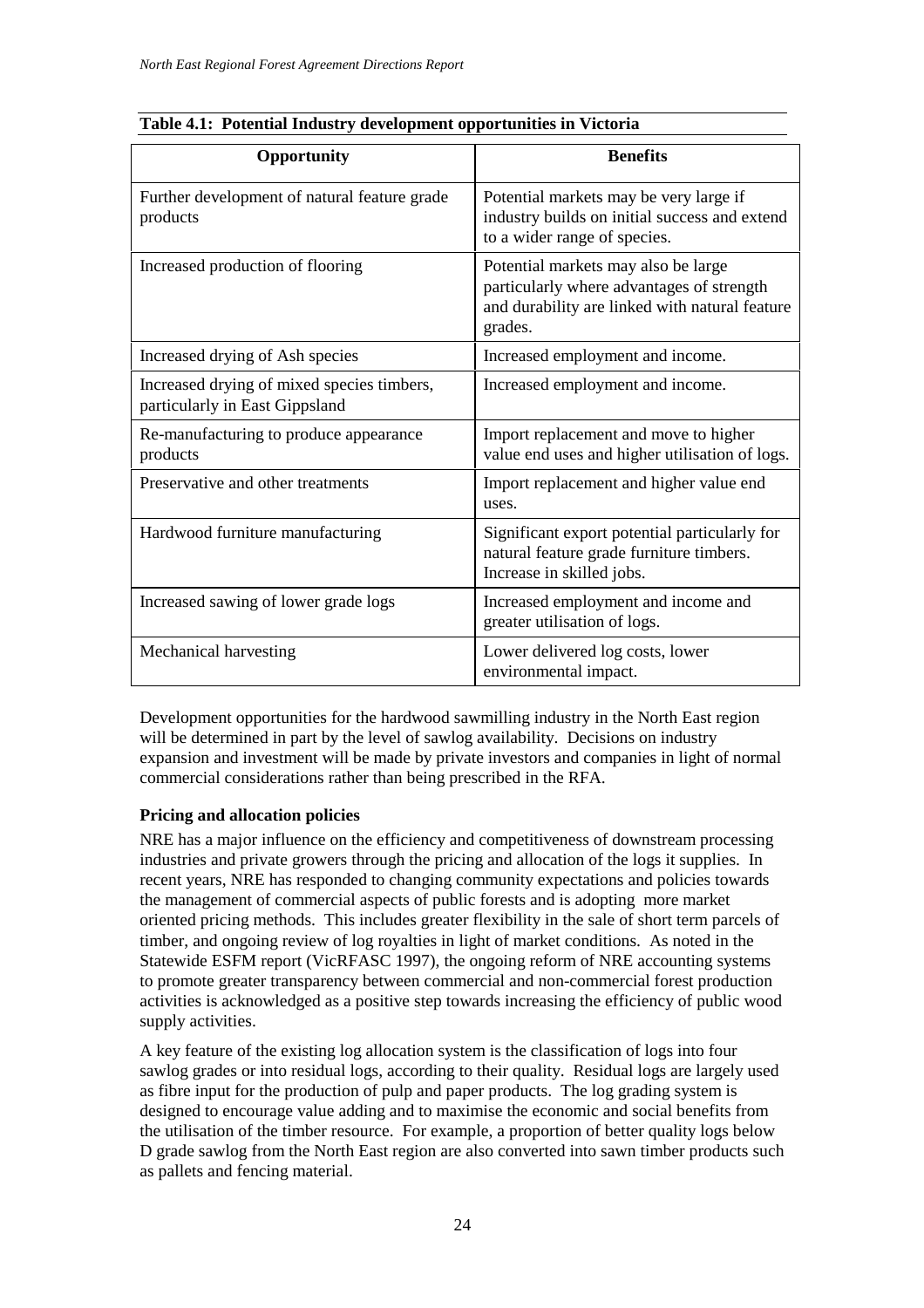Further improvements in the grading of logs below D grade sawlog may facilitate additional value adding activities, such as composite products made from small dimension timbers.

As part of the Competition Principles Agreement, Victoria will review legislation and policies relevant to the allocation and pricing of hardwood logs from State forest before the end of 1999. Competitive neutrality principles will be taken into account in any changes following the review.

#### **Potential Forest Industry Opportunities**

Timber industry development opportunities in the North East were examined as part of the economic assessment for the North East CRA. This section outlines the main findings of that assessment and modelling of industry opportunities, taking into account forest product markets and the availability and quality of hardwood resources.

#### *Sawmilling*

As discussed in the North East CRA report, sawmillers drawing hardwood resources from the region are intending to increase value adding within the industry over the next few years. In particular, sawmillers intend to increase the production of higher value products such as dried and appearance grade products (VicRFASC 1998a).

During the sawmill survey conducted by ABARE in 1997, sawmillers provided details of their proposed investment plans in terms of new milling equipment, total mill capacity and new timber drying facilities over the next ten years. Such investment plans will result not only in increased log intake capacity, but also an increase in both timber recovery rates and the proportion of timber processed beyond the green sawn timber stage. Responses from the sawmill survey showing the expected changes in the share of production from 1996-97 to 2006-07 are summarised in Table 4.2.

| and $max[01]$ markets, $1990 - 97$ and $2000 - 07$ |                       |         |                                                   |  |  |
|----------------------------------------------------|-----------------------|---------|---------------------------------------------------|--|--|
| <b>Product</b>                                     | % Share of production |         | Major markets in 1996-97 <sup>b</sup>             |  |  |
|                                                    | 1996-97               | 2006-07 |                                                   |  |  |
| <b>Seasoned sawn timber</b>                        | 40.2                  | 63.6    |                                                   |  |  |
| Appearance grade - select                          | 12.4                  | 14.3    | Export, regional Victoria                         |  |  |
| Appearance grade –<br>standard                     | 6.5                   | 13.8    | Regional Victoria, New South<br>Wales, Queensland |  |  |
| Dried structural grade                             | 10.0                  | 9.0     | Regional Victoria, Melbourne                      |  |  |
| Further processed                                  | 11.3                  | 26.5    | Melbourne and export                              |  |  |
| <b>Unseasoned sawn timber</b>                      | 59.8                  | 36.4    |                                                   |  |  |
| Scantling                                          | 47.0                  | 28.2    | Melbourne, New South Wales and<br>Queensland      |  |  |
| Palings and pallets                                | 11.1                  | 7.1     | Melbourne, regional Victoria                      |  |  |
| Other sawn timber                                  | 1.7                   | 1.1     | Melbourne, regional Victoria                      |  |  |
| Total                                              | 100                   | 100     |                                                   |  |  |

# **Table 4.2: Current and anticipated sawn timber production in the North East region and major markets, 1996-97 and 2006-07<sup>a</sup>**

**a** Preliminary estimates for industry based on sawmill survey. These estimates exclude specialist recovery mills. **b** Markets recorded in order of importance.

Sawmillers utilising sawlogs from the North East anticipate that the proportion of output sold as seasoned timber will increase from 40 per cent in 1996-97 to around 65 per cent of total output by 2006-07 (mills that only process residual logs have been excluded from this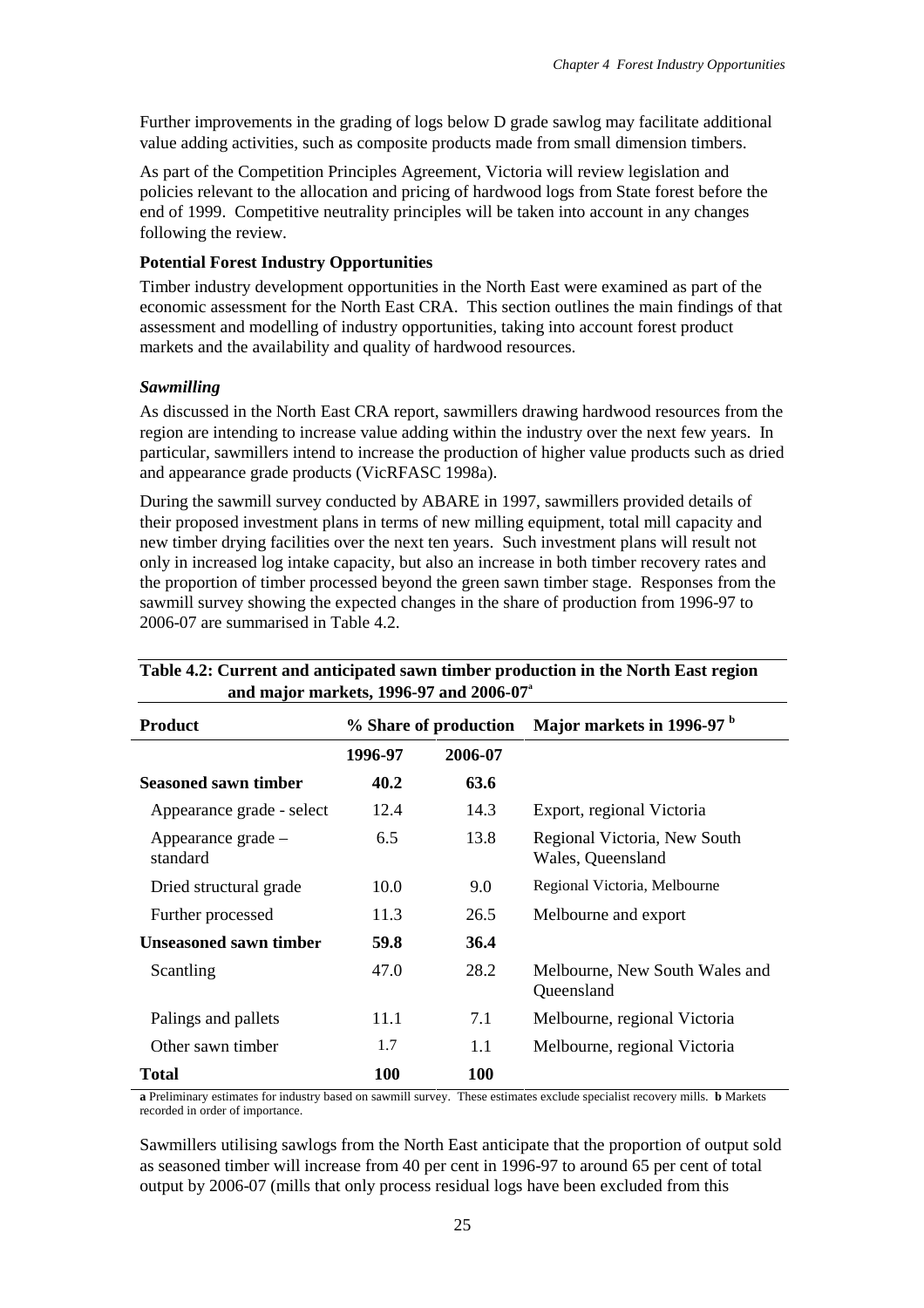estimate). This should significantly increase the gross value of production associated with the timber industry in North East Victoria. In 1996-97 seasoned sawn timber accounted for 65 per cent of the gross value of sawn timber production.

In order to examine the impact of changes in sawn timber production, improvements in timber recovery rates and an expected small increase in log resources over the life of the RFA, industry development scenarios were examined through simulations using FORUM (Forest Resource Use Model). FORUM is a linear programming model that can be used to simulate the complex interactions between regional forest resources, wood based forest industries and final wood product markets. The model uses a spatial representation of the data and takes account of the distribution of available log resources, the location of sawmills and major markets. The model is described in Dann *et al* (1997) and has been used in RFA analyses to measure changes in the value of production of wood from the stump to the point of first sale of the timber or wood product.

Three scenarios have been analysed to examine the impact of increased value adding by sawmills as well as the impact of increased sawlog availability. The scenarios examined are:

- 1. annual sawlog intake maintained at 1996-97 harvest levels of 64 275 cubic metres, with sawmill technology maintained at 1996-97 levels over the RFA period (baseline scenario);
- 2. annual sawlog intake maintained at 1996-97 harvest levels, with sawmill technology and timber drying facilities (value adding) altered in line with sawmills' responses to the 1997 sawmill survey; and
- 3. annual sawlog intake at 1996-97 harvest levels increased by 5 000 cubic metres per year of Ash species and 10 000 cubic metres per year of mixed species, with the improved sawmill technologies and drying facilities in place.

The distribution of the ash and mixed species resource on a block basis was taken into account in developing the model. The model assumes that sawmills retain their species intake of either ash or mixed species. The model does not allow for changes in species intake. Mills which currently process both ash species and mixed species logs are assumed to do so under the scenario simulations.

Scenario 1 reflects the industry structure as at 1996-97. The value adding component of Scenarios 2 and 3 use the data supplied by the sawmills in 1997 sawmill survey on expected changes in operating costs, mill capacity, employment and the level of investment. These data are used to estimate changes in recovery rates, planned or expected changes to the timber product mix and changes to the level of timber production. The model assumes that investment in new mill capacity, changed technology and drying facilities occurs in the first year of the RFA period, whereas in fact, the investment may take place over a number of years**.**

Scenario 3 uses notional estimates of an increase in sawlog intake. The actual level of timber resource available will be determined when a formal review of the sustainable yield is undertaken by NRE.

The estimated output and employment of the sawmill industry for each scenario are set out in Table 4.3. Under the further processing scenario, the gross value of output and the level of employment increases significantly from current levels. This is due to the assumed increases in available log handling capacity, improvements in timber recovery rates, additional value adding and by FORUM allocating logs first to mills at which the net returns achieved from processing the logs are highest. These mills tend to produce higher proportions of further processed sawn timber and employ more labour per unit of output.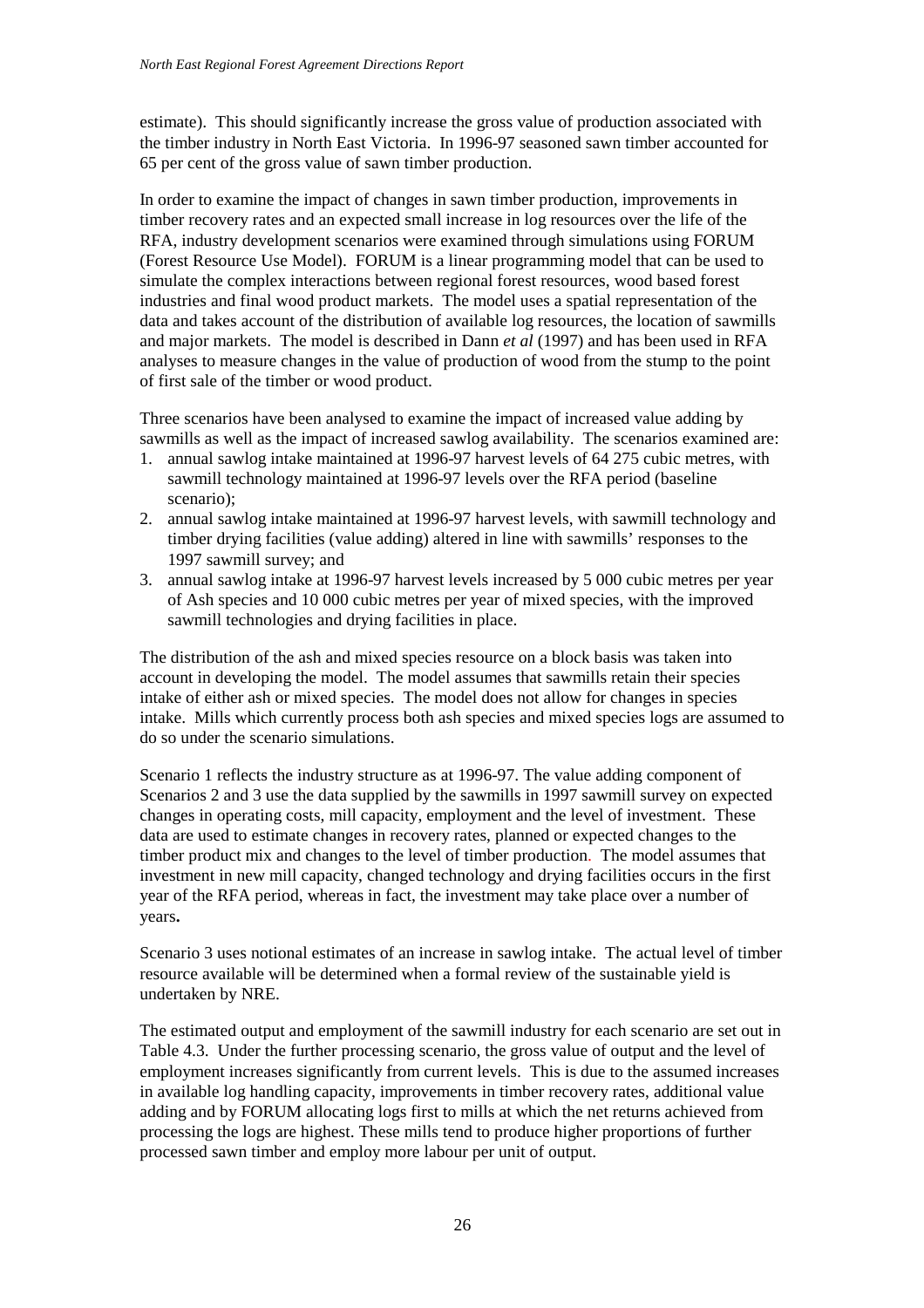| таріс 4.5 тичнян у четсюршені эсепатіоз |                               |                                                                                             |                                          |                                                                          |
|-----------------------------------------|-------------------------------|---------------------------------------------------------------------------------------------|------------------------------------------|--------------------------------------------------------------------------|
|                                         | <b>Units</b>                  | <b>Scenario 1</b><br><b>Industry</b><br>structure<br>for 1996-97 <sup>a</sup><br>(baseline) | <b>Scenario 2</b><br><b>Value adding</b> | <b>Scenario 3</b><br><b>Additional</b><br>resources plus<br>value adding |
| <b>Mill production</b>                  |                               |                                                                                             |                                          |                                                                          |
| Seasoned timber                         | $000 \text{ m}^3/\text{yr}$   | 12.03                                                                                       | 25.42                                    | 30.06                                                                    |
| Green sawn timber                       | $000 \text{ m}^3/\text{yr}$   | 17.51                                                                                       | 6.75                                     | 6.75                                                                     |
| Residues                                | $000 \text{ m}^3/\text{yr}$   | 32.99                                                                                       | 38.51                                    | 42.4                                                                     |
| <b>Gross value of</b><br>production b   |                               |                                                                                             |                                          |                                                                          |
| Seasoned timber                         | $\frac{\text{Sm}}{\text{yr}}$ | 11.87                                                                                       | 25.55                                    | 30.40                                                                    |
| Green sawn timber                       | $\frac{\text{Sm}}{\text{yr}}$ | 5.52                                                                                        | 2.11                                     | 2.11                                                                     |
| Residues                                | $\frac{\text{Sm}}{\text{yr}}$ | 0.79                                                                                        | 0.90                                     | 0.99                                                                     |
| <b>Total</b>                            | $\frac{\sin(yr)}{2}$          | 18.18                                                                                       | 28.56                                    | 33.50                                                                    |
| Employment <sup>c</sup>                 | No. persons/<br>year          | 154                                                                                         | 179                                      | 192                                                                      |
| Net present value d                     | $\mathbf{\$m}$                | 73.9                                                                                        | 168.2                                    | 194.5                                                                    |

**Table 4.3 Industry development scenarios**

**a** Simulated rather than actual results for 1996-97 using the FORUM model. **b** In 1997-98 dollars. **c** Full time equivalent. **d** Net present value of land and tree resource rents in 1997-98 dollars measured using a discount rate of 7.5%. These figures may not be comparable to NPV figures calculated for other purposes. **na** not applicable.

If the sawmill industry undertakes the investment plans as indicated in 1997, a significant rise in the gross value of production and expansion of employment in the industry would be expected. Under Scenario 2, the gross value of production from timber production and residue sales would increase by 57 per cent to \$28.6 million, with employment rising by 16 per cent to 179. If additional volumes of sawlogs were available and the sawmill industry also undertook investment and value adding (Scenario 3), the gross value of production would increase by 84 per cent to \$33.5 million, with employment rising by 25 per cent to 192. It has been assumed that all of the additional logs would be used in the production of seasoned timber.

While the gross value of production and total level of employment increases under the value adding scenarios, it must be noted that in order to achieve the estimated levels of employment and gross value of output, a degree of structural adjustment within the North East sawn timber industry may be necessary. Any actual changes will be determined by individual enterprise decisions and other economic factors affecting individual mills over time. Industry may respond to changed circumstances in a number of ways. These changes could involve altered supply arrangements (for example existing green sawn timber mills supplying green material to a central located seasoned sawn timber processing plant), to rationalisation of mills to a smaller number of processors with higher throughputs.

Net present value is included in Table 4.3 as it is a measure of relative benefits gained from alternative courses of action. Net present value of production has been measured in terms of land and tree resource values (or rents). Land and tree resource values are calculated from the gross value of production minus all costs including handling and processing of the logs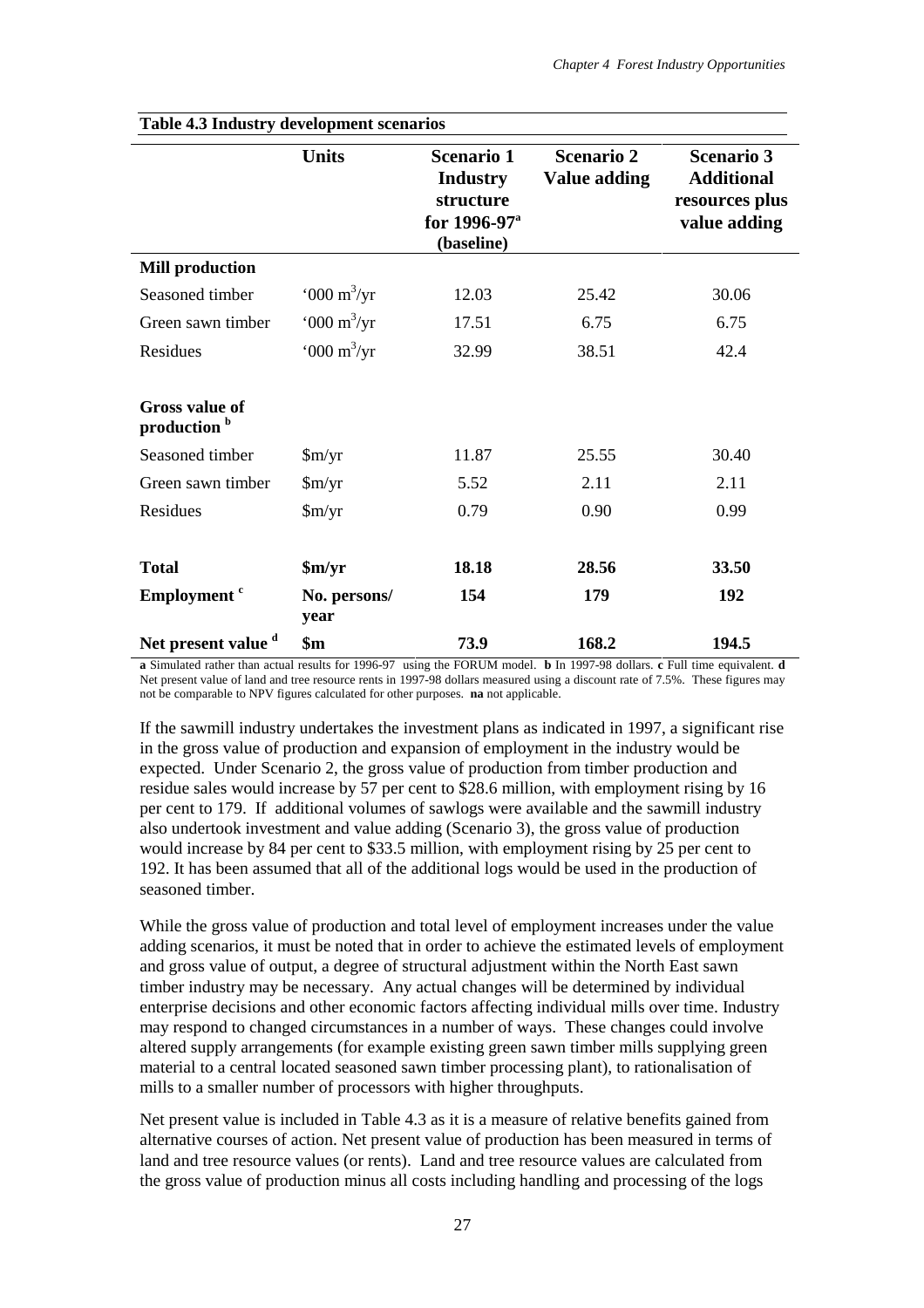and forest management. The net present value is the accumulated value of land and tree resource values used in wood production during the period 2000 to 2019, discounted to 1997- 98 prices. These figures may not be comparable to NPV figures calculated for other purposes.

The difference in the net present value under different scenarios is a measure of the net return of alternative courses of action. For example, from Table 4.3 it can be deduced that the investment by sawmillers – as foreshadowed in the sawmill survey – results in a net return over the life of the RFA of around \$94 million. If additional log resources are available as under Scenario 3, the net return of utilising this additional resource accompanied by the extra investment by sawmillers is \$121 million over the life of the RFA.

In summary, an analysis of the development scenarios indicates that capital investment – such as that proposed by mill owners – generates the major potential gains in gross value of production and employment. Increases in timber resource availability also makes a contribution to higher gross value of production and employment.

In addition to the direct employment and value of production benefits from increased value adding in the sawntimber industry, there are likely to be further economic and social benefits arising from proposed industry changes. The flow-on effects to the state economy from increased value-adding in the sawntimber industry may be broadly estimated using appropriate input-output and employment multipliers. Drawing on available multipliers for the sawmilling industry in the Victorian economy, it is estimated that the total value of turnover generated from sawmill activities under Scenario 3 may contribute \$63 million to State output. This estimate is based on a state output multiplier of 1.87 for the sawmilling sector. Similarly, the employment generated from sawmill activities under Scenario 3 may contribute 442 jobs to the Victorian economy, based on a State employment multiplier of 2.3 for the sawmilling sector.

These industry development opportunities may bring significant benefits to communities within the region. There is potential for increased value-adding by hardwood mills located within the region, including those at Benalla, Mount Beauty, Whitfield, Corryong, Mansfield and Myrtleford, as well as two mills which access resource from the North East, but are located outside of the region at Seymour/Murrindindi.

It is suggested that value-adding within these particular towns would benefit the local communities, and would also have benefit to other communities in which employees from these mills access goods and services. For example, based on information collected as part of the RFA process which outlines expenditure patterns by the timber industry and its employees, value adding opportunities in Benalla-Mansfield would have benefit to Benalla, Mansfield, Jamieson and Whitfield, as well as Alexandra, Wangaratta and Seymour. Other townships which are likely to be positively affected by changes in the North East RFA area include, but not limited to, Wodonga, Albury, Beechworth, Bright, Myrtleford, Shepparton, Tawonga South, and Porepunkah. Other smaller townships within the regions may also experience some benefit. Many of the communities identified above have a relatively high economic and cultural dependence upon forest-related industries and as a result such opportunities are likely to significantly benefit these small rural communities.

#### *Pulpwood processing*

Development options for processing residual logs are currently limited. While the resource is relatively large, it is widely dispersed and it would therefore be difficult to develop competitive new industries manufacturing either panelboards or pulp and paper. In addition, the recently weak Asian economy has seen the depression of prices in panelboard markets and has made the development of any panel products venture unlikely at least until demand recovers in the Asian region. The residual log resource may contribute to the development of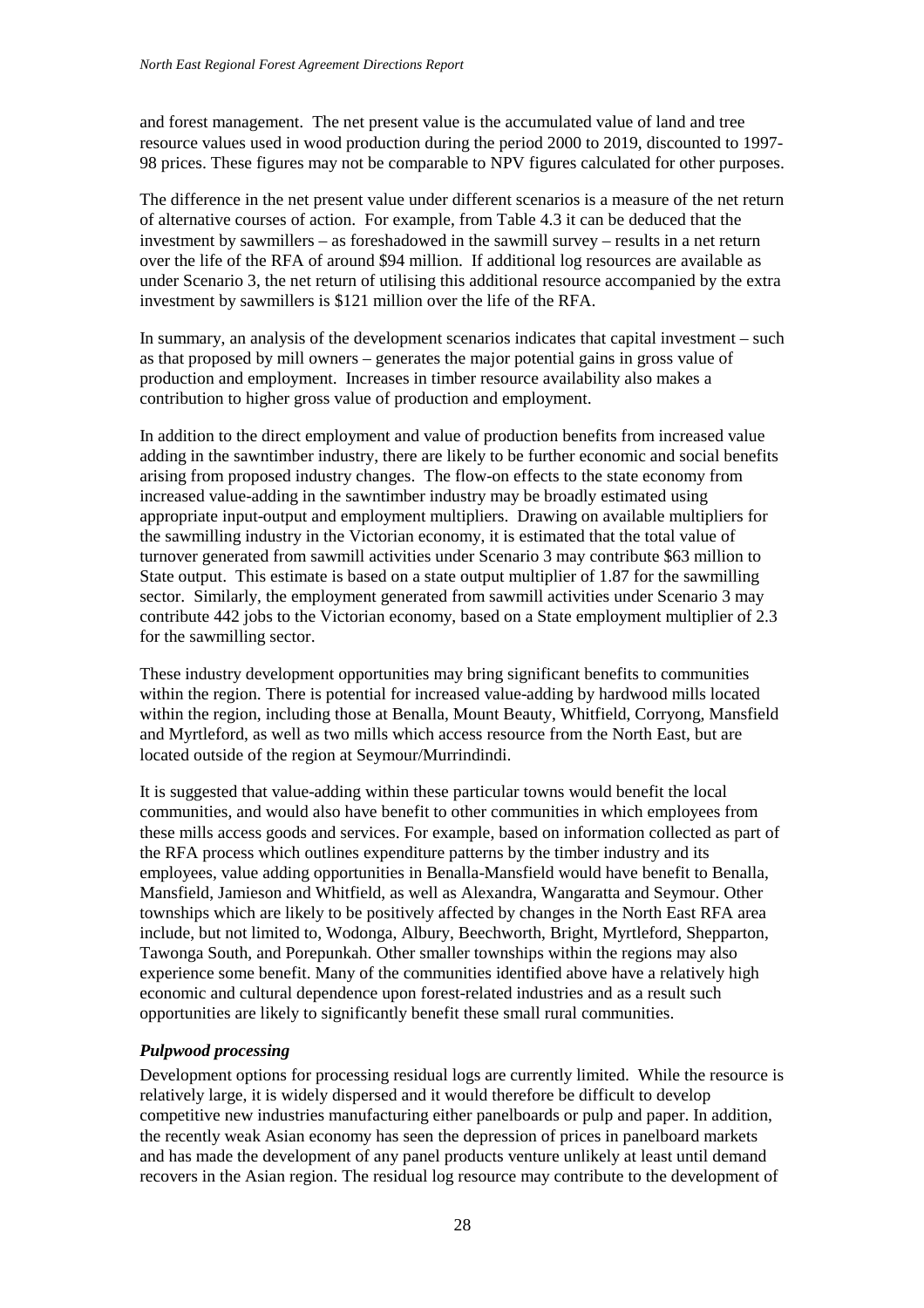new manufacturing industries if it is used in conjunction with resources from adjacent regions or supplemented from private hardwood resources.

If sawmillers undertake the investment options as they indicated in 1997 then increasing quantities of residual logs may be used for the production of sawn timber.

#### **Facilitating investment and best use of timber resources**

As well as increasing investment certainty, governments are also committed to facilitating the best-use of timber resources and to ameliorating any negative economic and social impacts of land-use proposals. The requirements to achieve these objectives will vary from region to region, depending on the level of opportunities or impacts.

The Forest Industry Structural Adjustment Package (FISAP) was developed during the negotiation of Deferred (or Interim) Forest Agreements which provided interim protection for areas which may be needed to form a CAR reserve system within a region. As such, it was initially designed to assist workers and businesses in the native forest industry which are directly affected by the outcomes of the Interim Forest Agreements (IFAs) and/or RFAs. The program is designed to ameliorate any immediate adjustment impacts on workers and businesses in the native forest industry, and has been broadened to facilitate investment in the production of value added wood products through restructuring assistance.

As part of the Central Highlands RFA negotiations the Commonwealth and Victorian governments agreed that the FISAP program would contribute \$27.6 million, of which \$18.8 million would be directly available for industry development and restructuring. A joint Commonwealth and Victoria Memorandum of Understanding (MOU) establishes the respective roles and responsibilities of the two governments in funding and administering the program.

#### **Other timber industry issues considered, including those raised during consultation**

The timber industry in the North East has developed around access to high quality stands of Alpine Ash and mixed species logs occurring in relatively small patches which are widely dispersed across the region and interspersed by areas of low productivity or unproductive forest. The industry exhibits a strong preference for Alpine Ash resources and certain other non-ash species, including messmate. Utilisation of lower productivity mixed species stands has been limited and there is minor utilisation of residual logs as pulpwood.

Processing centres have been located to take advantage of access to nearby timber resources, minimising haulage distances. Past investments in plant and equipment have been made to take advantage of high quality, large dimension, mature ash and mixed species logs. Markets have been developed for high quality sawn products obtained from these logs. Industry advice is that current capacity to process smaller dimension, regrowth logs is limited and that markets are not well-developed for sawn products obtained from logs exhibiting greater levels of internal defect (such a gum veins or stain). Further, a range of technical issues need to be overcome to successfully kiln-dry younger, regrowth ash logs for the markets that have been established.

Nevertheless, the industry generally recognises the need to make a transition to smaller diameter logs obtained from regrowth forests (mostly 1926 or 1939 fire regrowth) and is anticipating future investments to ensure processing plants are capable of handling this type of material. The key issue raised by the timber industry in this regard is the timing of this change and the need to extend access to mature ash and high quality mixed species resources for as long as possible.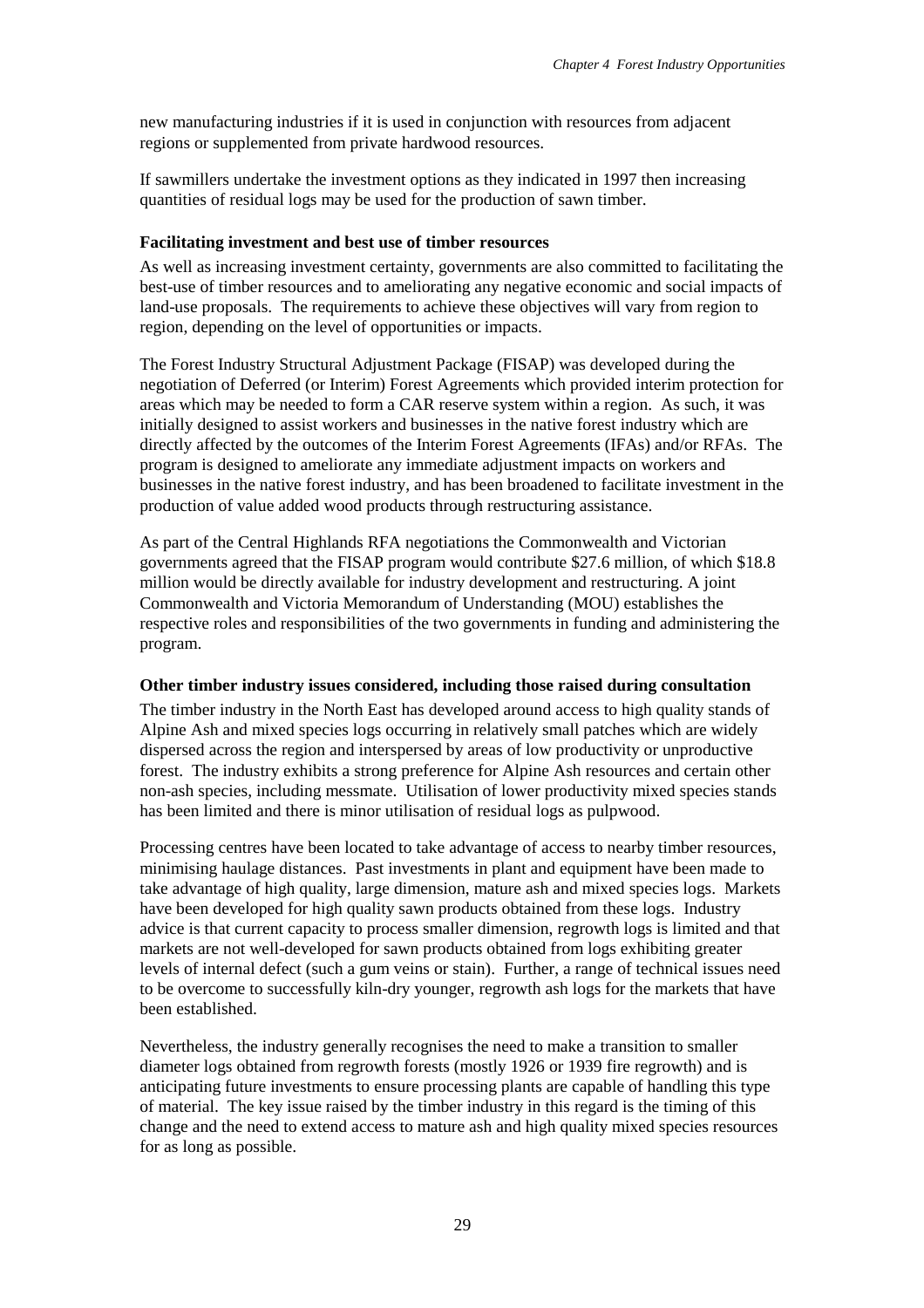<span id="page-35-0"></span>Implementation of the CAR reserve system may have implications for the timber industry at both the industry and individual enterprise level. At the industry level, comprehensive, region-wide analyses based on Statewide Forest Resource Inventory data indicates that current industry supply commitments can continue to be met following establishment of the CAR reserve system and there may be some capacity for increased supply, particularly in mixed species logs. Completion of the RFA will improve the security of these supplies, providing a basis for greater certainty in investment decisions, benefiting the entire industry.

Although the CAR reserve system has been designed to maintain access to high quality timber stands as far as possible, there has been some changes in availability, principally to address protection of old-growth and threatened species. Individual enterprises, which have established patterns of use based on access to particular components of the overall sawlog resource, may need to make adjustments to allow a more rapid transition to alternative resources than previously planned. NRE will continue to work with potentially affected enterprises to identify feasible alternative resources prior to finalisation of the RFA.

# **4.2 OTHER INDUSTRY ISSUES**

#### **Tourism and recreation**

The North East forests contribute significantly to the region's attractiveness as a tourism and recreation destination, providing a wide range of tourism and recreational opportunities. The natural attractions and the range of activities available in the region are a major tourism and recreation asset and provide one of the identified strengths with respect to future tourism development potential. The North East received approximately 1.5 million visitors in 1995 most of whom were from within the State. Driving to sightsee is the most popular activity and on a Statewide basis, only visit numbers to the Grampians is higher in terms of useage or bushwalking than the North East. Attractions on public land include:

- national parks and forests providing a wide range of tourism and recreation opportunities;
- the Murray River, Lakes Hume and Dartmouth and other rivers and streams which are popular for fishing, rafting and camping;
- opportunities for deer hunting in Victoria's mountain region; and
- the snowfields at Mt Buller, Mt Hotham, Falls Creek and Mt Stirling.

The social assessment process and other information provided by stakeholders identified a range of community and stakeholder issues related to development opportunities for tourism in the region including:

- further tourism development focussing on the key features of the area;
- maintenance of environmental and aesthetic values; and
- compatible development of the tourism and timber industries.

The RFA is intended to provide certainty about the future use of forests in the region for the next twenty years and will provide the context for future planning of tourism and recreation opportunities in the North East.

The Victorian Regional Travel and Tourism Survey (Tourism Victoria 1996) found that the North East received approximately 1.5 million visitors in 1995 with 1.3 million day trippers spending a total of \$48 million.

As outlined in the CRA report, in 1994-95 there were an estimated 362 500 visitors to State forests and 595 300 visitors to National Parks in the North East generating a total net economic value for tourism and recreation of between \$2.1 million and \$6.5 million in State forests in the North East region, and \$10.7 million from parks. Using a 1995 study which suggests that a range of between \$20 and \$50 per visitor day can be used as a guide to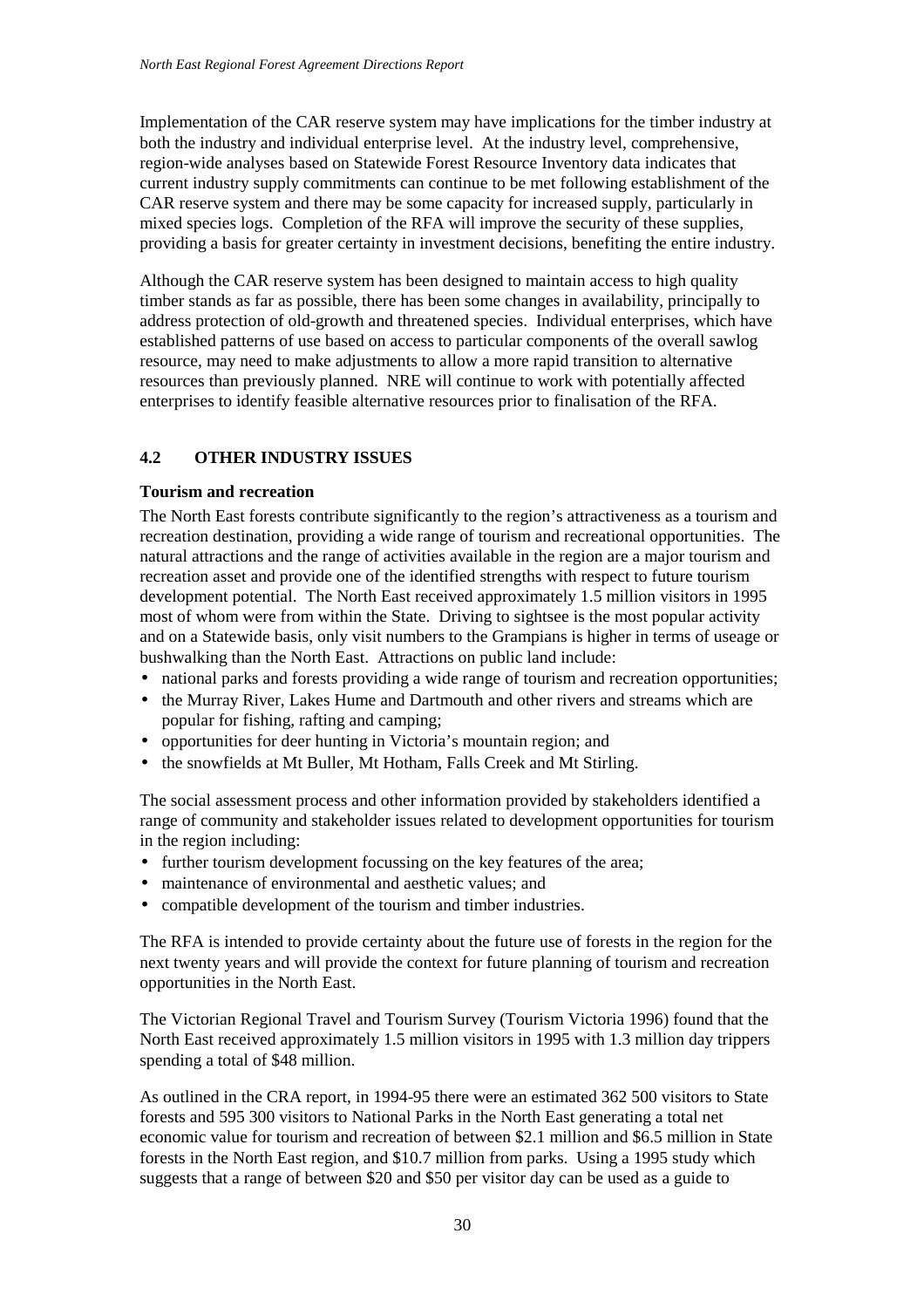calculate the stimulus to the regional economy of tourism and recreation in State forests, it is estimated that State forests contribute between \$7.2 million and \$18.1 million per year to the regional economy in the North East. Using an estimate of \$131 per visitor day as a guide to calculate the stimulus of tourism and recreation to the regional economy derived from the 1994 Grampians study, parks in the North East could generate up to \$78 million, though caution is required in these figures as they are extrapolations from other studies. Based on these aggregated figures, tourism and recreation based on public land in the North East is estimated to contribute between \$85.2 million and \$96.1 million per year to the regional economy making tourism and recreation important parts of the economic values derived from North East forests.

Alpine resorts provide a further significant input into Victoria's economy creating more than 5 700 full time equivalent jobs in 1991. The estimated winter gross expenditure by visitors to these resorts is \$230 million, and an additional \$39 million from summer visitors (ARC 1998). These figures represent the economic significance of all alpine resorts however, in 1991, resorts in the North East accounted for 73 per cent of all alpine visitors.

In the North East region, recreational deer hunting is an important contributor to the economy as sambar deer, one of Victoria's most commonly-hunted deer species, occur in the region. Sambar deer occur across the alpine region shared by the North East, Central Highlands and Gippsland. The largest sambar deer populations in the North East occur in the west of the region, near the Buckland and Buffalo Rivers. Although hunting takes place across the entire alpine area, where permitted, these river valleys are the most popular areas for deer hunting in the region. Forests near the Jamieson, Howqua and Goulburn Rivers and Lake Dartmouth are also popular for hunting trips. Hunting of sambar deer is permitted in parts of the Alpine National Park and in State forest (except where restrictions apply).

It is estimated that 10 000 deer hunters, or 57 per cent of all licenced hunters, reside in Victoria (ADA 1998) with the majority hunting sambar deer. In 1989, expenditure by Victorian hunters on equipment totaled \$33 million in Victoria. During the same period, these hunters spent approximately \$6.5 million, or an average of \$494 per hunter, on trips for hunting sambar deer (ADA 1998).

Tourism is one of Australia's fastest growing industries. The growth in visits to Victorian State forests has been estimated to remain at least in the order of 3 to 5 per cent per annum until the end of the decade. Applying these growth rates to the 1995 visitation levels in the North East, between 420 000 and 462 000 visits are expected in the region's State forests by 2000. Visits to National Parks in Victoria averaged around 5 per cent per annum in the 8 years to 1996-97 and this growth is expected to continue. Using current visit levels, over one million visit days are expected in parks in the North East by 2000.

#### **Outdoor Education**

In addition to tourism and recreation activities, outdoor education is also an important and established forest based industry in the North East. Outdoor education activities include bush walking, rafting, rock climbing, horse riding, abseiling, mountain bike riding, skiing, wildlife observation, historic site interpretation and camping.

#### **Plantations**

Plantations in the North East contribute significantly to overall wood supply, particularly as an additional source of pulpwood and small diameter sawlogs for industry. They can also contribute to regional economic development and provide substantial environmental and agricultural productivity benefits to landholders and the broader community if established on cleared land.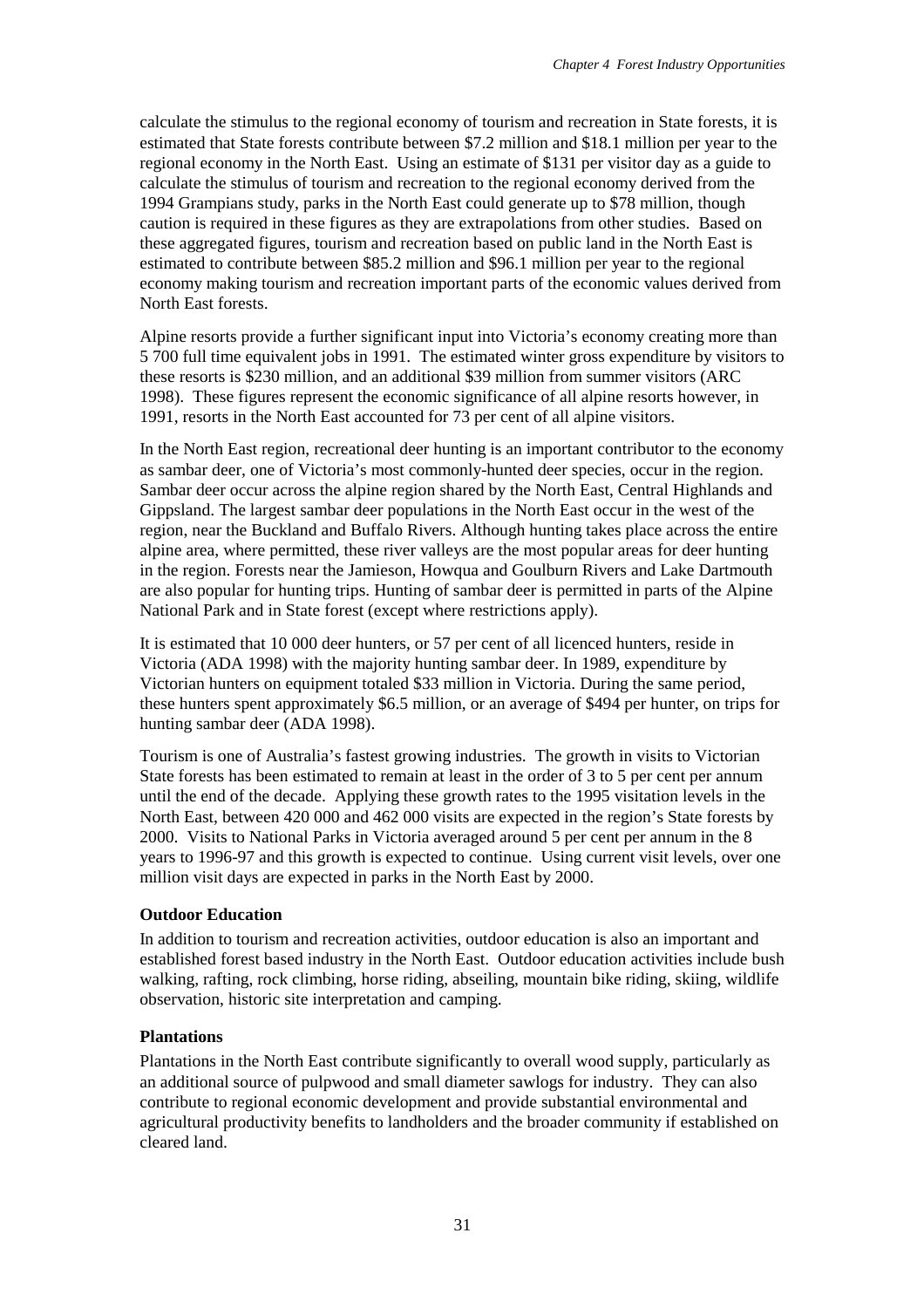Stakeholders, interest groups and local communities have identified commercial farm forestry and plantation development as an important issue. The current plantation estate in the North East, the potential for its expansion and the policies, programs and initiatives to encourage its expansion are described in the North East CRA report (VicRFASC 1998a).

The RFA cannot be prescriptive about private plantation development and investment. Actual investment in plantation establishment and development is a commercial decision for companies and individuals that requires more detailed resource and economic assessment at the plantation unit level.

Both Governments however have developed a range of policies and programs to encourage and facilitate plantation development on cleared land. In total, at least \$10 million of Commonwealth and State funding has been allocated over a 4 year period from 1996 to support extension, demonstration, education, planning and coordination and practical research and development activities aimed at enhancing the uptake of private forestry in Victoria.

In addition, Commonwealth and Victorian legislation pertaining to plantation development has been reviewed. Victorian forestry rights now provide for agreements between landowners and tree growers that give legal title for trees separate from the land and forestry plantations can be established in some areas without requiring a planning permit. Export controls have been removed from timber sourced from Victorian plantations, and an export licence is no longer required for such material.

#### **Mining and quarrying**

The North East region of Victoria has 25 active or intermittently active construction material quarries supplying a range of industrial, construction and agricultural uses. In 1994-95 at least \$20.5 million of construction material was extracted. The largest feldspar mine in Victoria was commissioned in 1997 and is in operation near Beechworth. The North East region has about 43 historical gold and tin fields which continue to be explored. Current gold mining operations are restricted to several small producers but gold resources have been identified at a number of prospects in the region. As discussed in the North East Victoria CRA report, expenditure on mining and exploration was \$17.5 million in 1996-97.

The mineral assessment in the North East identified potential for 14 types of mineral deposits and 4 types of industrial mineral and construction materials deposits including:

- high potential for slate-belt gold for most of the region with smaller tracts of high potential for volcanic associated base metal and gold deposits; and
- moderate to high potential for disseminated gold, epithermal gold, porphyry copper-gold and nickel-copper deposits.

The geological complexity and diversity of host rocks and structures for potential mineral resources and improving technology make North East Victoria a possible candidate for future discoveries of the above-mentioned types of mineral deposits.

The principal issue for mineral exploration and mining is long-term access to land because of the long-term continual nature of exploration activities. This occurs because of the development of new exploration techniques and changes to the economic viability of exploration and development of particular minerals.

In making decisions on the tenure of the CAR Reserve system, consideration will be given to the impact on land access for exploration and mining activities. Mineral exploration and mining will be permitted in certain parts of the reserve system but only where the identified conservation values are not incompatible with exploration and mining. Consistent with the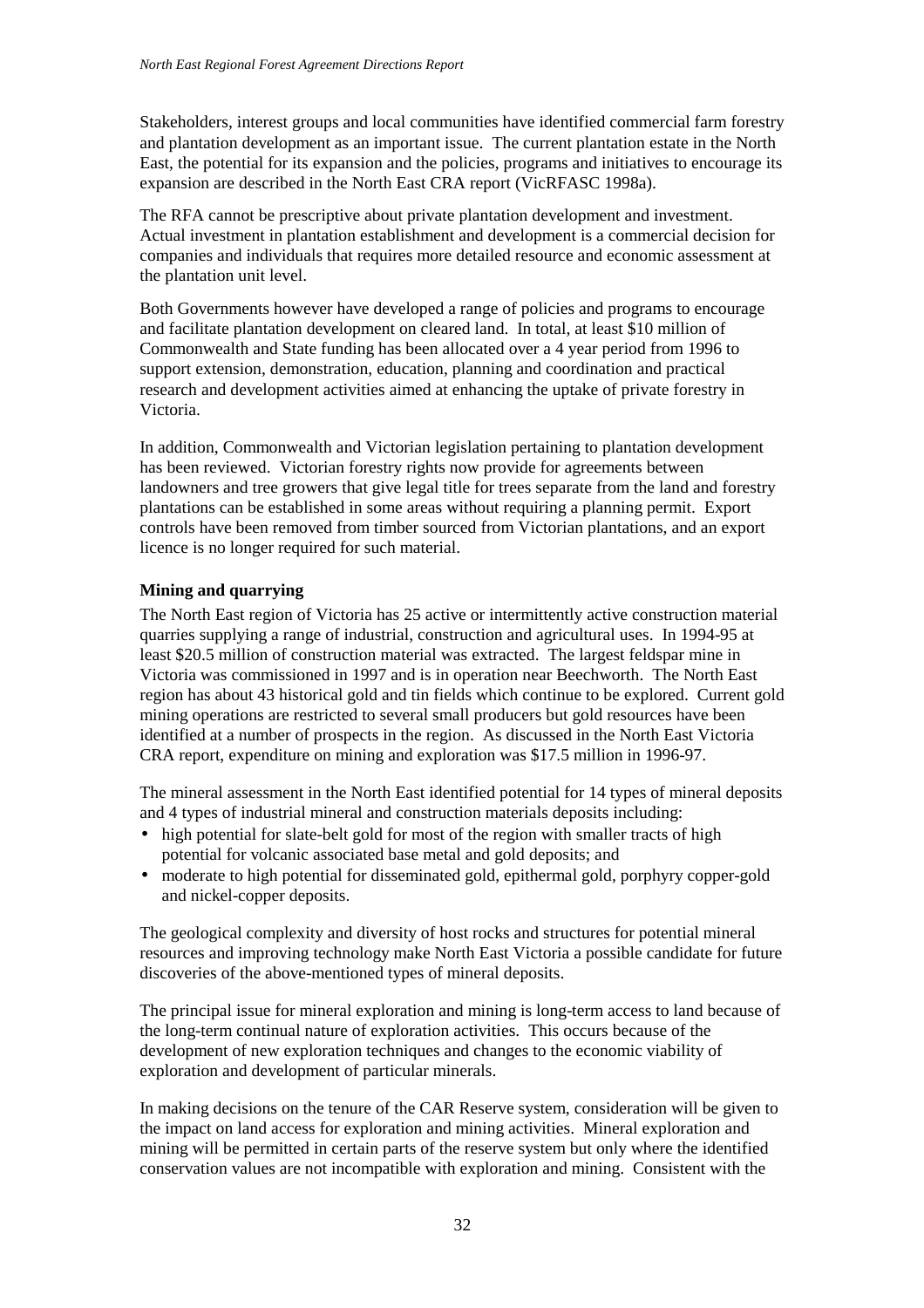Central Highlands RFA, mineral exploration and mining in the reserve system will be subject to the normal Victorian legislative controls. Mine rehabilitation will also be subject to Victorian legislation and will aim to achieve world best practice.

Another important issue is the need for management and environmental impact assessment regimes that allow mineral exploration and mining industries to remain internationally competitive while at the same time delivering desired environmental outcomes. State government requirements for taking this into account are outlined in Chapter 10 of the North East Victoria CRA (VicRFASC 1998a).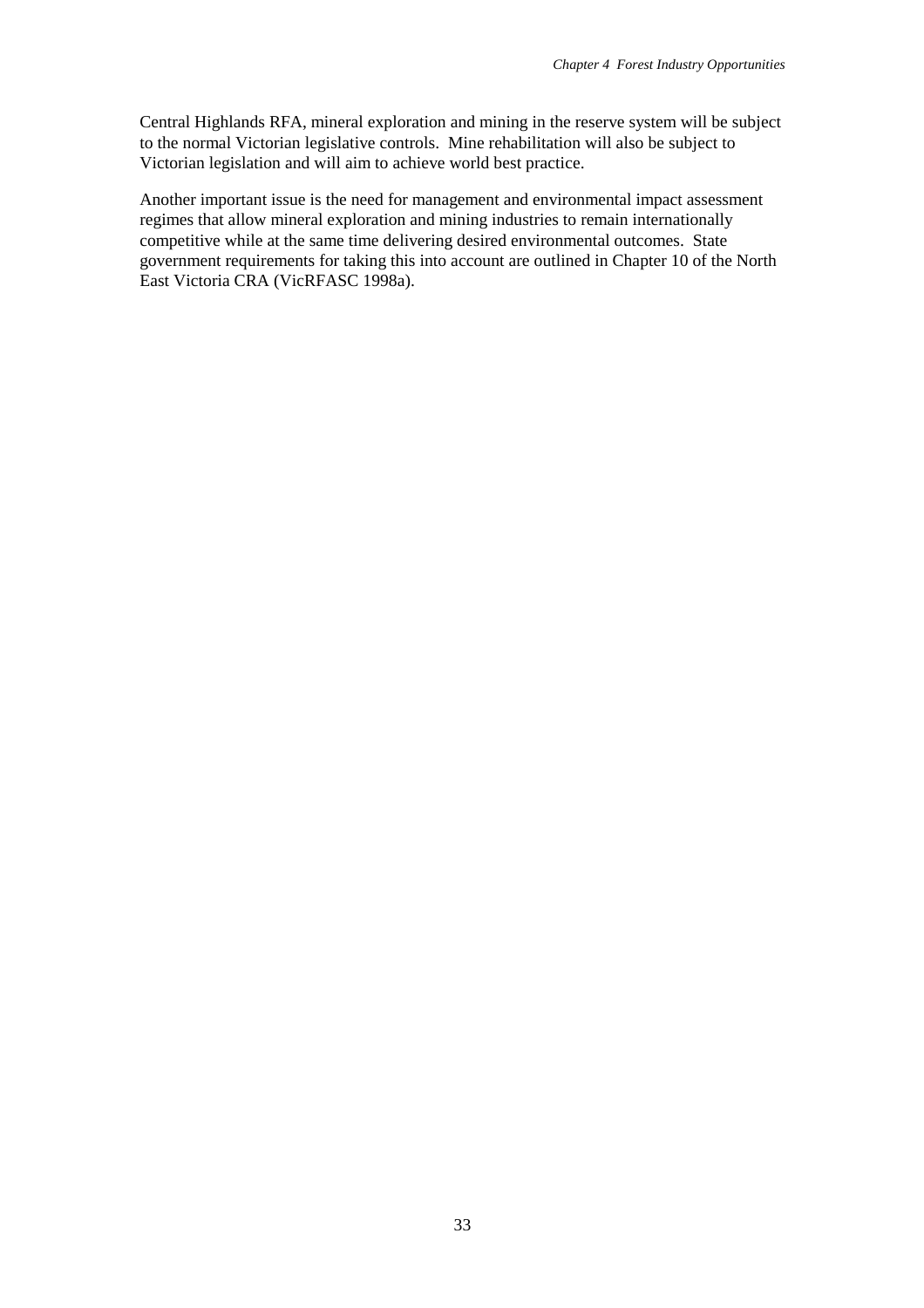# <span id="page-39-0"></span>**5. ECOLOGICALLY SUSTAINABLE FOREST MANAGEMENT**

Ecologically Sustainable Forest Management (ESFM) is a key principle of current forest policy and underpins the objectives articulated in the National Forest Policy Statement. ESFM can be defined operationally as the management of forest on all land tenures to maintain the overall capacity of forests to provide goods, protect biodiversity, and protect the full suite of forest values at the regional level.

As outlined in the ESFM assessment in the North East CRA report (Chapter 17 and Appendix 4), a Statewide assessment of ESFM (VicRFASC 1997) has been undertaken and is applicable to the North East region. The Statewide assessment report was independently reviewed by Professor Ian Ferguson, the Chair of the East Gippsland ESFM Expert Advisory Group (VicRFASC 1996a). Given that it was an independent peer review, the views contained in the appraisal are not necessarily those of the joint Commonwealth/ Victorian RFA Steering Committee or of the Commonwealth or Victorian Governments.

The Statewide ESFM report contained an overall appraisal by Professor Ferguson. That appraisal concluded that: 'Victoria has all of the major elements in place for appropriate systems and processes for ecologically sustainable forest management. Having said that, however, there is still considerable scope for further improvement…These are not major or exceptional requirements: they are the measures required for continuing improvement in management systems.' Professor Ferguson also pointed out that progress on the implementation of improvements to the environmental management system will depend on several factors, not the least of which is the resources available for the task.

The Commonwealth and Victoria have considered the ESFM assessment and the comments made by the Expert Advisory Group and Professor Ferguson. The response of the Commonwealth and Victoria to the ESFM assessment was reported in the North East CRA report. Some of the improvements suggested by the Expert Group have already been addressed through commitments made in the East Gippsland RFA and Central Highlands RFA, while others are not considered sufficiently significant to justify an adjustment to the systems and processes already in place.

The key elements for ESFM relate to the establishment of the CAR reserve system as discussed in Chapter 3, the development of internationally competitive forest products industries as discussed in Chapter 4, and the forest management processes which apply to forests both inside and outside the reserve system. Forest management systems and processes in Victoria are discussed in Chapters 3 and 17 of the CRA report and are listed in Table 5.1. The system includes the forest management plan and the process for its review, the *Flora and Fauna Guarantee Act* 1988, the process for forecasting sawlog sustainable yield, and the systems and processes established by the Code of Forest Practices for Timber Production and the Code of Practice for Fire Management on Public Land (CNR 1995).

In the North East region, the Statewide Forest Resource Inventory has recently been completed and its data outputs have been used in the development of the Forest Management Plan and this report, as discussed in Chapter 4.

The Commonwealth and Victorian Governments have implemented a number of strategies and programs aimed at pest plant and animal control that involve government at all levels, industry, landholders, land managers, and community groups. Major Commonwealth initiatives for the control of pests are implemented through the National Heritage Trust, including the National Weed Strategy and the National Feral Animal Control Strategy. The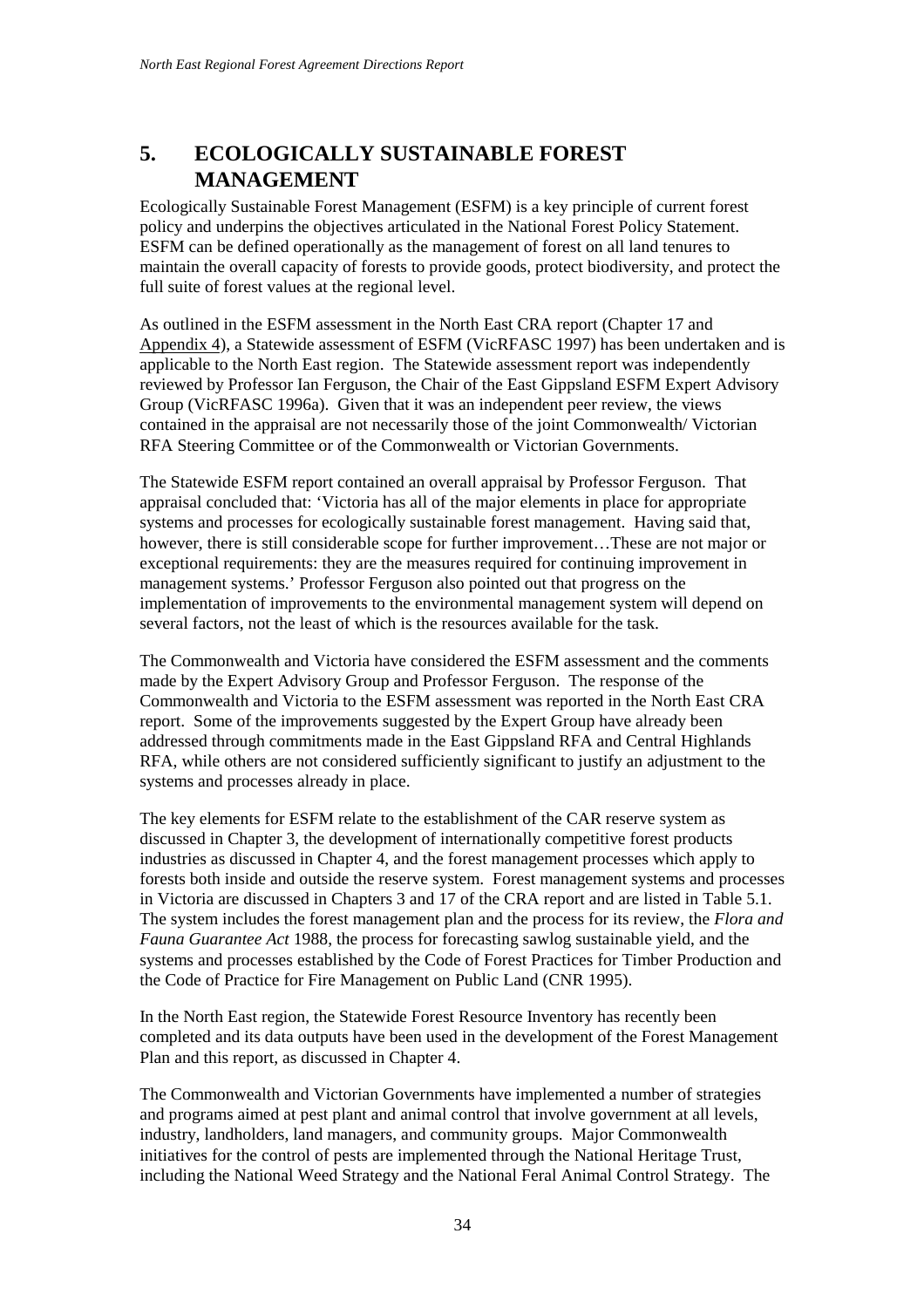Victorian Weeds Strategy (NRE 1998b) builds on the National Weeds Strategy and also takes account of recommendations in the Victorian parliamentary inquiry 'Report on Weeds in Victoria' (ENRC 1998). The Victorian strategy sets out a range of actions that will establish a cost-effective long-term approach to weed management in Victoria.

A number of State-funded programs including the 'Weed Initiative', and the 'Good Neighbour' and 'Rabbit Busters' programs are run in conjunction with the National Heritage Trust. These projects, on public and private land, reflect priorities established in Regional Catchment Strategies. This year (1998/99), approximately \$98 000 has been funded from the Good Neighbour program targeting pest species such as blackberry on public land in the North East region and \$215 000 on rabbit control programs on public land. Of this, approximately \$192 000 of the Good Neighbour Program and \$69 000 of rabbit control program is in State forests. In addition, approximately \$72 000 has been allocated for a wild dog control program on public and private land and approximately \$25 000 on weed mapping on public and private land in the North East region.

A range of commitments to ESFM have been made in previous RFAs, some of which are outlined below.

#### **The CAR Reserve System**

• Managing the dedicated reserves within the CAR reserve system in accordance with relevant government approved LCC recommendations.

#### **Monitoring, reporting and consultative mechanisms**

- Completing and publishing management plans for National and State Parks.
- Completing and publishing regional prescriptions for timber production.
- Publishing of future reports of audits of compliance with the Code of Forest Practices for Timber Production.
- Implementing a continuing quality assurance program.

#### **Forest inventory and sustainable yield**

• Implementing the Integrated Forest Planning System and Statewide Forest Resource Inventory for the review of sustainable yield.

#### **Sustainability indicators**

• Establishing an appropriate set of sustainability indicators to monitor forest changes. Indicators established will be consistent with the Montreal Process Criteria (as amended from time to time).

#### **Private land**

- Encouraging private forest owners to ensure that their management operations are consistent with the Code of Forest Practices for Timber Production, and to have in place adequate mechanisms to protect nature conservation and catchment values.
- Identifying the EVCs which are priorities for the CAR reserve system. These EVCs could be managed to protect values or contribute to the CAR reserve system through a range of mechanisms with the consent of the land owner. These mechanisms are discussed in Chapter 3 of this report.

#### **Management of cultural values**

• Development of Statewide guidelines for the management of cultural heritage values in forests, parks and reserves.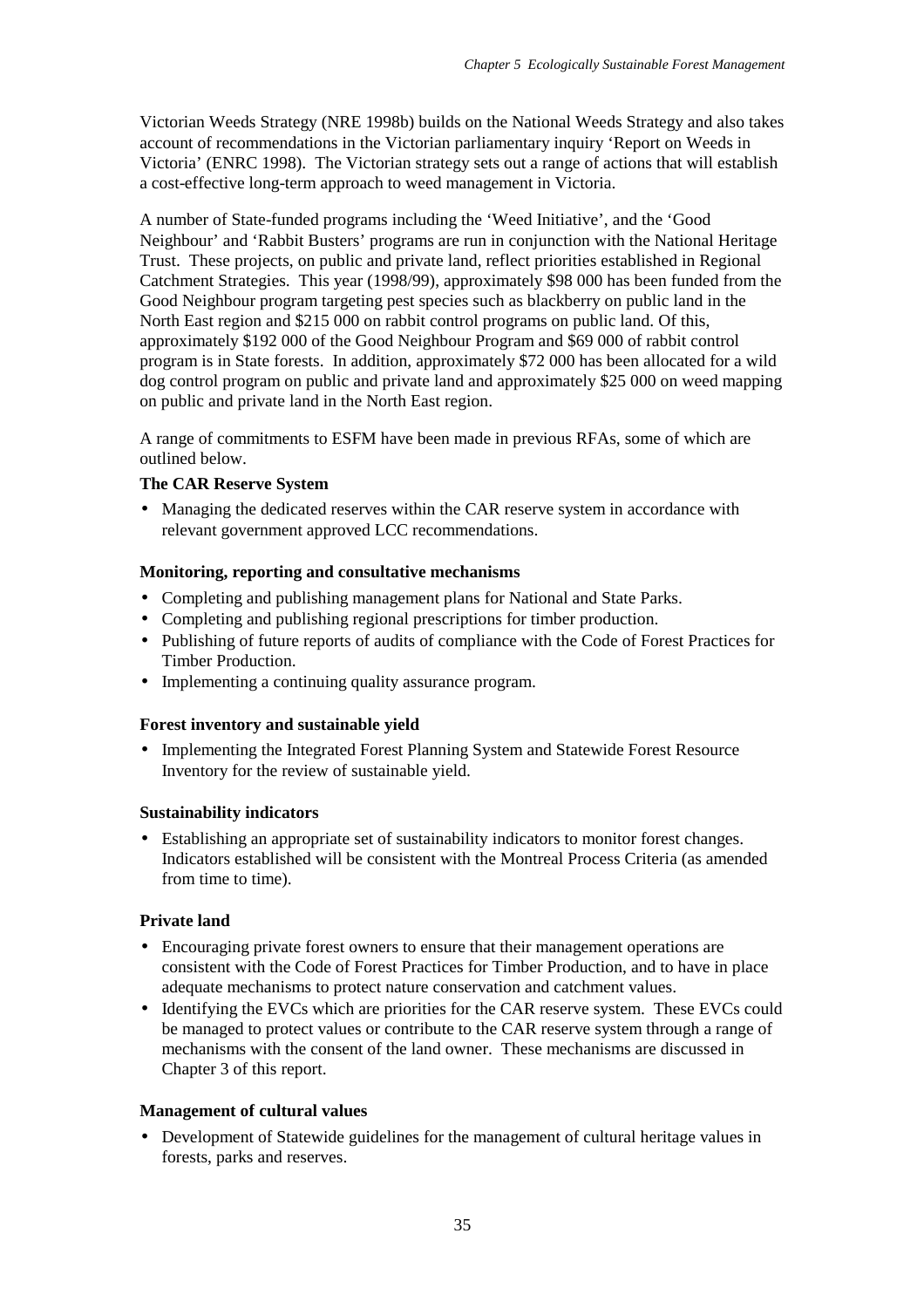#### **Conservation strategies for priority flora and fauna species and vegetation communities**

- Priorities for management of vegetation communities and endangered species. These included priorities for listing threatened species, vegetation communities or threatening processes, and the preparation of action statements or recovery plans.
- Developing pest plant and pest animal control programs in accordance with the forest management plan.

#### **Research**

• The RFA outlines the current Statewide research priorities.

| r of the maintenance by because and         |                                                   |
|---------------------------------------------|---------------------------------------------------|
| <b>1. LEGISLATION AND POLICIES</b>          | 2. PLANNING (continued)                           |
| International Treaties, Conventions and     | Cultural values                                   |
| Initiatives                                 | Aboriginal places                                 |
| Commonwealth Government Legislation         | Historic places                                   |
| <b>National Policies</b>                    | <b>Exploration and Mining</b>                     |
| <b>State Legislation</b>                    | <b>Environmental Effects Statements</b>           |
| <b>State Policies</b>                       | <b>Planning Permits</b>                           |
|                                             | <b>Work Plans</b>                                 |
|                                             | <b>Environmental Review Committees</b>            |
| 2. PLANNING                                 | Other Plans                                       |
| <b>Strategic Planning</b>                   |                                                   |
| <b>Regional Forest Agreements</b>           | <b>3. IMPLEMENTATION</b>                          |
| Land Use Planning - Public land             | Accountabilities and Responsibilities             |
| Forest management planning - public land    | <b>Resourcing of Implementation Programs</b>      |
| Forest Management Plans (State forest)      | Operational Controls over implementation          |
| Victorian Code of Forest Practices          | programs                                          |
| Regional prescriptions                      | Control of timber harvesting in State forests     |
| Sustainable Yield                           | Control of fire management operations             |
| Wood Utilisation plans                      | Control of other activities in State forest       |
| Forest coupe plans                          | Control of operations in National Parks           |
| Log grading                                 | Control of other operations on public land        |
| Park planning                               | Control of activities on private land             |
| Park Plans                                  | Documentation and Records Keeping                 |
| Private land                                | Communication and Education                       |
| Land Use Plans                              | Knowledge, skills and training                    |
| Education and cooperative programs          |                                                   |
| <b>Native Vegetation Retention Controls</b> | <b>4. INFORMATION MONITORING AND</b>              |
| Code of Forest Practices for Private Land   | <b>EVALUATION</b>                                 |
| Waters of Victoria State Environment        | Forest information                                |
| <b>Protection Policy</b>                    | Monitoring implementation of plans and            |
| Flora and Fauna Guarantee                   | programs                                          |
| <b>Plantation Management</b>                | Monitoring and evaluating condition of the forest |
| Private forestry strategy                   | environment                                       |
| Fire management planning                    | Auditing of compliance with regulations and       |
| Code of Practice for Fire Management        | controls                                          |
| <b>Regional Fire Protection Plans</b>       | Corrective action                                 |
| Flora and Fauna planning                    |                                                   |
| Flora and Fauna Guarantee                   | <b>5. REVIEW AND IMPROVEMENT</b>                  |
| <b>Recovery Plans</b>                       | Review of the Environmental Management            |
|                                             | System                                            |
|                                             | <b>Research and Development</b>                   |

#### **Table 5.1: Forest Management Systems and Processes in Victoria**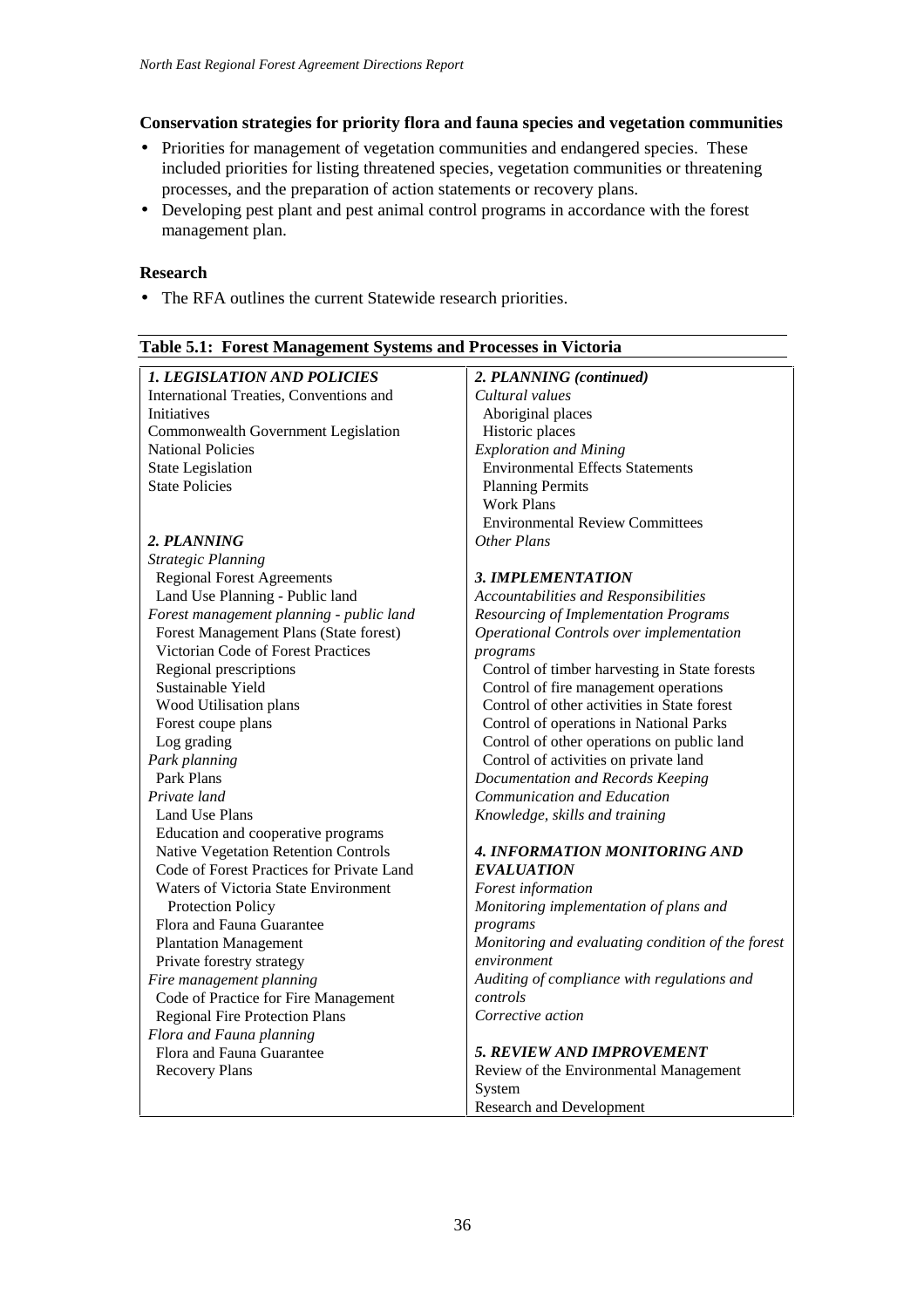# <span id="page-42-0"></span>**REFERENCES**

ABARE (1999), *Australian Forest Products*, September Quarter 1998, Canberra.

ADA (1998), *Recreational Deer Hunting in Victoria*. Australian Deer Association Inc., Lakes Entrance.

ARC (1998), *Regulatory Impact Statement - Alpine Resorts (Management) Regulations*. Alpine Resorts Commission / Department of Natural Resources and Environment, Victoria.

CNR (1992), *Ecological Impacts of Fuel Reduction Burning in Dry Sclerophyll Forest: First Progress Report*. Research Report, No. 349. Forest Research Section. Department of Conservation and Natural Resources, Melbourne.

CNR (1994), *Long-footed Potoroo (Potorous longipes)*. Action Statement, No. 58. Flora and Fauna Unit, Department of Conservation and Natural Resources, Melbourne.

CNR (1995), *Code of Practice for Fire Management on Public Land*. Department of Conservation and Natural Resources, Victoria.

Cock, G.F. (1997), Opportunities in the furnishing industry. In proceedings of Gippsland Timber - 21st Century: sustaining a high value timber industry into the 21st Century. 22-23 May 1997. Gippsland Development Ltd.

Commonwealth of Australia (1992), *National Forests Policy Statement: A New Focus for Australia's Forests*. Advance Press, Perth.

Dann, T., Gooday, P., Gilmour, C., Hansard, A., Hogan, L., Kiln, N., Lawson, K., Neck, M., Thorpe, S. and Tran, Q.T. (1997), *Economic Implications of Forest resource Use Options in Tasmania*, ABARE Report, Canberra.

Dann, T., Gooday, P., Hansard, A., Hogan, L., Neck, M. and Thorpe, S. (in press), Economic Implications of Forest Resource Use Options in Tasmania, ABARE Research Report, Canberra.

DPIE (1996), *AusIndustry-Agribusiness Program*, *Annual Report 1995-96,* Commonwealth Department of Primary Industries and Energy Canberra, (and previous issues).

ENRC (1998), *Report on Weeds in Victoria*. Environment and Natural Resources Committee. Parliament of Victoria, Government Printer.

FORTECH (1999)*, Victorian Native Forest hardwood Industry Strategic Options for Growth*, A report prepared for the Victorian Forest industry Structural Adjustment Program (Vic FISAP).

Hansard, A., Dann, T., Stephens, M. and Clark, J. (1996), An economic model for comprehensive regional forest assessments: a case study – some issues and considerations, ABARE conference paper 96.13, presented at the 40th Annual Conference of the Australian Agricultural and Resource Economics Society, Melbourne, 13–15 February.

JANIS (1997), *Nationally Agreed Criteria for the Establishment of a Comprehensive, Adequate and Representative Reserve System for Forests in Australia.* Joint ANZECC/MCFFA National Forest Policy Statement Implementation Sub-committee, Canberra.

Network for Excellence in the Hardwood Timber Industry (1996), *Interim Business Plan 1996-98, East Gippsland*, January 1996.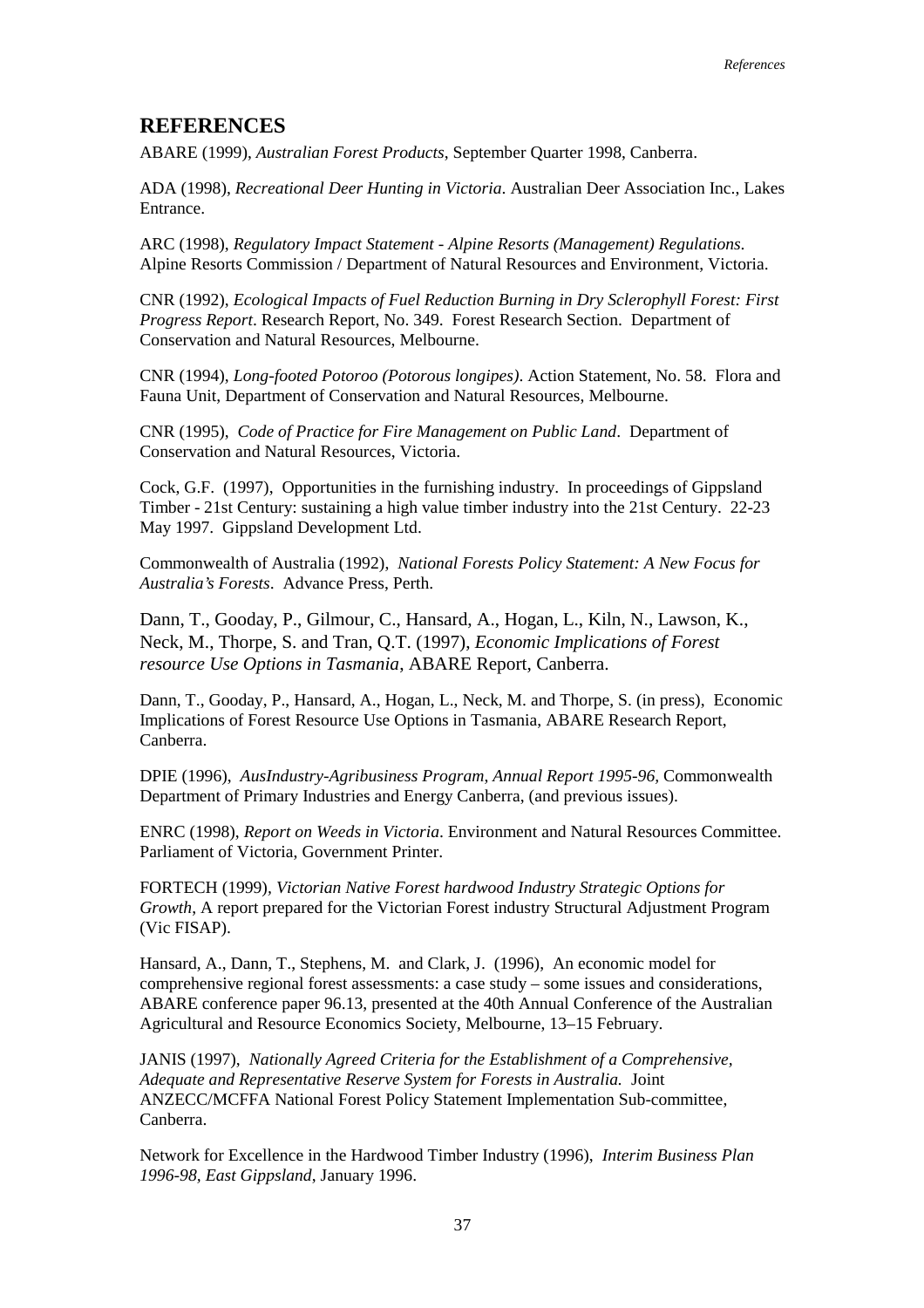NRE (1996), *Code of Forest Practices for Timber Production (Rev. No. 2),* Department of Natural Resources and Environment, Victoria.

NRE (1998a*), Study of Old-growth Forest in Victoria's North East*. Forest Service Technical reports 98-1, Department of Natural Resources and Environment, Victoria.

NRE (1998b), *Victorian Weed Strategy: Draft for consultation*. Department of Natural Resources and Environment, Victoria.

NRE (1999), Proposed Forest Management Plan for the North East, Department of Natural Resources and Environment, East Melbourne.

Read, Sturgess and Associates (1995*),* Recreational Use of Victoria's State forest. Unpublished report for the Department of Conservation and Natural Resources, Victoria.

Tourism Victoria (1996*), Victorian Regional Travel and Tourism Survey 1995*, Main Overnight Report, Tourism Victoria, June 1996.

VicRFASC (1996a*), Comprehensive Regional Assessment East Gippsland: Independent Advisory Group Report on Ecologically Sustainable Forest Management, Systems and Processes.* Commonwealth and Victorian Regional Forest Agreement Steering Committee, Canberra.

VicRFASC (1996b*), Comprehensive Regional Assessment: Wilderness Assessment of the Eastern Victorian Forests*. Commonwealth and Victorian Regional Forest Agreement Steering Committee, Canberra.

VicRFASC (1997*), Comprehensive Regional Assessment: Victorian Statewide Assessment of Ecologically Sustainable Forest Management.* Commonwealth and Victorian Regional Forest Agreement Steering Committee.

VicRFASC (1998a*), North East Victoria Comprehensive Regional Assessment.* Commonwealth and Victorian Regional Forest Agreement Steering Committee.

VicRFASC (1998b*), North East Comprehensive Regional Assessment: Biodiversity Assessment.* Commonwealth and Victorian Regional Forest Agreement Steering Committee.

VicRFASC (1998c*), North East Victoria Comprehensive Regional Assessment: Social Assessment.* Commonwealth and Victorian Regional Forest Agreement Steering Committee.

VicRFASC (1998d*), North East Victoria Comprehensive Regional Assessment: Mineral Assessment.* Commonwealth and Victorian Regional Forest Agreement Steering Committee.

VicRFASC (1998e*), Compendium of Forest Research in Victoria: Published, unpublished and research in progress.* Complied and edited by Simon Murphy, Caroline Polak Scowcroft and Robyn Coy. Bureau of Resource Sciences, Canberra*.*

VicRFASC (1999*), North East Comprehensive Regional Assessment: National Estate Values in the North East of Victoria*. Commonwealth and Victorian Regional Forest Agreement Steering Committee.

Victoria Government (1986*), Victoria Timber Industry Strategy*, Government Printer Melbourne.